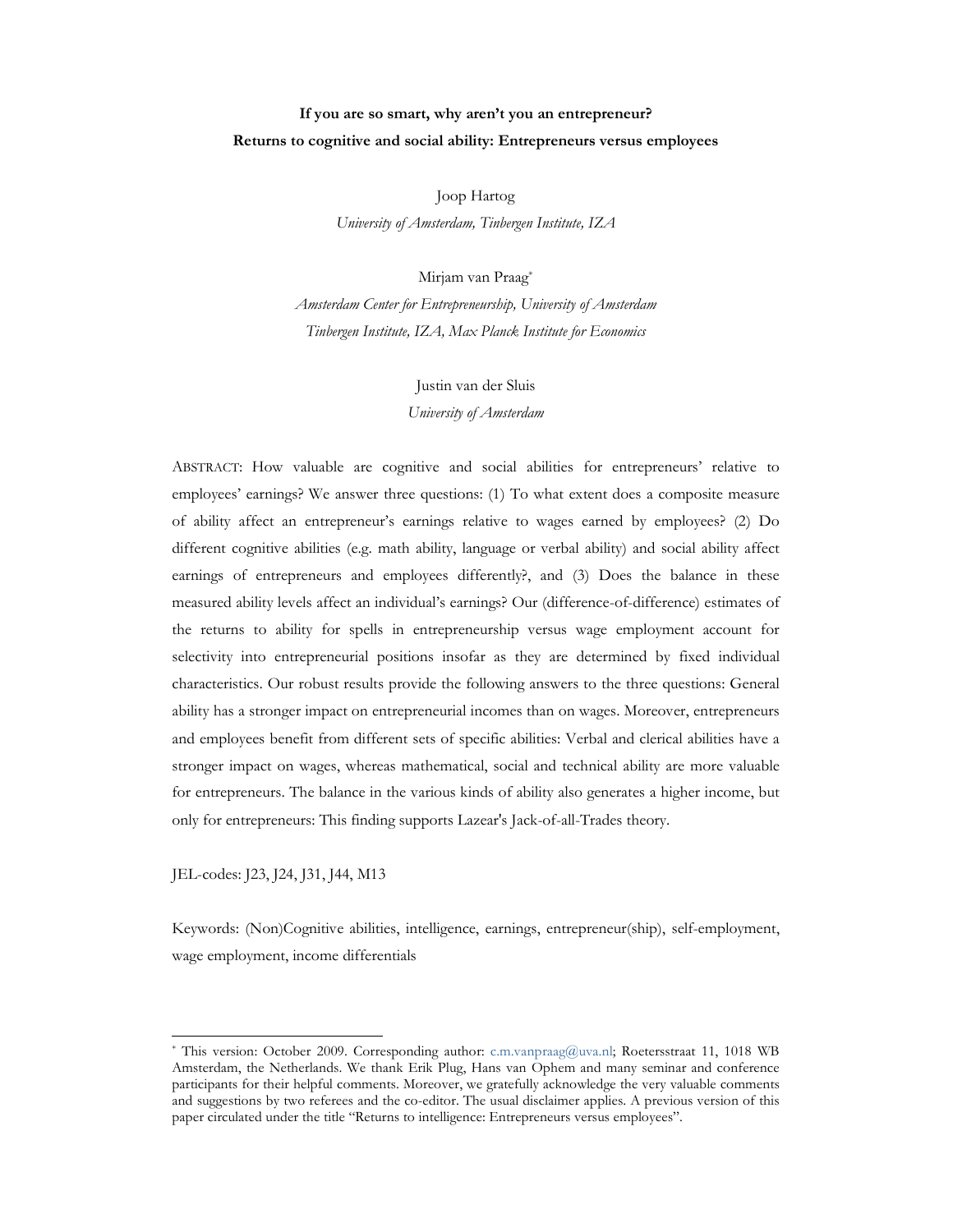# **1. Introduction**

-

Starting up and running a business, as any labor market activity, allows an individual to exploit his or her personal characteristics in a particular way. Education, general ability and specific types of ability may all have their value in the complex operations involved in entrepreneurial activities. Many (classic) economists, most notably Marshall, have stressed the relevance of general and specific abilities for succeeding as an entrepreneur.<sup>1</sup>

Recently, a literature has revived that measures the effects of cognitive and non-cognitive abilities of individuals on their labor market performance (and other outcome variables).2 Both cognitive and non-cognitive abilities have a marked effect on labor market performance. However, the evidence is mostly limited to employees. There is a separate but less developed literature for entrepreneurs, and seldom the twain have met. Bringing them together is interesting for its own sake and for highlighting any differences between distinct but related markets: A combined analysis of entrepreneurs and employees enables a comparison of the *relative* value of abilities for the performance of entrepreneurs and employees. The only performance measure available for both groups and thereby allowing such a comparison, albeit with some limitations (Hamilton, 2000), is the individual's income.<sup>3</sup> This paper, therefore, aims at comparing the effects of measured cognitive and non-cognitive abilities on incomes for entrepreneurs versus wage employees.

In particular, we analyze three questions: (1) To what extent does a composite measure of ability affect incomes for entrepreneurs and salaried employees? (2) Do distinct measures of cognitive abilities (e.g. verbal ability, mathematical ability, technical ability and administrative ability) and non-cognitive (social) ability affect incomes of entrepreneurs and employees differently?, and (3), inspired by Lazear's Jack-of-all-Trades theory (2005) of entrepreneurship, to what extent does the balance in these measured ability levels affect entrepreneurs' and employees' incomes differently?

To address these novel questions, we incorporate measures of ability into Mincerian income equations using panel data from the National Longitudinal Survey of Youth 1979-2000. This dataset is particularly apt for the task at hand. It includes a number of distinct measures of specific abilities administered at early ages (15-23 years old), when respondents have probably not yet been affected by labor market activities. Moreover, the panel character of the dataset allows

<sup>&</sup>lt;sup>1</sup> A discussion of the measurement of the returns to education is beyond the scope of this paper, we only focus on abilities. However, as we shall argue, measuring the effect of abilities on incomes requires acknowledging education as a channel for the effect of abilities, and we will do so. Van der Sluis, Van Praag and Van Witteloostuijn (2005) and Van der Sluis and Van Praag (2007) focus on education and show that the returns to education are consistently higher for entrepreneurs than for employees. Our results will turn out consistent with these findings.

<sup>2</sup> See Section 2. Borghans et al. (2008) note that the contrast between cognitive and non-cognitive ability may have intuitive appeal but "creates the potential for much confusion because few aspects of human behavior are devoid of cognition." Nevertheless, the 'contrasting' terminology is widely used.

<sup>3</sup> Income is a commonly used performance measure for entrepreneurs, see the meta-analysis by Van der Sluis et al. (2008). The meta-analysis further shows a close correspondence between (levels and determinants of) income and other performance measures for entrepreneurs, such as profit and survival.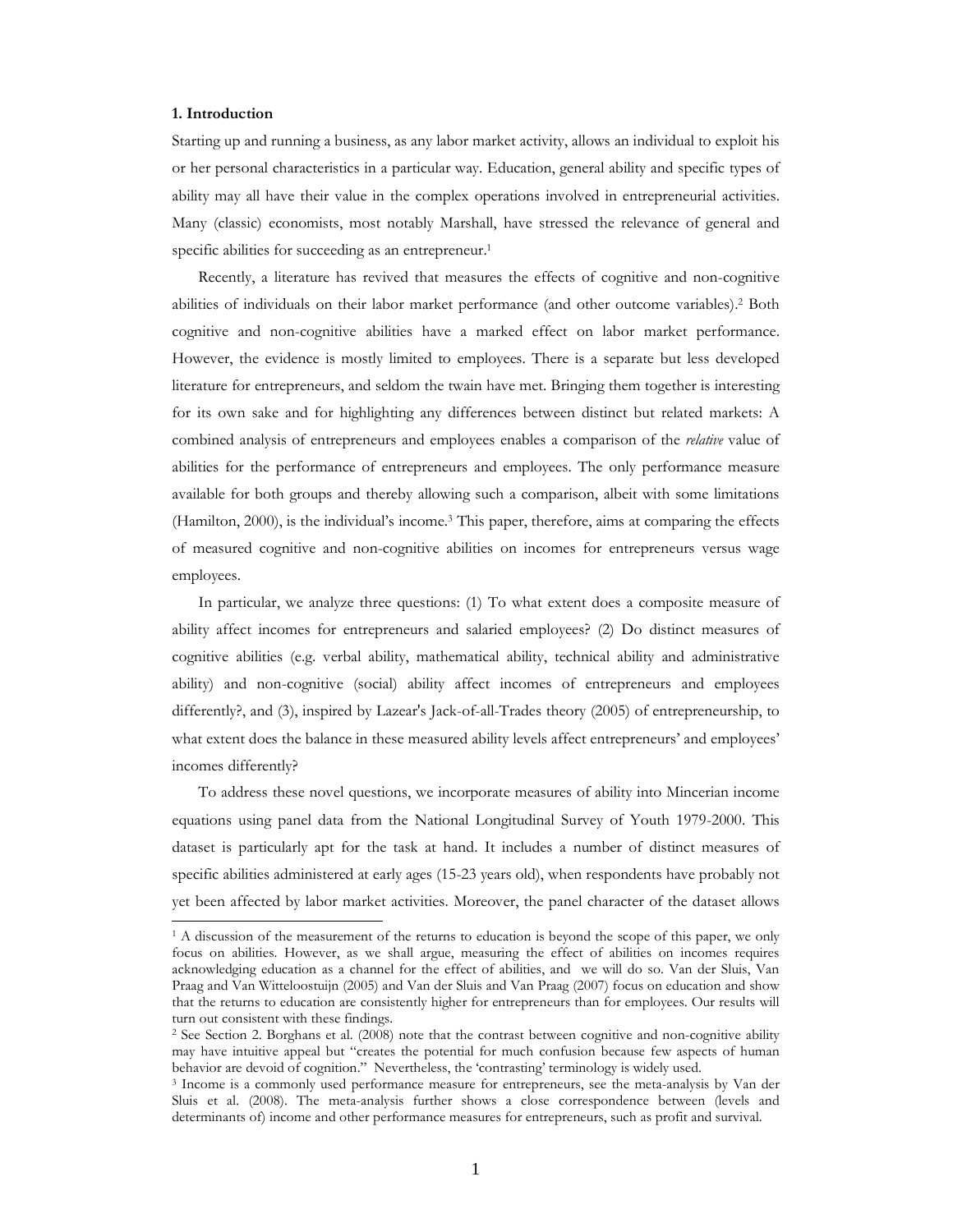us to estimate the differential returns to abilities in entrepreneurship versus wage employment spells by means of a differences-of-differences regression approach where we control for individual fixed effects. Thus, we can account for self-selection based on unobserved individual characteristics that are time-invariant (see Section 3.2). Finally, survivorship bias is limited thanks to the (bi)annual (panel) data collections about labor market activities and sources of income in the past period (see Section 3.1).

Our results indicate markedly different returns to ability for entrepreneurs and employees. General ability has a higher payoff in entrepreneurship. The same individual has a thirty percent higher return to general ability when active as an entrepreneur than when working as an employee. As the measure of general ability is a weighted average of measured specific abilities, it is interesting to assess which specific abilities render the returns to general ability in an entrepreneurial spell higher than in a spell in wage employment. As it turns out, it is, in particular, the science-oriented part of the set of abilities that generates higher returns. Especially technical and, to a lesser extent, mathematical ability are more lucrative in entrepreneurship than in wage employment. In addition, social ability benefits entrepreneurial incomes more than wages. The other measured abilities, i.e., verbal ability and, in particular, clerical ability have better payoffs as an employee. The third analysis in this paper assesses the validity of Lazear's Jack-of-all-Trades theory. In support of this, we find that a more balanced portfolio of individual ability levels boosts earnings as an entrepreneur, while it leaves earnings as an employee unaffected.

The results, which survive various robustness checks, suggest that, if occupational choices were based on expected earnings differentials, higher levels of general, math, technical and social abilities and more balanced portfolio´s of abilities would all favor the choice for entrepreneurship, whereas higher levels of clerical and verbal abilities would stimulate the choice for wage employment. However, we observe a discrepancy between the drivers of occupational choice and the determinants of the premium income as an entrepreneur versus a wage employee. This observed discrepancy is in line with the evidence collected in support of the 'returns to entrepreneurship puzzle'. Despite longer working hours and more variable and often lower incomes, people choose to become and remain entrepreneurs and turn out more satisfied as such (Benz and Frey, 2008; Blanchflower and Oswald, 2008; Hamilton, 2000; Hyytinen et al., 2008; Parker, 2004; Van Praag and Versloot, 2007). Entrepreneurship choices are not primarily driven by income maximization.

Our study fits neatly in the empirical literature of occupational choices between entrepreneurship and wage employment and the drivers of performance in each of these 'occupations' (e.g,, Parker 2004 for an overview). Many studies have focussed on the effects of human capital (Van Der Sluis et al., 2008), most notably the levels of education and experience or the balance in the portfolio's of these (e.g., Lazear 2005). To the best of our knowledge a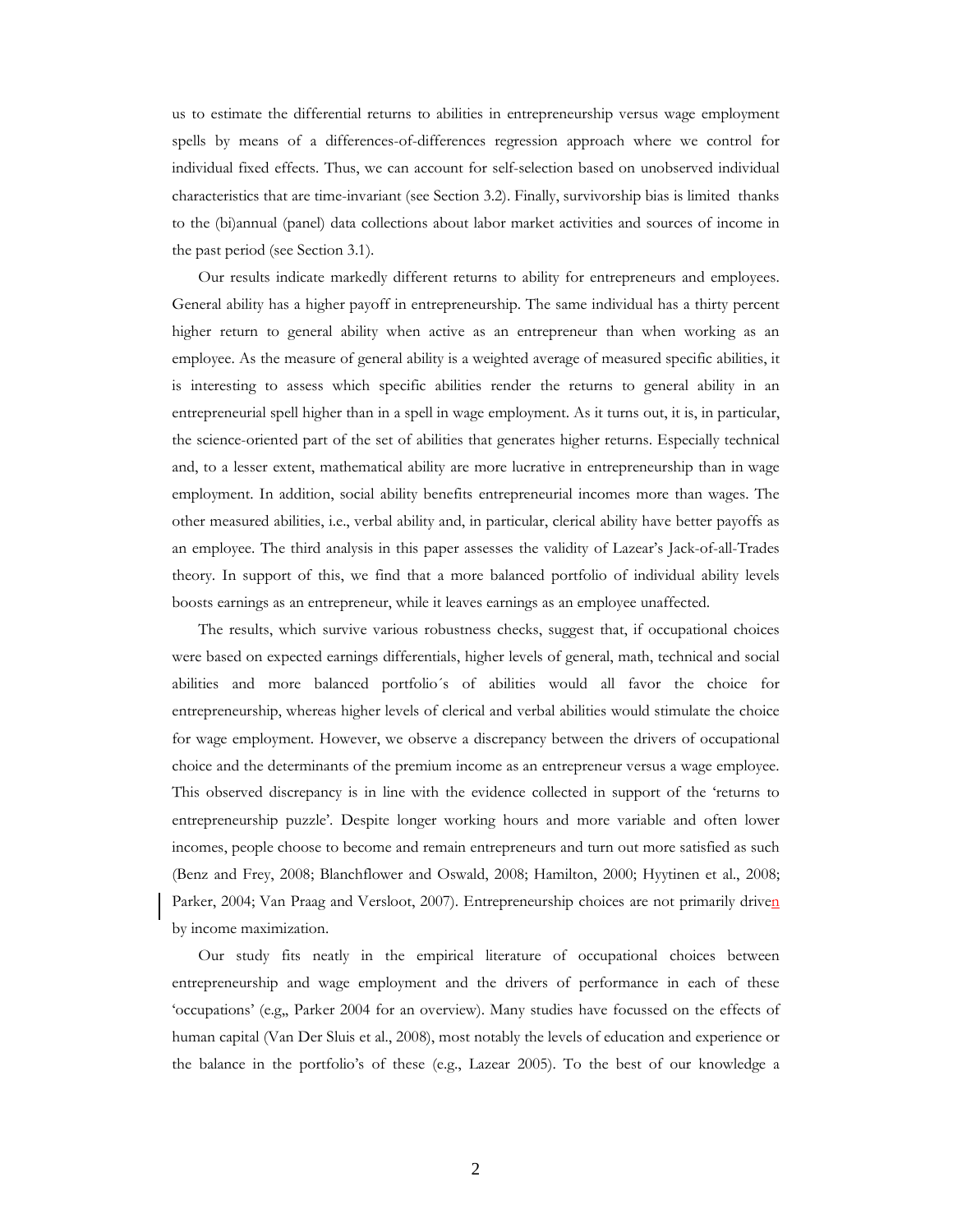systematic study of the returns to (the levels of and balance in) general and specific abilities in entrepreneurship vis-à-vis wage employment is novel.

Some limitations pertain to our study. We consider the self-employed and owner/managers of incorporated firms as the empirical equivalent of the entrepreneur.<sup>4</sup> We acknowledge the limitations of this definition, also including, for instance, independent shopkeepers and bookkeepers, in the set of entrepreneurs. Moreover, not all entrepreneurial activities take place in (newly founded) firms, initiated by their founders. Entrepreneurship in general refers to a type of behavior: (pro-)active, innovative, dynamic. In this sense, one can be entrepreneurial both as an employee and as a business owner (Parker, 2004, 2009). Entrepreneurial behavior also implies choosing one's own actions, of acting on one's own account and responsibility. This dimension is usually captured in empirical studies by identifying business owners (self-employed and owner/managers of incorporated firms) as entrepreneurs. We define entrepreneurs accordingly.

The dataset poses some other unavoidable challenges. For instance, ability measures administered at different ages and education levels within this age range are incomparable (Heckman et al., 2006). Age affects measured ability, whereas the causality of the relationship between education and measured ability goes both ways: 'schooling causing test scores and test scores causing schooling' (Hansen et al., 2004, p. 40). Therefore, we develop and employ two sets of ability measures. Both control for the effect of age at measurement, whereas one does not control for the effect of education at measurement and the other does. The resulting estimates render upper and lower bounds of the returns to true ability, see Section 3.

Moreover, based on related studies, albeit for employees only, we acknowledge that separating the effect of ability on income from education effects is hard (Roberts et al., 2000; Cawley et al., 2001; Tobias, 2003). Another limitation is that there is no way of ensuring the comparability of the measurement of entrepreneurial and wage incomes (see Fairlie, 2005; Parker, 2004). In this respect, our study is no exception in the empirical literature, and it will be problematic only insofar as the possibly distinct ways of measurement affect the returns to ability. Moreover, little theory has been developed to guide empirical analysis of the value of abilities for entrepreneurs relative to employees and we do not contribute to a theoretical perspective ourselves.5 The only exception is Lazear (2005) on the relative value of a balanced set of abilities for entrepreneurs vis-à-vis employees. Although we thus believe that our approach has some strengths and certainly novelty, it is not without limitations.

The remainder of this text is structured as follows. Section 2 discusses the measurement of ability and its previously established –or sometimes just postulated- role for labor market

-

<sup>&</sup>lt;sup>4</sup> Thus, entrepreneurs in our sample are not necessarily founders, they may as well have bought an existing business. We presume that the majority will be founders, however. Parker and Van Praag (2007) calculate that 83 percent of the entrepreneurs in their representative Dutch sample have started up a firm whereas only 17% acquired their entrepreneurial positions through takeover of a (family) firm.

<sup>&</sup>lt;sup>5</sup> The most general model addressing the relevance of abilities for economic performance is the matching or assignment model, but it does not explicitly distinguish between entrepreneurs and employees (see the survey in Hartog, 2001).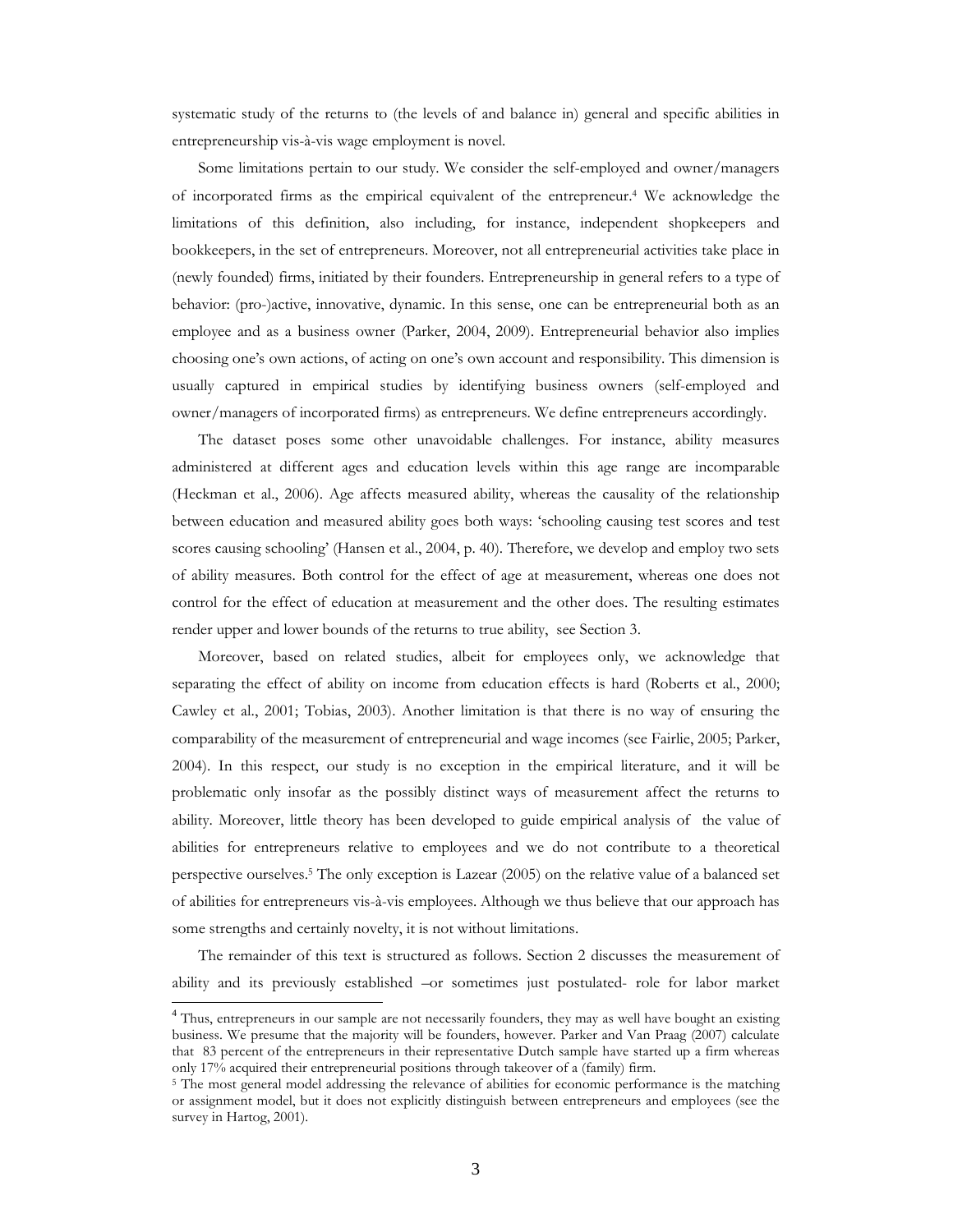outcomes of wage employees and entrepreneurs. Section 3 discusses the data and how we employ them for the analysis. In Section 4 we present the results of the empirical analysis. Section 5 concludes.

# **2. Abilities**

Since the beginning of the measurement of intelligence, psychologists have always been divided on the nature of cognitive ability. Alfred Binet, who developed the first instrument to measure differences in child intelligence, assumed that intelligence was essentially unitary, i.e. intelligence is one overriding quality that helps an individual deal with the environment (Binet and Simon, 1911). Thorndike (1904) opposed the idea of one overriding factor and acknowledged the existence of specific abilities only. Besides these two extreme viewpoints, two early streams acknowledge both. Spearman (1904) concludes that intelligence can be divided into a general factor and specific factors of which one or more have an additional influence on the ability to perform specific activities. Thurstone and Thurstone (1941) and Carrol (1993) represent the second stream by positing that general ability is a (linear) combination of various specific abilities.

 We take an eclectic approach and, driven by the data, follow Thurstone and Thurstone (and Carrol) by assuming that general ability is a weighted sum of the individual's scores on specific abilities. Besides specific cognitive abilities, we analyze the (additional) effect of specific noncognitive abilites, inspired by a recent stream of research (e.g., Borghans et al., 2008; Heckman and Rubinstein, 2001; Heckman et al., 2006; Mueller and Plug, 2006).

#### *General ability*

-

Economists and psychologists have shown ample evidence that general (cognitive) ability affects economic and social outcomes markedly (e.g., Borghans et al., 2008; Gottfredson, 2002; Heckman et al., 2006; Hernstein and Murray, 1994; Cawley et al., 2001<sup>6</sup>).

 As noted in the introduction, there is no systematic empirical evidence on the relative role of general ability for the labor market outcomes of entrepreneurs vis-à-vis employees.<sup>7</sup> The claims by classic economists that general and specific abilities are required for successful entrepreneurship have thus not been tested, as yet. Most notably, Marshall claimed, in 1890, that general ability and intelligence 'are required to enable one to attain great success in any pursuit and especially in business'. Marshall defined general ability as:

<sup>6</sup> Cawley et al. analyze the same dataset as we do, but only consider wage employees.

<sup>7</sup> Van Praag and Cramer (2001) find a significant positive effect of general intelligence on the performance of entrepreneurs (measured by venture size). Their study allows no comparison between entrepreneurs and employees. De Wit and Van Winden (1989) estimate an insignificant effect of general intelligence on income for both entrepreneurs and employees.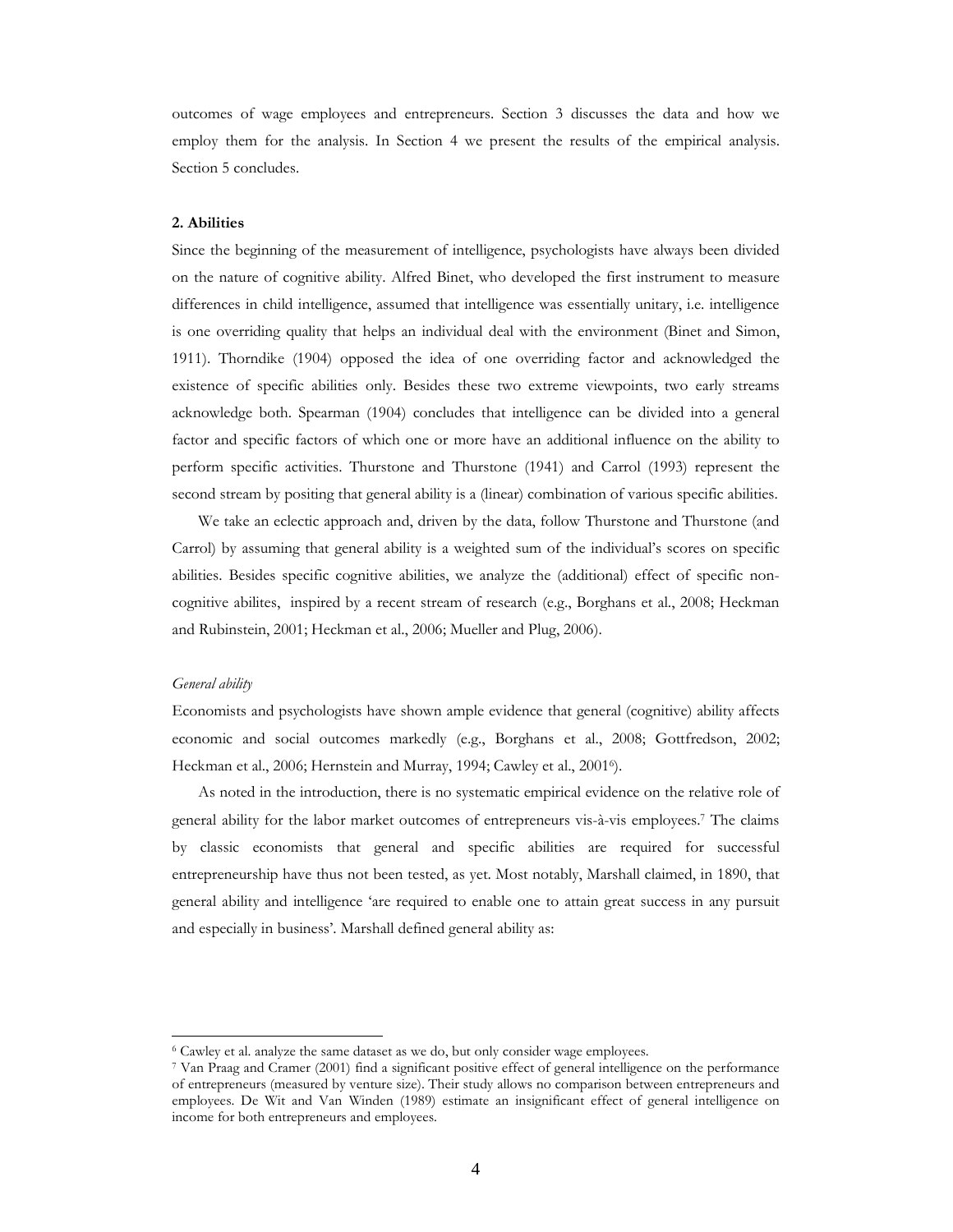*To be able to bear in mind many things at a time, to have everything ready when wanted, to act promptly and show resource when anything goes wrong, to accommodate oneself quickly to changes, to be steady and trustworthy, to have always a reserve of force ...* Marshall, (1890, 1930, pp. 206–207).

This definition is remarkably similar to the definition of intelligence (or cognitive ability) proposed by an official taskforce of the American Psychological Association (APA): the "ability to understand complex ideas, to adapt effectively to the environment, to learn from experience, to engage in various forms of reasoning, to overcome obstacles by taking thought" (Neisser et al. 1996, p. 77 [taken from Borghans et al,, 2008]). We will test Marshall's claim that general ability is required for success, *especially in business.* 

 Horn and Cattell (1966) distinguish, based on their earlier work, between fluid and crystallized general intelligence. Fluid intelligence is abstract, adaptive intelligence used for solving new problems, and measured by tests that minimize the role of cultural knowledge. Crystallized intelligence, on the other hand, that has an applied character, is the ability to use skills and knowledge and is measured by tests that maximize the role of cultural knowledge. Roberts et al. (2000) conclude that the APA based construct of general intelligence that we will use, i.e., the Armed Services Vocational Aptitude Battery (ASVAB), coincides with crystallized rather than fluid intelligence, thus reflecting acculturated learning. It is hard to differentiate this kind of general ability from the effects of an individual's acquired education (Roberts et al., 2000; Cawley et al., 2001 and Tobias, 2003) because "Measured cognitive ability and schooling are so highly correlated that one cannot separate their effects without imposing strong, arbitrary parametric structure in estimation which, when tested, is rejected by the data." (Cawley et al., 2001, p. 419). We shall thus pay careful attention to this differentiation in our empirical approach.

#### *Specific abilities*

÷,

As the assignment literature stresses, jobs are different sets of activities that provide opportunities for exploiting particular abilities. Entrepreneurship forms no exception. Among economists, Marshall was the first who stressed the importance of various specialized abilities for achieving successful entrepreneurship. The recent management literature has pursued the idea that certain (non-cognitive) abilities (e.g., social ability) are relatively important for entrepreneurs (Baron, 2000; Baron and Markman, 2003; Hmieleski and Ensley, 2004). However, little empirical evidence has supported such ideas so far.<sup>8</sup>

 From the NLSY79, we extract five specific and distinct abilities, see Section 3: (i) Verbal ability; the knowledge to understand and process written material; (ii) Mathematical ability; the knowledge to perform mathematical calculations and logical thinking; (iii) Technical ability; the

<sup>&</sup>lt;sup>8</sup> One reason for this is probably the lack of data. Most representative data sets do not include any measures of specific abilities and there are few data sets that include both entrepreneurs and employees as well as comparable measures of their labor market performance.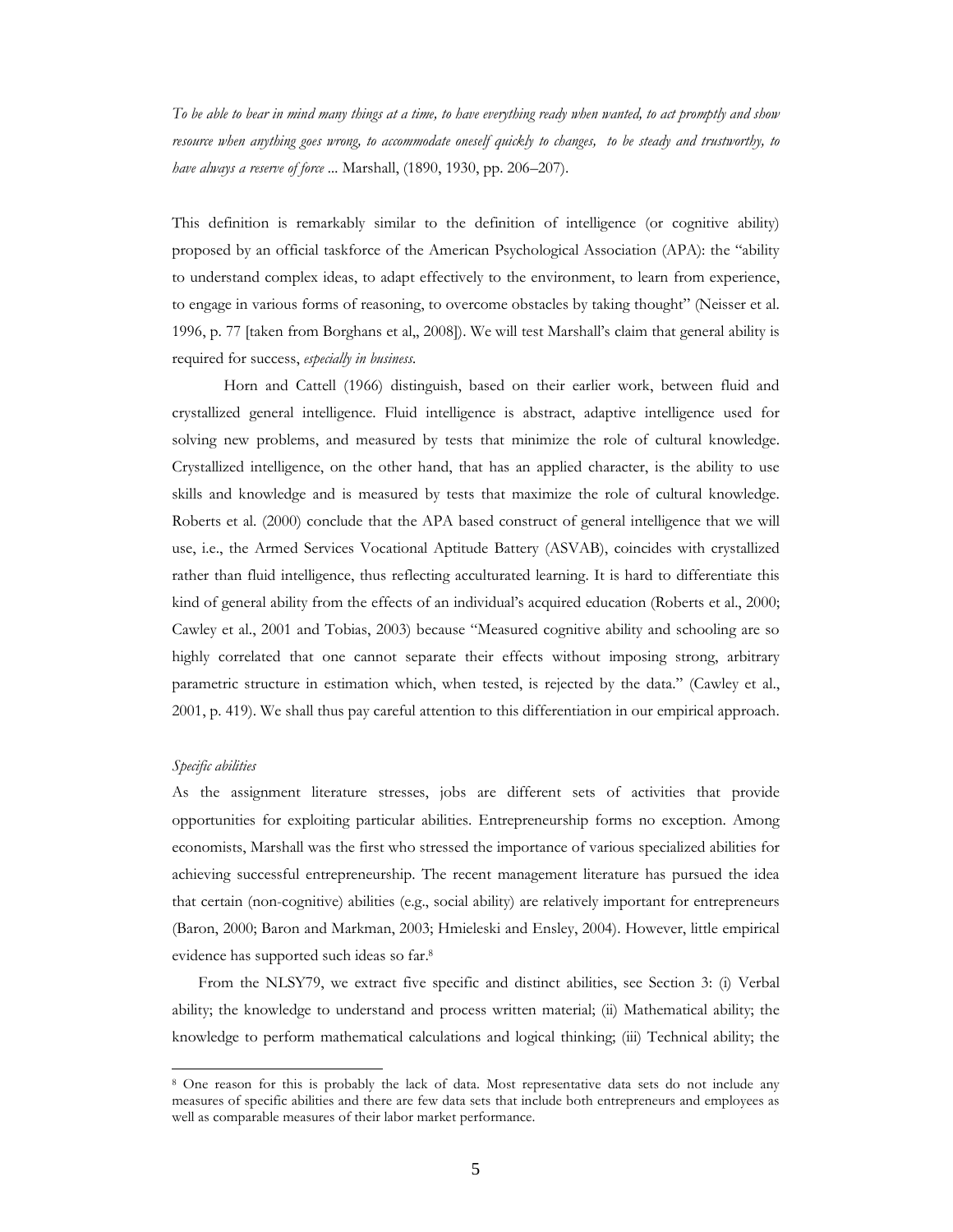ability to understand physical and mechanical principles; (iv) Clerical ability or coding speed; the ability to process information quickly; and, finally (v) Social ability; the ability to form social contacts. The effects of all these abilities have been studied in various contexts (but not in their relative value for entrepreneurs and employees).

To date, the results on *verbal* ability have been ambiguous. Verbal ability is reported to have no value (Paglin and Rufolo, 1990; Dougherty, 2000), a negative impact (Bishop, 1991a), and sometimes a positive effect on labor market outcomes (Hause, 1972). Non-linearities may be at play here (Dougherty, 2000; McIntosh and Vignoles, 2001). *Mathematical* ability has received most attention from researchers and returns are mostly found to be significantly positive (Taubman and Wales, 1974; Willis and Rosen, 1979; Paglin and Rufolo, 1990; Murnane et al., 1995; McIntosh and Vignoles, 2001). A minority of studies reports an insignificant or even negative return to math ability (Hause, 1972; Bishop, 1991a). Evidence on a positive impact of *technical*  ability on income comes from Blackburn and Neumark (1993), but only for employees. *Clerical* ability has almost entirely been neglected. Exceptions are Bishop (1991a) and Murnane et al., (2001) who used the NLSY79 to find that clerical ability enhances employees' performance. The last type of ability we consider is non-cognitive, i.e., *social* ability. As Heckman and Rubinstein (2001) claim: "No single factor has yet emerged to date in the literature on non-cognitive skills, and it is unlikely that one will ever be found, given the diversity of traits subsumed under the category of non-cognitive skills." We pick social ability as it is receiving increasing attention in entrepreneurship research. Various studies have shown that the ability to disentangle patterns of social relationships and deal with social relationships accordingly has a positive influence on entrepreneurs' performance (Hartog, 1980; Baron, 2000; Wong and Law, 2002; Baron and Markman, 2003). Baron and Markman (2003) suggest that social ability is more important for the performance of entrepreneurs than of employees because entrepreneurs must interact with many different persons inside and outside the firm in environments that are often unstructured and uncertain. They find indeed that social perception, adaptability and expressiveness are important determinants of entrepreneurial performance. Their analysis excludes employees.

# *Balanced abilities*

÷,

Recently, Lazear (2005) has developed a theory proposing that individuals with a balanced set of competencies across different fields, i.e. 'Jacks-of-All-Trades' (JATs), are more apt for entrepreneurship than those who have unbalanced sets of competencies, i.e. specialists. In this view, employees may be specialists, but entrepreneurs require a broad set of competencies and are as strong as the level of their weakest skill.<sup>9</sup> Employees are the pawns in the division of labor, employers organize this division.

<sup>&</sup>lt;sup>9</sup> Team entrepreneurship is an exception.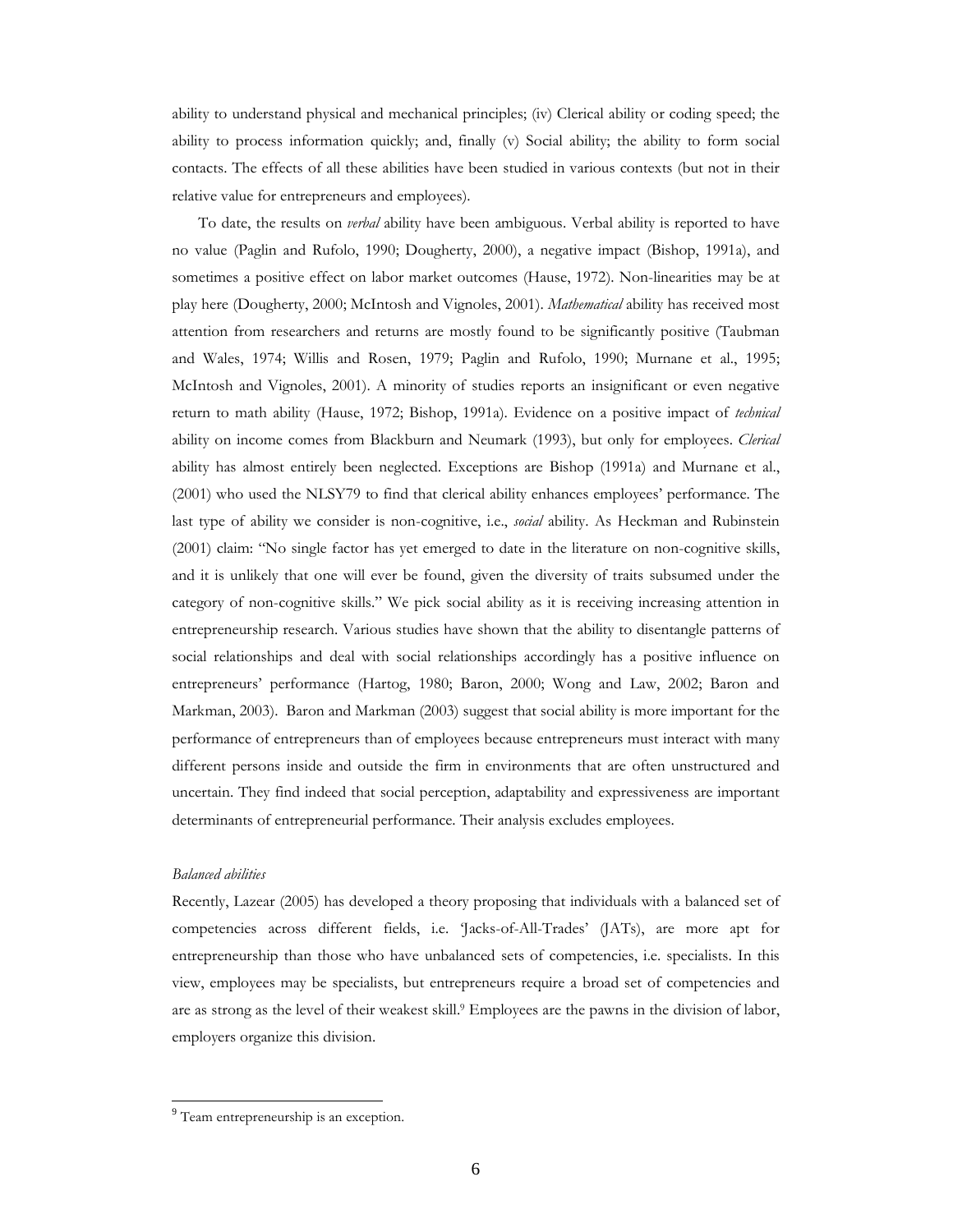Empirical evidence supporting this theory has been provided by Lazear himself (2005), and Wagner (2003) and Silva (2007):10 JATs have a higher probability of becoming an entrepreneur. 'JAT' measures are based on individuals' choices of schooling curriculum and the variety of their job experience. Of course, curriculum and job variety may be endogenous to the decision to become an entrepreneur.

 We modify Lazear's test in three ways. First, we use an alternative measure of JAT. We use the balance in an individual's scores across the five measures of specific abilities, measured at a relatively young age. This measure is probably not influenced by the anticipated decision to become an entrepreneur or by the anticipated relative earnings as such, and thereby does not suffer from endogeneity and unclear causality. Second, we do not focus on the *selection* into entrepreneurship, but rather on the *performance* of entrepreneurs relative to employees. The JAT theory states that JATs have a comparative advantage as entrepreneurs. A relevant way of testing this is measuring whether being a JAT has a more positive effect on the performance of entrepreneurs than of employees. Third, we study the JAT-performance relationship across the entire schooling distribution, unlike Lazear and Silva who both study samples from the top part of the schooling distribution.

# **3. Data and Methodology**

# **3.1 Data**

Empirical answers to our central questions are obtained by incorporating measures of ability into Mincerian income equations using panel data from the (representative part of) the National Longitudinal Survey of Youth (NLSY) 1979-2000 consisting of 6,111 individuals aged between 14 and 22 years in 1979.11 They have been interviewed annually up to 1994, and since then on a bi-annual basis. The maximum number of observations per individual is 19. Within each observed year, our sample selection includes all persons who are entrepreneurs or employees (defined below), while excluding students and people who are unemployed or otherwise not working. Given this selection criterion and omitting missing person-year observations, the resulting sample includes, on average and per annum, 4,500 entrepreneurs/employees, leading to a total number of person-year observations of almost 50,000. The average number of yearobservations per individual is 11. In what follows, we first define the key variables, i.e., our measures of ability levels and dispersion, occupational status, and incomes. We then present the descriptive statistics of both the key and control variables and discuss the empirical methodology.

*Abilities measured* 

-

<sup>10</sup> Astebro and Thompson (2007) test the theory and report no support.

<sup>&</sup>lt;sup>11</sup> This is the original sample of 12,686 individuals minus the supplementary military and minority samples.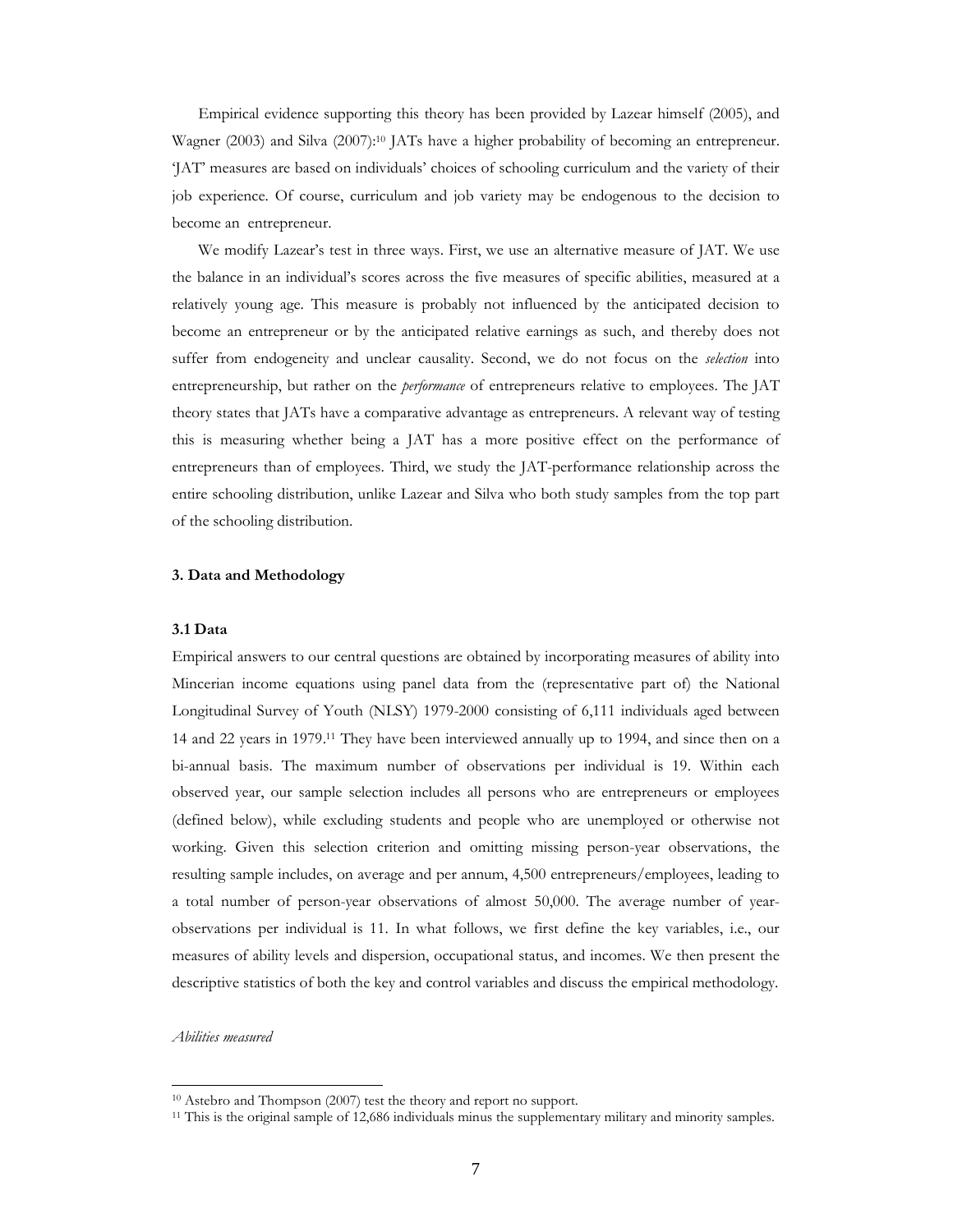The NLSY contains information on cognitive test scores derived from the Armed Services Vocational Aptitude Battery (ASVAB) administered in 1980 at age 15-23. The ASVAB is a test developed by the U.S. Department of Defense in the 1960s and used for recruiting purposes. It was added to the NLSY questionnaire with the purpose of generating a benchmark intelligence measure representative of the total USA population. The measure correlates strongly with other intelligence tests that are frequently used, such as the Otis-Lennon Mental Ability test and the Lorge-Thorndike Intelligence Test (Frey and Detterman, 2003). The ASVAB is highly rated among vocational psychologists and counselors. Ryan Krane and Tirre (2004, p. 346) write: "The ASVAB is distinguished by superior norms, a thorough investigation of test fairness and unsurpassed criterion related validity data". Bishop (1991b, p. 5) cites an authority on educational and psychological testing to note that data from the NLSY responses to the ASVAB are " …free from major defects such as high levels of guessing or carelessness, inappropriate levels of difficulty, cultural test-question bias, and inconsistencies in test administration procedures". Ryan Krane and Tirre also note that "… factor analysis of an earlier form of ASVAB suggests that it measures general cognitive ability, a verbal-mathematical ability, clerical speed and technical knowledge" and that it is "heavily g-saturated". As discussed, Roberts et al. (2000) conclude that this g is mostly crystallized ability.

 Our set of specific abilities consists of four of the ten measures of cognitive abilities included in the ASVAB: (i) language or verbal ability measured by 'paragraph comprehension'; (ii) mathematical ability measured by 'mathematical knowledge'; (iii) technical ability measured by 'mechanical comprehension'; and (iv) clerical ability measured by 'coding speed'.12 Aiming at including a varied set of abilities into the analysis, these four measures have been selected out of the ten available measures such that a reasonable number of measures can be used with minimal correlation levels between each of them. The resulting upper limit on correlation is 0.60 (The correlation matrix is available upon request from the authors).

 The non-cognitive specific ability measure we use, social ability, is formed by a measure of sociability at age six, measured by recall in the NLSY in 1980. Respondents were asked, "Thinking of yourself when you were 6 years old, would you describe yourself as: (1) extremely shy; (2) somewhat shy; (3) somewhat outgoing; or (4) extremely outgoing?"13 This leaves us with five specific ability measures in total.

 As was discussed in the introduction, ability measures taken at different ages and education levels within this age range are incomparable (Heckman et al., 2006). Age affects measured ability, whereas the causality of the relationship between education and measured ability is: 'schooling causing test scores and test scores causing schooling' (Hansen et al., 2004, p. 40).

-

<sup>12</sup> Other measured abilities in the ASVAB are: (v) general science, (vi) arithmetic reasoning, (vii) word knowledge, (viii) numerical operations, (ix) auto and shop information, and (x) electronic information.

<sup>&</sup>lt;sup>13</sup> The distribution of answers over these categories is 19, 43, 26 and 12 percent, respectively. Borghans et al., 2005 use the same sociability measure from the NLSY when studying determinants of task assignment and the effect of tasks involving personal interaction on wages.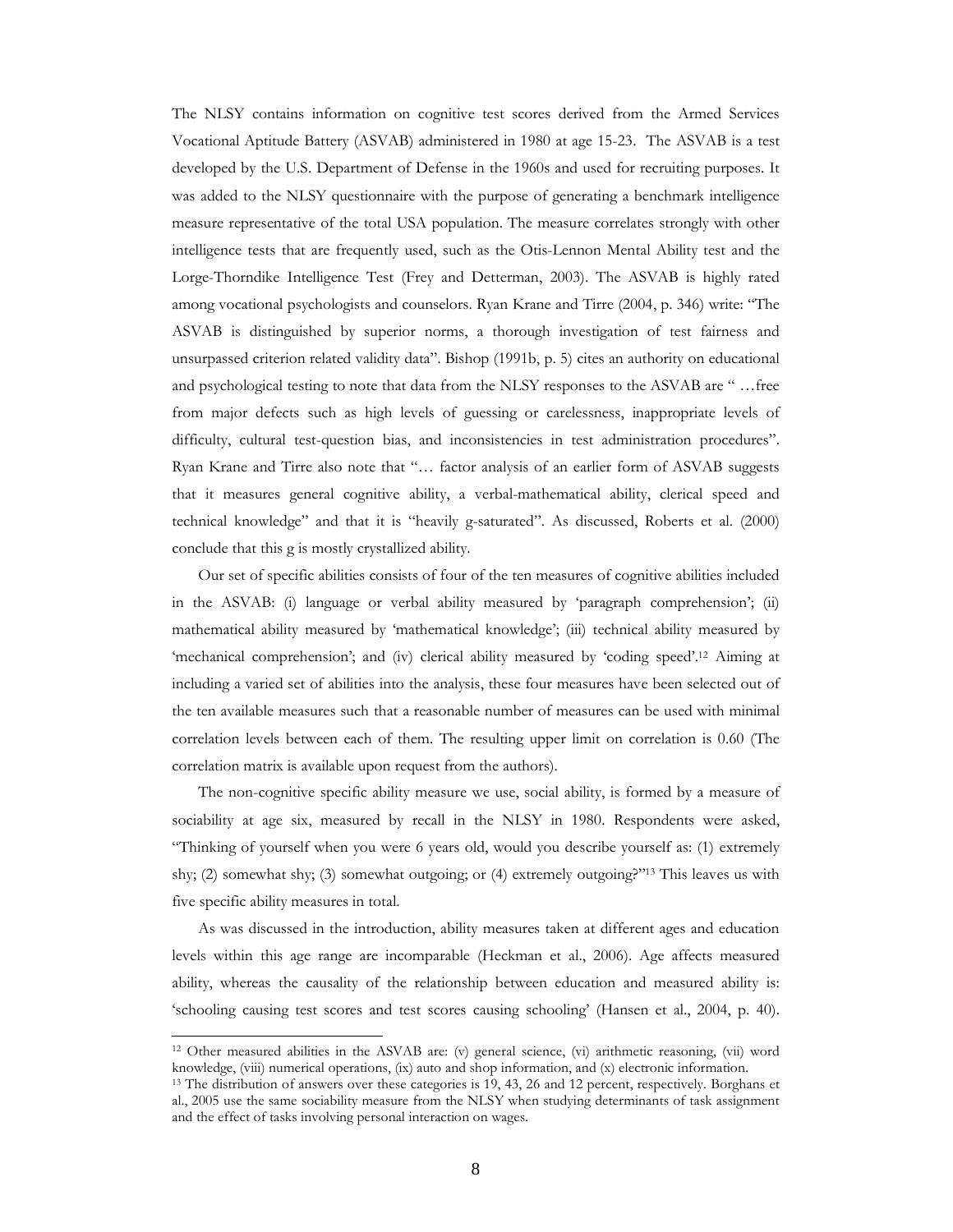Therefore, we develop two sets of the ability measures. The first set is calculated as the residual when regressing each measure on a set of age dummies in 1980 at the time the test was taken. We refer to this as '*ability|age*'. The second set is formed by the residuals when regressing each measure on a set of age and education dummies in the year 1980 (cf. Blackburn and Neumark, 1993), '*ability|age+schooling'*. Both sets of (corrected) ability measures are not truly exogenous (innate endowments) since they are clearly affected by childhood rearing. But they are unlikely to be affected by future entrepreneurship status or prospects. The correlation levels between these five used measures are shown in Table 1, both without (Panel A) and with (Panel B) correction for education.

 A composite score of general ability is constructed from the (corrected) ASVAB sections including social ability by means of factor analysis (as in Cawley et al., 2001). Again, two scores are calculated, one based on *ability|age* and the other on *ability|age+schooling*. Table 1 shows the correlation between these composite measures of general ability and the specific ability measures. The correlation with social ability is low and explains why the results from our analyses remain the same when excluding social ability from the composite measure.14 The composite score approximates the standard Armed Forces Qualifications Test (AFQT) score that is included in the NLSY. The results are the same when using that score.<sup>15</sup>

To test Lazear's JAT theory, a measure of the balance in the specific measured ability levels is required. The coefficient of variation of the individual scores on the five corrected measures of specific abilities will serve as an inverse measure of balance.16 Unlike Lazear, we do not use the variance as a measure of spread since it is a function of the means of the specific ability measures. Table 1 shows indeed that the correlation between the measure of spread, based on the coefficient of variation, and all ability scores is low.

# << Insert Table 1>>

÷,

Finally, to facilitate interpretation of the regression coefficients, we have standardized all ability variables (including the coefficient of variation): we subtracted the mean and divided by the standard deviation. Panel A of Table 2 shows the descriptive statistics of the two sets of standardized ability measures, separately for spells in entrepreneurship and paid employment. The different average scores of the two groups and the issue of selectivity will be discussed in Section 3.2 along with the rationale of using these two 'corrected' sets of ability measures.

<sup>14</sup> These results are not shown and can be obtained from the authors.

<sup>15</sup> "The AFQT is a general measure of trainability and a primary criterion of eligibility for service in the armed forces. It has been used extensively as a measure of cognitive skills in the literature" (Heckman et al., 2006, p. 415). The results upon replacing the ASVAB based measure of general ability with the AFQT score can be obtained from the authors.

<sup>&</sup>lt;sup>16</sup> The balance in abilities is possibly also (negatively) affected by an individual's age and education at the time of the test. However, based on insignificant correlation coefficients between the measure of spread and respondents' ages and education levels at the time of the test, we conclude no correction is required.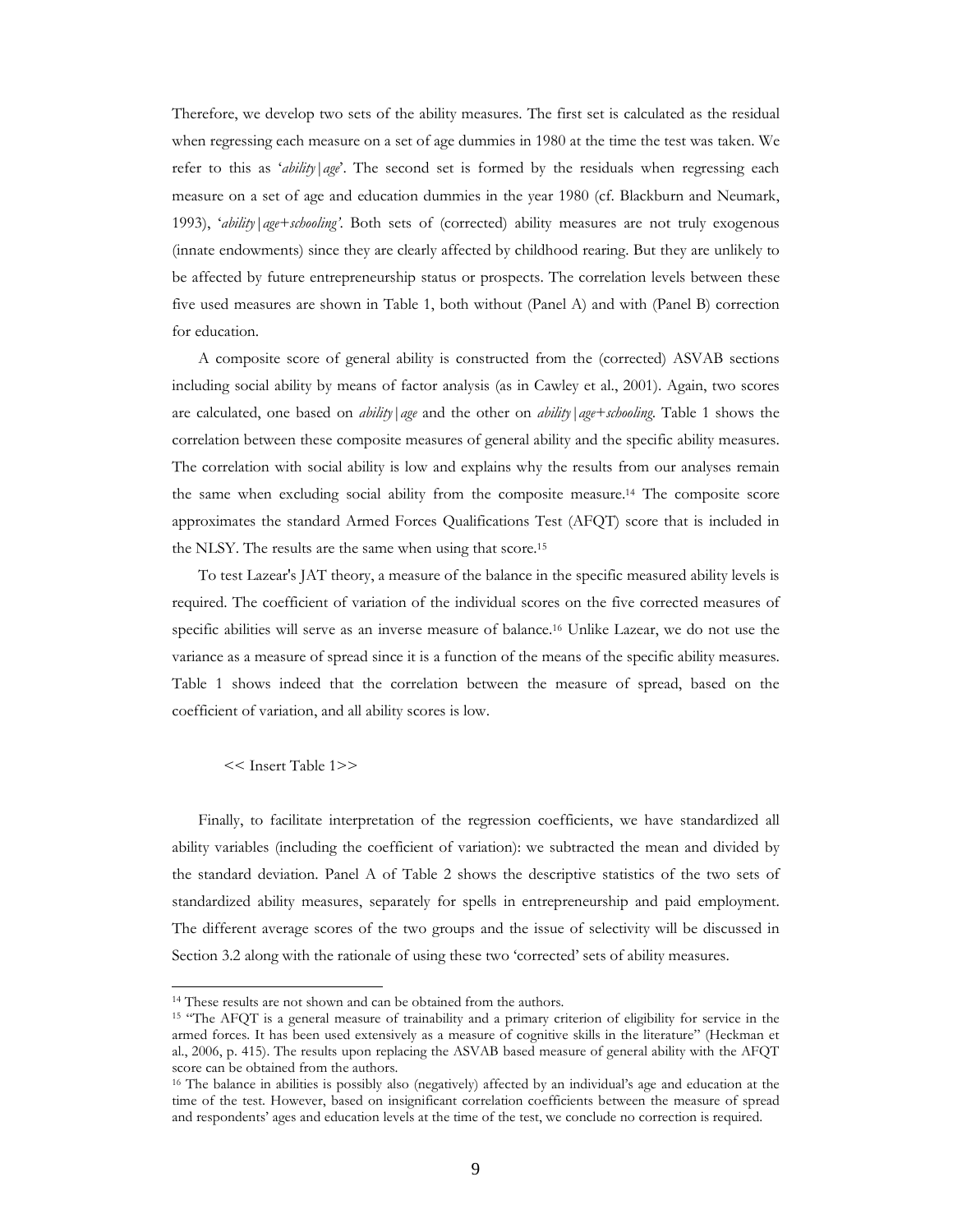# << Insert Table 2>>

#### *Occupational status measured*

As noted in the Introduction, we define entrepreneurs conventionally as labor market participants whose main occupation is in self-employment or who are owner-director of an incorporated business. As usual, farmers are excluded from the sample of entrepreneurs. Furthermore, in line with common practice (Fairlie, 2005), we exclude 'hobby' entrepreneurs from the sample by using a lower boundary of 300 hours per year worked as an entrepreneur.<sup>17</sup> An employee is defined as a person whose main occupation is a salaried job.

Occupational positions are administered at each interview. All entrepreneurship spells of at least six months have been recorded in case they were the main labor market activity of the respondent. Table 2 shows that we observe 3,000 entrepreneur spells in a total of 50,000 spells. On average, at any moment, six percent of the sample is an entrepreneur.18 942 individuals are observed in both entrepreneurship and in paid employment spells. Among their 15,749 spells, a quarter has been in entrepreneurship. These numbers will be relevant for the diff-of-diff analysis, that will effectively use only these 'mixed' observations to measure the differential returns to high/low ability levels in entrepreneurship versus wage employment (see Section 3.2). Moreover, our sample of entrepreneurs does not suffer much from survivorship bias that plagues single cross-section samples: Returns to ability will not pertain to surviving entrepreneurs only.

# *Incomes measured*

-

We use incomes as an indicator of labor market performance. It is the only indicator that is (to some extent) comparable for entrepreneurs and employees; measures like company growth or supervisor ratings cannot be used. Gross hourly income is used as the performance measure for both groups and is constructed as the average annual total earnings (from wage and business income, see Fairlie (2005)), divided by the number of hours worked in that year. The second panel of Table 2 shows the income statistics of entrepreneurs and employees separately. Entrepreneurs have higher incomes (in line with Fairlie, 2005), but the magnitude depends strongly on the statistic.19 The mean is 45 percent higher, the median is 19 percent higher but the mean of the logs is less than six percent higher. This signals markedly different distributions; indeed the variance is substantially higher for entrepreneurs (almost four times for hourly

<sup>&</sup>lt;sup>17</sup> We tested whether the results in Section 4 are sensitive to increasing this number. Similar results are obtained when increasing the threshold number of hours to 500, 800 and 1,200, respectively.

<sup>&</sup>lt;sup>18</sup> The percentage is below the national average as we study a relatively young cohort (see Fairlie, 2005).

<sup>&</sup>lt;sup>19</sup> As will become clear when discussing the regression results in Section 4, the income premium for entrepreneurs turns negative when controlling for individual characteristics such as education and abilities, cohort effects, age effects and macroeconomic circumstances. This is a common finding for the US (Parker, 2004).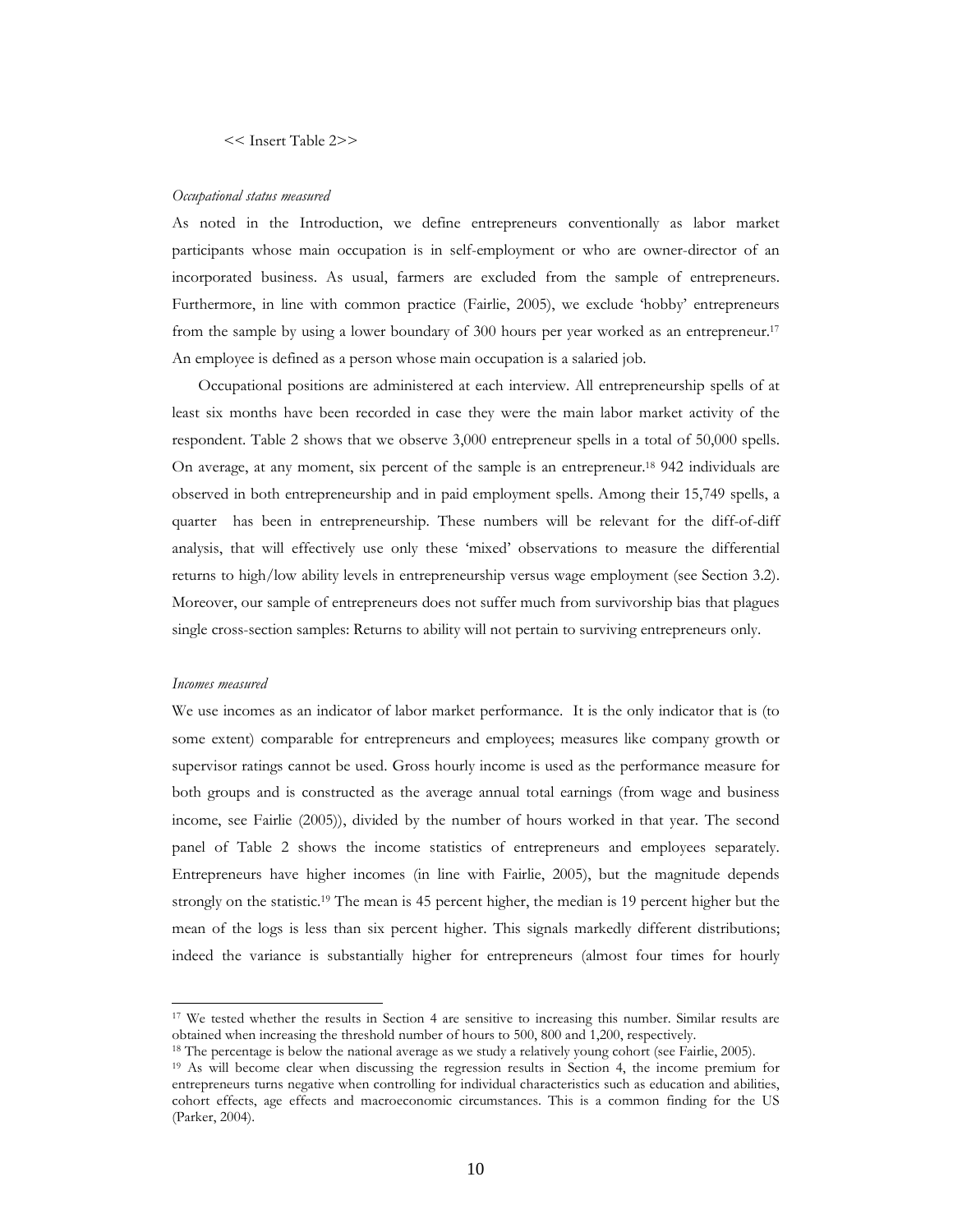earnings and 2.5 times for the log of hourly earnings), though both have similar extents of (positive) skewness.

 Parker (2004) documents factors limiting the comparability of entrepreneurs' incomes to wages. For instance, the self-employed have more opportunity to underreport (tax) income (Levitt and Dubner, 2006, p 237); there may be failure to deal properly with negative incomes and 'top-coding', with employee fringe benefits unavailable for entrepreneurs. Moreover, entrepreneurs' incomes may include returns to capital besides returns to labor. For all these reasons, income levels of entrepreneurs may only be compared with wages with great caution.

 However, the extent to which all such biases affect the marginal returns to regressors, such as measured ability is probably limited. In an earlier study, Van der Sluis et al. (2005) explicitly evaluate the presence and effect of several of the potential problems of the income measure for entrepreneurs mentioned by Parker (2004) and Fairly (2005). They conclude that, based on the NLSY79, the returns to education for entrepreneurs (relative to employees) are robust under corrections for possible differential underreporting of income, entrepreneurs erroneously including capital income, possible risk premiums included in entrepreneurs' incomes and differences in the incidence of part-time work. Moreover, Van der Sluis and Van Praag (2007), analyze the relative returns to education upon the inclusion and exclusion of negative incomes.

 Based on this, we are rather confident that regression coefficients on ability measures in income equations are comparable for entrepreneurs and employees. Any comparison of the income *levels* of entrepreneurs versus employees will be interpreted with great caution.

# *Control variables*

Panel C of Table 2 shows the statistics of the control variables we use. Schooling is measured as the number of completed years of education (with a topcode of 20 years of schooling). Parental education levels are measured in the same fashion. Dummies are included for gender, marital status, geographic location in the US, health conditions and race. Moreover, each income equation includes a set of transformed year, birth year and age dummies according to the method proposed by Deaton (2000) such that estimates are obtained while controlling for cohort effects, age effects and macroeconomic circumstances.

 Panel D of Table 2 shows the distributions of entrepreneur and employee spells over industries. As is well documented there are marked differences between the groups in terms of their distribution across industries; entrepreneurs are overrepresented in construction and various kinds of services, whereas employees are more active in, for instance, manufacturing (Parker, 2004). The basic specifications will exclude industry dummies as they are endogenous (see also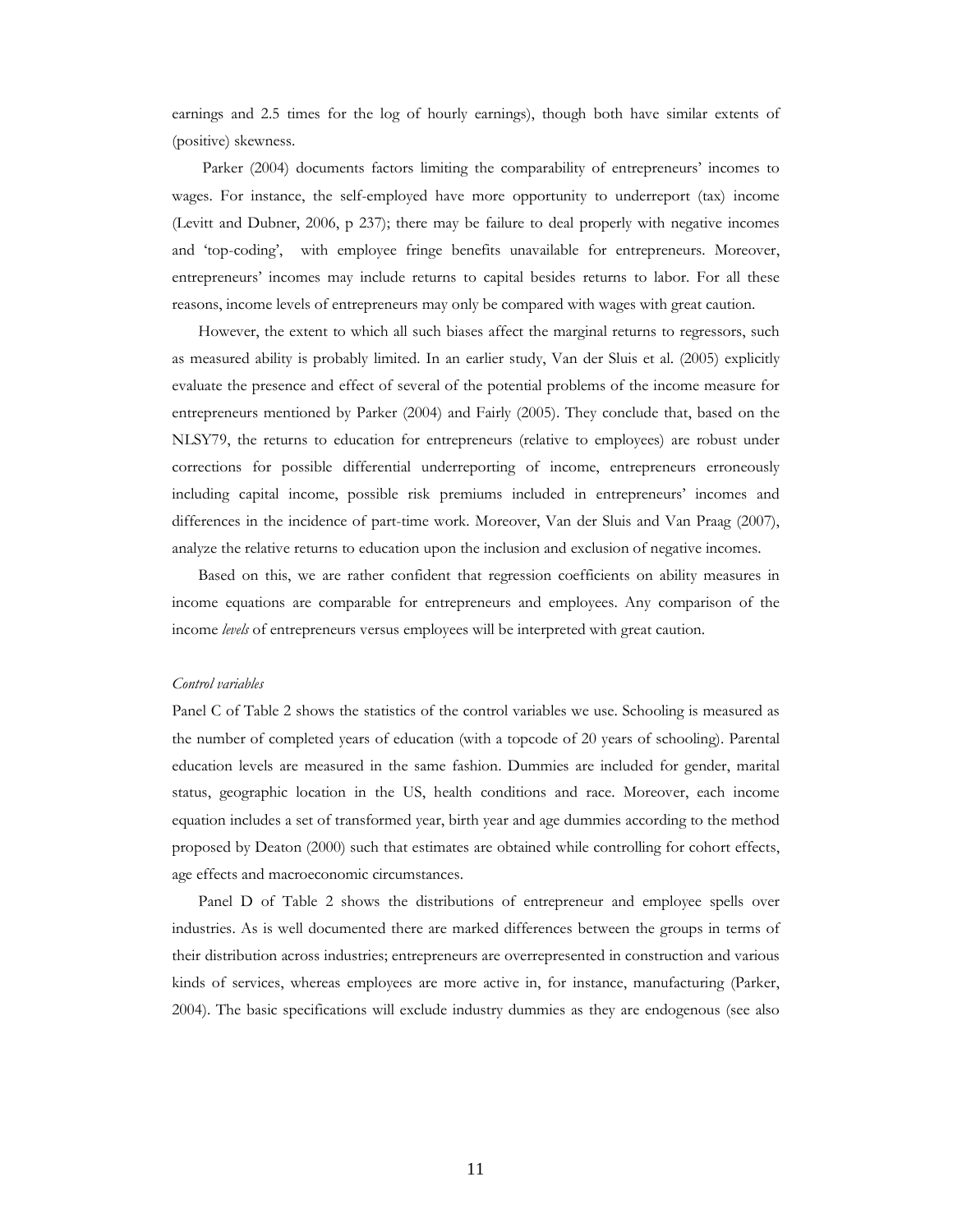Fairlie and Robb, 2008) and likely to bias the effects of ability on income.<sup>20</sup> We shall only add industry dummies to the set of controls included in our income regressions as a robust check.

# **3.2 Empirical methodology**

To answer the three questions posed, the estimation of income equations is required where we measure the returns to general ability, specific abilities and ability spread for entrepreneurs relative to employees. In what follows, we first discuss how we deal with the issue of separating the effects of ability and education. Second, we elaborate on our approach to dealing with selectivity. We then present the econometric specifications that we will employ.

# *Separating the effects of ability and education*

-

Separating the effects of education and ability on incomes is a difficult empirical matter (Roberts et al., 2000; Cawley et al., 2001; Hansen et al., 2004; Heckman et al., 2006). In particular, because ASVAB is said to measure mostly acculturated learning (crystallized intelligence). The first decision is whether to include education levels (*S*) in income equations that aim at measuring the effect of ability measures. Omitting *S* would lead to positive omitted variable bias since schooling is correlated positively to both ability and income, albeit expectedly less so for the second than for the first set of corrected measures, see Table 1. Its exclusion would hence lead to an overestimate of the true effect of ability on incomes.<sup>21</sup>

 Including *S* as a regressor in the equation, though, leads in this case to the problem of *proxy control*, that Angrist and Pischke describe as "the inclusion of variables that might partially control for omitted factors but are themselves affected by the variable of interest.", (2008, p. 66). They show intuitively that the "use of a proxy control that is increased by the variable of interest generates a coefficient below the desired effect.", p. 67. Angrist and Pischke value the use of proxy controls as follows: "While proxy control does not generate the regression coefficient of interest, it may be an improvement on no control at all." (p. 68) Angrist and Pischke conclude for the case we have, i.e., income equations with controls for education and ability and where ability affects education: "You can safely say that the causal effect of interest lies between these two.", i.e., between the estimated effect with and without including education controls in the equation. Thus, the coefficient obtained without controlling for education should result in an upper boundary of the true effect whereas the one obtained while controlling for education yields a lower boundary of the true effect.<sup>22</sup>

<sup>20</sup> For example, certain (knowledge intensive) industries can be accessed only with superior levels of ability and these abilities will pay off accordingly, but this may not become evident in the within-industry distribution of incomes (where most people will be high ability/high income).

<sup>&</sup>lt;sup>21</sup> A large empirical literature investigates the consequences of omitting ability variables from schooling equations (see Angrist and Pischke, 2008, for some key early references, p. 61), but not vice versa.

<sup>&</sup>lt;sup>22</sup> Perhaps it is interesting to note here that an instrumental variables approach (where  $S$  is replaced by

 $\hat{S}$  which is then independent from ability) would result in an estimate of the relevant coefficient that is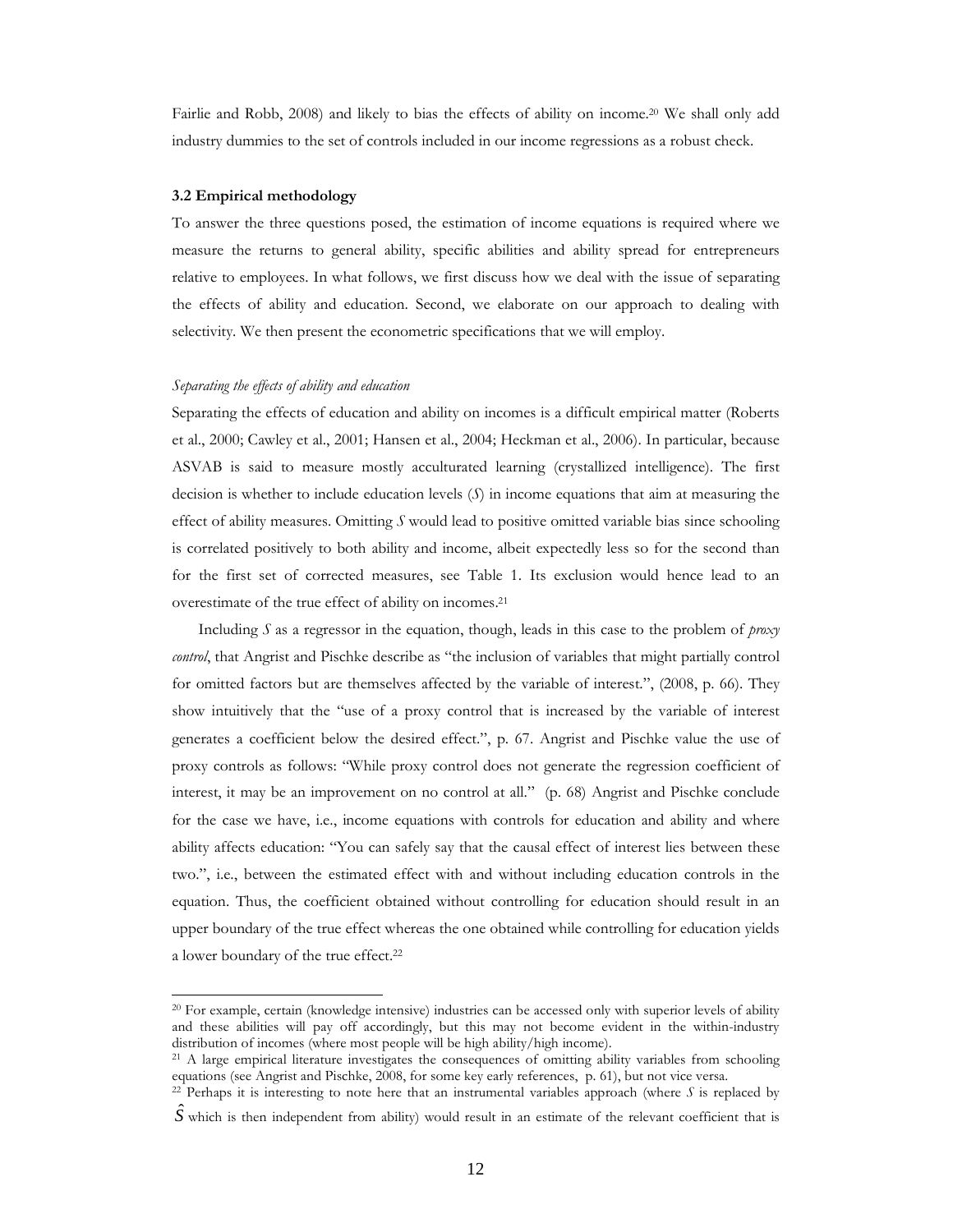On top of that the data are plagued by an additional issue, already discussed: Ability measures are incomparable across individuals because they have been administered at varying ages and education levels. We proceeded by creating two sets of ability measures from the original test scores: '*ability|age*' and '*ability|age+schooling*. The first will attribute part of the education effect also to measured ability. The omitted variable bias is positive in this case and the resulting ability measures will pick up some of the effect of education in the income equations and thus provide an overestimate. However, the second set of ability measures will attribute the effect that ability has on education to education fully and will result in an underestimate of the true effect of ability on incomes.

 In combination, we employ four ways of dealing with the complex interaction between ability, education and incomes: including versus excluding education controls in the income equation and using ability measures that do versus do not control for education. The combination of not controlling for education in the income equation and not controlling for education in the ability equation will provide an overestimate, whereas the combination of controlling for education in the income equation and controlling for education in the ability equation will provide us with an underestimate of the true effect that must, hence, be in between these two limits.

# *Selectivity: Entrepreneurship or wage employment?*

-

The available panel data include repeated measurements of each individual's labor market position (entrepreneur versus employee) and their incomes (and other time varying covariates). However, abilities have been measured only once in 1980. Thus, estimation by means of a fixed effects approach is not possible and we perforce apply a random effects approach (estimated by means of GLS) and assume zero correlation between the individuals and regressors.

 However, the choice between entrepreneurship and salaried employment might be endogenous in an income equation. Occupational choices might be guided by better returns to ability and (related) unobserved characteristics in either one of the choices, leading to biased estimates of the returns to ability in a random effects framework. To address the issue of selectivity, we also use a diff-of-diff regression approach (which effectively comes down to introducing individual fixed effects into the equation, see Angrist and Pischke, p. 227). We thus estimate the differential effect of each ability measure on income in the case that the respondent is an entrepreneur versus a wage employee. Obviously, the ability measures as stand alone variables -and other variables that do not vary over time- are omitted from this specification.

closer to the true causal value (and would render better estimates of the true effect of education on income). However, the quality of such an estimate hinges on the available identifying instruments for education. Using family background measures as such, a choice which has received some critique, we find coefficients of the ability measures whose values are indeed between the lower and upper boundaries implied by the estimates we have without using IV. The background measures used are the presence of a library card when young; of a newspapers/magazines, the number of siblings; the presence of a stepparent in the household, and education levels of the parents. The results are available upon request.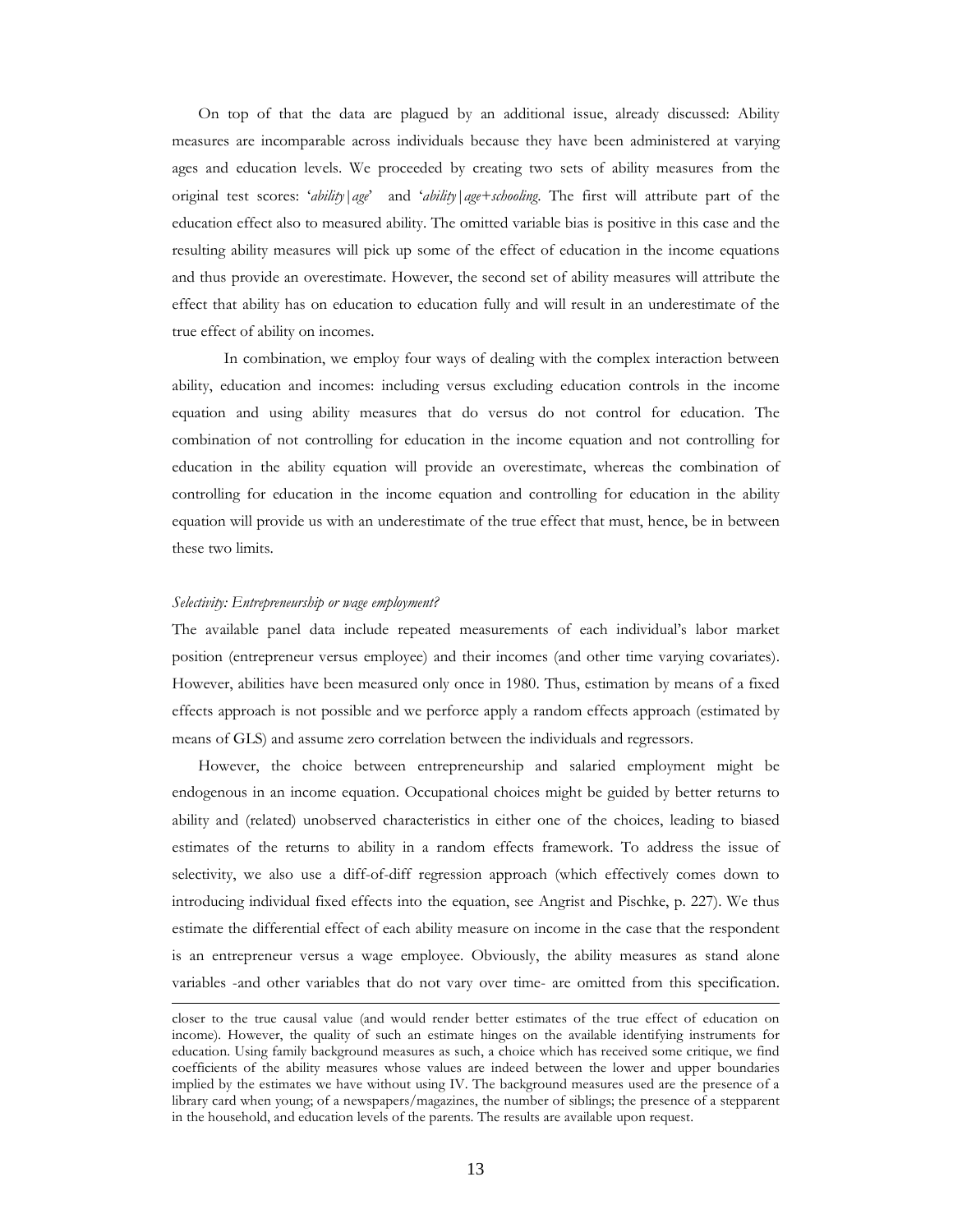This specification contains only the *interaction* of ability (and schooling) with entrepreneurial status (that varies over time and is included also on a stand-alone basis) and we estimate the *difference* in returns to ability in entrepreneurial and employee spells. Identification is based on the 942 individuals who are observed to change status at least once. The diff-of-diff approach controls for unobserved individual characteristics that do not change over time and thus eliminates the bias originating in permanent disposition, inclination and aptness for entrepreneurial activity. It will not eliminate bias from unobserved characteristics that vary over time or from unobservable circumstances that stimulate an individual to seize an opportunity at a particular point in time and that are grasped more easily by some individuals (with specific abilities?) than others.<sup>23</sup>

#### *Econometric specifications*

-

The income equations we estimate can all be derived from adding restrictions to the following equation that cannot be estimated in this general specification:

$$
\ln y_{ii} = \alpha + (\beta + \gamma E_{ii})A_i + (\delta + \phi E_{ii})SA_i + (\varphi + \eta E_{ii})AD_i + (k + \lambda E_{ii})S_i
$$
  
+  $\gamma X_i + \mu E_{ii} + \pi Z_{ii} + c_i + \theta_i + \varepsilon_{ii}$ 

The dependent variable is the log of hourly income (*y*), as defined above, *A* is general ability and *SA* consists of the five specific abilities. The measure of general ability and the measures of specific abilities are never included simultaneously into one equation, since  $A$  is a linear combination of the specific abilities. Moreover, ability measures are just entered linearly.<sup>24</sup>

*AD* is the measure of ability dispersion, i.e., the inverse measure of *JAT*ness. Its coefficient is constrained to zero in the equations that are focussing on the effects of ability levels. As discussed, the ability measures come in two flavors: those obtained including controls for schooling at the time and those obtained without.  $S$  is schooling and is, as discussed, included in half of the income equations. *X* represents a vector of other time-constant individual characteristics (gender, ethnicity, parental education levels, birthyear dummies, ). *E* is the employment status dummy (1 for entrepreneurship), whereas *Z* includes time-varying controls (age and year dummies, health status, marital status, urbanization, region). Finally, *ci* is an individual fixed effect,  $\theta$ <sub>i</sub> a random effect (the two are never used simultaneously, see below) and *εit* is a random draw for individual i at time t.

 To answer the first question, i.e., *to what extent does a composite measure of ability affect an entrepreneur's earnings relative to wages?*, we estimate three sets of equations (results are reported in Table 3, Panels A to C). They have the following restrictions in common:  $\delta, \phi, \varphi, \eta \equiv 0$ , because

<sup>&</sup>lt;sup>23</sup> We do not try to estimate a selection-model where the choice for entrepreneurship is modelled separately in a regression equation (2SLS) because of the lack of a valid identifying instrument.

<sup>24</sup> We experimented with non-linearities and interactions, see footnote 26, but these were hardly significant, whereas the interpretation of results became cumbersome. Heckman et al. (2006) estimate linear earnings functions for given education levels and impose linear separability of cognitive and non-cognitive ability across occupations.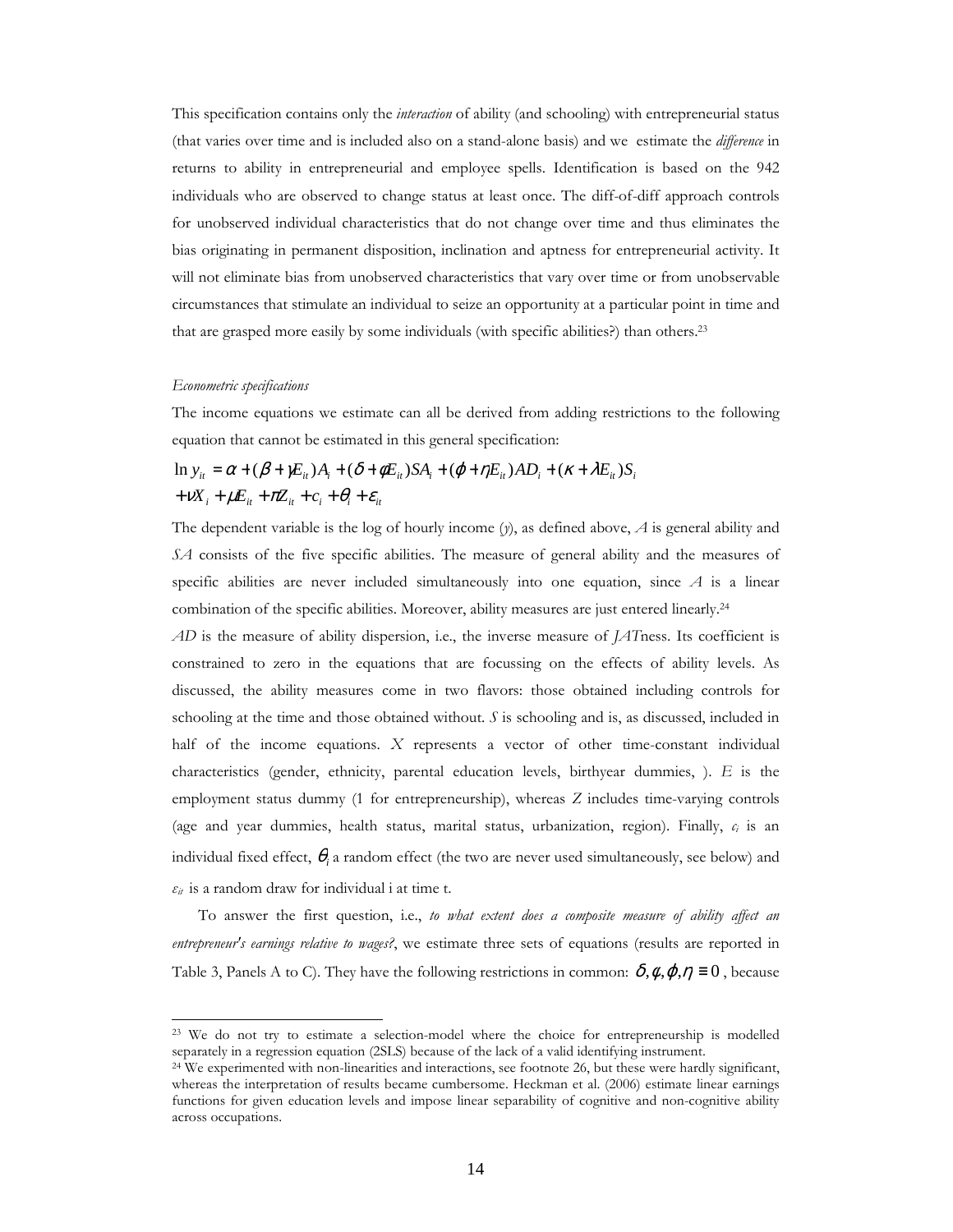we only look at the effects of general ability and exclude specific abilities and ability dispersion from the equations. Our first set of (random effects) estimates (Panel A) serves as a benchmark and does not distinguish between entrepreneurs and employees, i.e., we impose an additional restriction on the parameter values of all interaction effects to zero, i.e.,  $\gamma$ ,  $\lambda \equiv 0$ . Whenever we estimate random effects we assume  $c_i = 0$ , the fixed effect, as is the case in the first set of equations and also in the second set that distinguishes between entrepreneurs and employees in a random effects framework (Panel B). The third set of estimates is based on the diff-of-diff approach and perforce assumes that  $\alpha, \beta, \kappa, \nu = 0$ , whereas  $\theta_i$  is omitted from the equation.  $\gamma$  is the coefficient of interest when answering the first question.

 To answer the second question, *Do different cognitive abilities (e.g. math ability, technical ability) and social ability affect earnings of entrepreneurs and employees differently?*, we assume throughout  $\beta, \gamma, \varphi, \eta = 0$ , because general ability as well as ability dispersion are removed from this set of equations. Again, we first estimate a benchmark without distinction between entrepreneurs and employees ( $\phi$ ,  $\lambda \equiv 0$ ) in a random effects framework ( $c_i = 0$ ), then include the distinction between entrepreneurs and employees in a random effects framework ( $c_i = 0$ ) and finally employ a diff-in-diff framework  $(\alpha, \delta, \kappa, \nu = 0$ , whereas  $\theta_i$  is omitted from the equation). The results of these estimations will be reported in Table 4, Panels A, B and C, respectively.  $\phi$  is the vector of coefficients of interest when answering the second question.

 Both the answer to question 1 in Table 3 and question 2 in Table 4 consist of four columns: two including/excluding controls for education and each one based once on the first and once on the second set of corrected ability measures. To answer question 3 (in Table 5), *Does the balance in these measured ability levels affect an individual's earnings?* we proceed in the same way but estimate four columns controlling for *A* but not for *SA* ( $\delta, \phi = 0$ ) and four columns the other way around ( $\beta$ ,  $\gamma$  = 0), where each column includes the main variable of interest here,  $\eta$  pertaining to *AD*, ability dispersion. Panels A to C are otherwise comparable to the other tables.

 Besides these income equations, we also estimate selection equations (Table 6) that are meant to give some insight, beyond what is suggested by the descriptive statistics in Table 2, in the observable factors affecting occupational choice and the kind and extent of bias in the relevant income effects, resulting from selectivity. We estimate three common indicators of occupational choice. First we estimate a random effects model where the dependent variable takes on the value 1 for each individual/year observation for which we observe a spell in entrepreneurship and zero for observations in wage employment. The results from this random effects model are shown in Panel A. The second dependent variable (Panel B) takes on the value 1 for individuals for whom we observe at least one spell in entrepreneurship and zero for others (who have at least once been observed as a wage employee). Time varying independent variables are excluded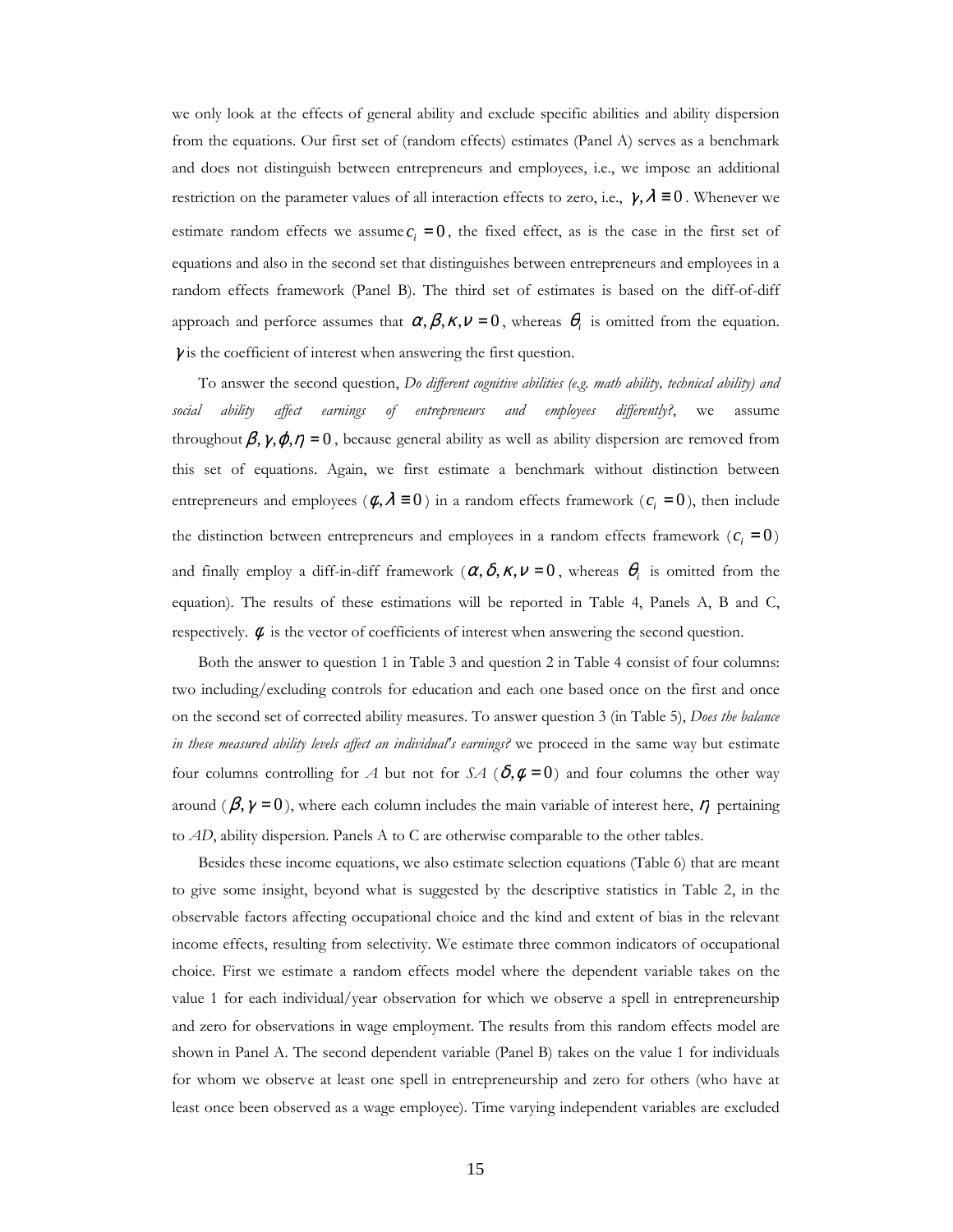here. The third approach employs a dependent variable (Panel C) which takes on the value 1 for an observed transition to entrepreneurship, i.e., for person-year observations who are entrepreneur in year *t* but not in *t-1*. It is zero for all other person-year combinations who are employees in year t.

# **4. Results**

We now present the results from estimating the income equations in Tables 3-5 followed by the occupational choice results (Table 6). The results from controls are omitted from the tables.

# *Returns to general ability*

Table 3 presents the estimation results for the income equation confined to the effect of (a standardized measure of) general abilty. In the benchmark case in Panel A, where the interaction between occupational status and ability is suppressed,  $\hat{\beta}$  is between 11 and 20 percent. Thus, increasing the measured level of general ability by one standard deviation, leads to a 11-20% increase in income. The lower estimate is obtained while including education into both the income and ability equations, whereas the upper bound is obtained while excluding education from both equations,  $\kappa = 0$ . Moreover, irrespective of whether ability and/or income are corrected for education levels, entrepreneurs earn, ceteris paribus and on average nine percent lower incomes than comparable employees (see also Hamilton, 2000). Panel B shows that the return to general ability is 30% higher as an entrepreneur than as an employee (10.7 + 3.3, rather than 10.7) while education pays a 17% premium, consistent with earlier evidence of higher returns to education in entrepreneurship than wage employment, see footnote 1. A comparison of the four columns in Panel B reveals that the measured premium for entrepreneurs is barely sensitive to the corrections for education. The premium for entrepreneurship itself is estimated to be, as in Panel A, a negative 9% and independent of the specification. The third panel shows that our results are not biased by unobserved permanent individual factors: the diff-of-diff estimates tell the same tale. Thus we find clear support for Marshall's claim that general ability, while obviously relevant for economic success, is particularly relevant for entrepreneurs.

# << Insert Table 3>>

Ē,

Figure 1 shows suggestive evidence about the implications of the different returns to ability for the absolute income levels individuals earn as entrepreneurs versus employees based on the four sets of estimates presented in Panel C.25 The figure shows the percentage (points) premium

<sup>&</sup>lt;sup>25</sup> The discussion in Section 3 about the limited comparability of income levels for entrepreneurs and employees motivates why we refer to 'suggestive evidence'. In addition, the comparison in the graph is valid if two underlying assumptions hold. First, that the relationships between earnings and measured ability levels and dispersion are linear and second, that the income measures for employees and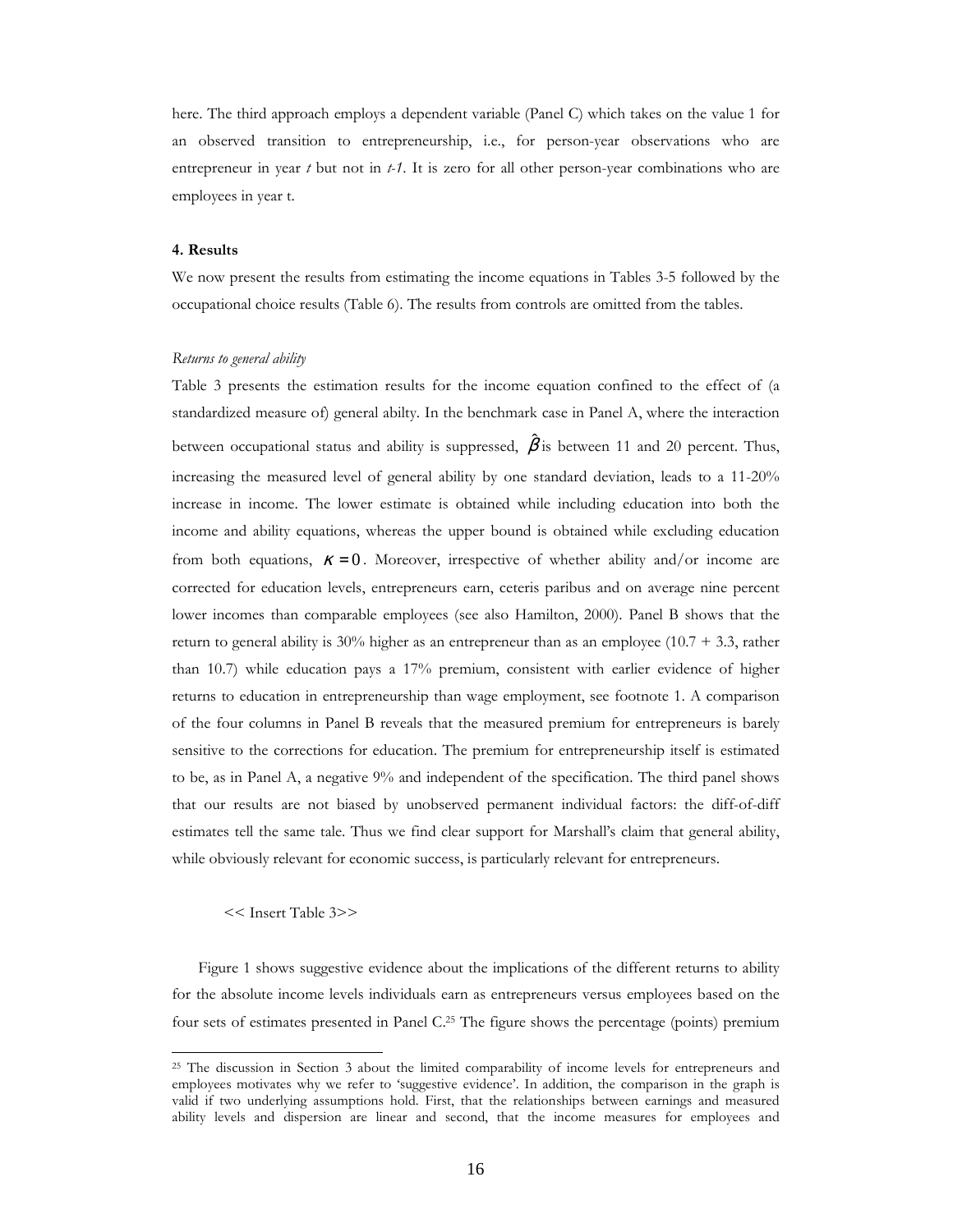earned as an entrepreneur versus a wage employee (on the vertical axis), dependent on where a person is located in the distribution of general ability measured in standard deviations (horizontal axis', where '0' is equivalent to the average level of general ability and is associated with a negative income premium for entrepreneurs of 8%, which is equal to the coefficient of the entrepreneur dummy in Panel C). The slopes of the lines indicate the differential income effects for entrepreneurs and employees of increasing general ability, including indirect effects brought about by the fact that higher ability levels are associated with higher education levels that lead, in turn, to higher incomes.

The differences between the lines for the different specifications are very small and they all bring out the same message: The higher returns to general ability for entrepreneurs only lead to higher income levels as an entrepreneur than as an employee for the top of the ability distribution. The minimum level of general ability at which estimated earnings are higher for entrepreneurs than for employees is between 1.74 and 1.92 standard deviations above the mean, corresponding to the upper 7.8% and 7.3% of the distribution of general ability.<sup>26</sup>

<< Insert Figure 1>>

#### *Returns to specific abilities*

÷,

Table 4 shows the results for the returns to specific abilities. The structure of the table is similar to Table 3. For the pooled data, ignoring possibly differential returns, mathematical ability has the highest payoff (significant coefficients of between 0.12 and 0.06, depending on the specification), a common finding in the literature. The return to clerical ability is between 4 and 5 percent per standard deviation, whereas the return to verbal ability is between 1 and 3 percent (but insignificant when educational controls are included, in accordance with the mixed results found in our survey, Section 2). Technical ability is barely significant, and social ability boosts earnings significantly by 1.5 to 2 percent per standard deviation. As before, estimated coefficients are sensitive to controlling for education, especially for the abilities that are associated most strongly with scholastic achievement, i.e., verbal and mathematical ability.

Considering differential returns by occupational status (panel B), we see a substantial positive premium of technical ability in entrepreneurial status (10-12%) and a substantial negative premium of clerical abilty (8-11%). Social ability has 3 percentage points higher returns per

entrepreneurs are comparable in absolute levels. The first assumption seems to hold in our data. When we include abilities in quadratic form into the equations, their coefficients are almost all insignificant (results available from the authors) and the conclusions are not upset. However, there is little proof of the validity of the second assumption (although researchers commonly assume this comparability). Therefore, we interpret the results based on comparisons of income *levels* with great caution.

<sup>&</sup>lt;sup>26</sup> The accuracy of these estimates can be indicated by 95% confidence intervals (results are available from the authors upon request. For instance, for one of the lines (Line II) the lower and upper bounds of the estimated ability level in terms of standard deviations above the mean for which entrepreneurial spells are associated with higher incomes than employee spells are 0.8 and 3.3, respectively.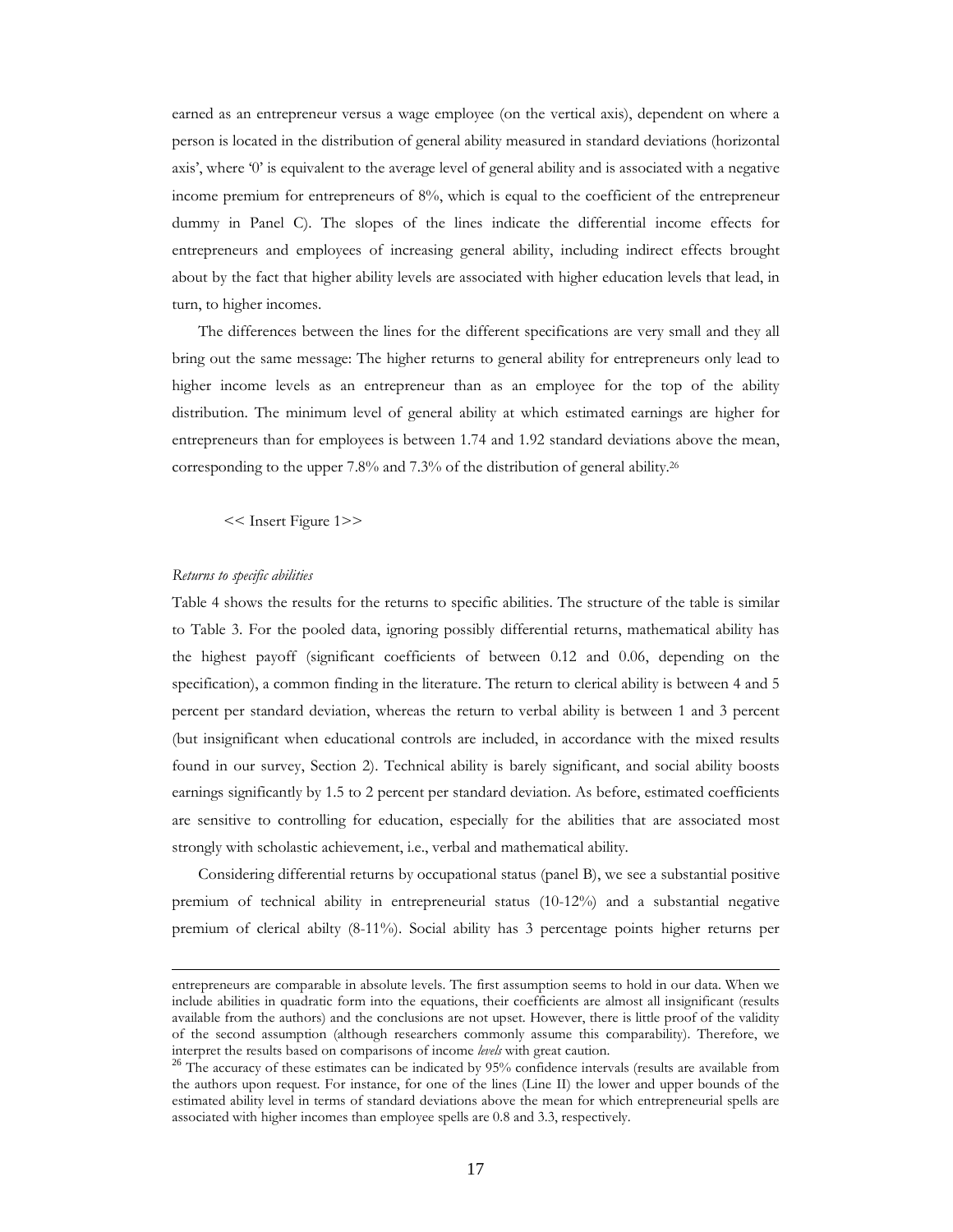standard deviation when entrepreneur, corroborating the anticipation formulated in Section 2. Verbal ability has a similar premium return when employee. The premium return on mathematical ability for entrepreneurs is of the same magnitude as the premium return on social ability, although the effect becomes smaller and less significant when education controls are included. Except for mathematical ability, the differences are barely affected by controls for education and are robust when applying a diff-of-diff estimation (Panel C).

# << Insert Table 4>>

Figure 2 shows, similar to Figure 1, (suggestive evidence about) the earnings advantage in entrepreneurial status for the three abilities that affect entrepreneurial incomes relative to employee incomes positively.<sup>27</sup> The lines within the figures (for different specifications) only differ visibly for technical ability, but they all bring the same message as before: To realize an earnings gain from entrepreneurial status seems to require top levels of abilities. The only exception is technical ability: the threshold is between 1.04 and 1.43 standard deviations, corresponding to the upper 18.6-29.6% of the technical ability distribution. Figure A2 shows that the 95% confidence interval for this estimate (line II) lies between 0.5 and 1.5 standard deviations. For mathematical and social ability, only individuals positioned in the very top of the distribution are financially better off as entrepreneurs. Earnings are higher as an entrepreneur than as an employee for the upper 3.9% of the distribution of math ability and for the upper 3.4% of the social ability distribution.

# $<<$ insert Figure 2 >>

#### *Returns to being a Jack-of-all-Trades*

÷,

Table 5 shows the results from testing the Jack-of-all-Trades theory of entrepreneurship (Lazear, 2005). As Panel A indicates, an individual's spread in measured ability levels is irrelevant for earnings if we do not distinguish between employee and entrepreneur status, irrespective of the inclusion of controls for education or ability levels into the equation.

Lazear's theory predicts that entrepreneurs benefit from being Jack-of-all-Trades, whereas employees would benefit from being specialists. We find significant support for the first prediction. While earnings as an employee are unaffected by ability dispersion, the inverse measure of JAT, the impact for entrepreneurs is significant and negative, thereby supporting the positive effect of being a Jack-of-all-Trades. An increase by a standard deviation of variability reduces earnings in entrepreneurial status by 3%. This estimate is also independent of controls

<sup>&</sup>lt;sup>27</sup> Variation in the levels of the other measured abilities, i.e., clerical and language ability, can never lead to higher incomes in entrepreneurship because both the coefficient for entrepreneurship and the coefficients for the effects of these abilities on the incomes for entrepreneurs relative to employees are negative.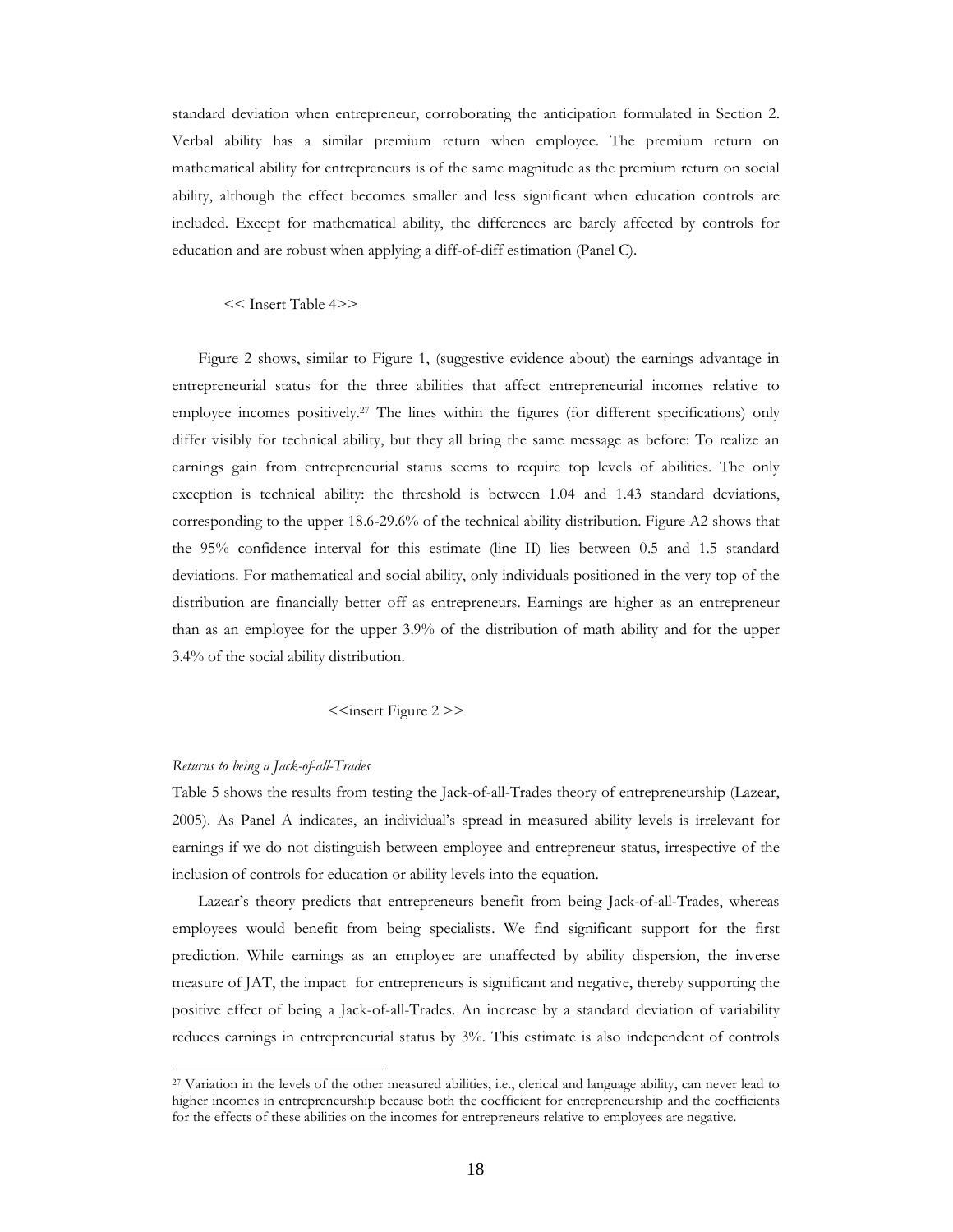for education and abilities. Once again, the diff-of-diff results (Panel C) are virtually identical to the random-effects estimates (Panel B).

<< Insert Table 5>>

Figure 3 shows that, once again, the earnings advantage as an entrepreneur only holds for the top of the distribution: Earnings are higher as an entrepreneur for the upper 4.0 to 4.5% of the distribution of ability dispersion.

# $<<$ insert Figure 3 >>

We conclude that labor market participants benefit more from their general ability as entrepreneurs than employees. Regarding specific abilities, entrepreneurship is associated with higher returns to technical, social and mathematical ability, whereas wage employment offers a premium return on clerical and verbal abilities. In support of the JAT theory, being a JAT is profitable when an entrepreneur, but not as employee.

#### *Selection: Entrepreneurship versus wage employment*

Table 6 shows the determinants of occupational choice in a probit framework, including the control variables discussed. The first of the three panels shows the estimates from a random effects probit model, as explained before, the second the estimates from a probit model explaining whether an individual has ever been an entrepreneur and the third specification explains transitions to entrepreneurship. All panels tell the same tale again: The effect of general ability is not so clear cut, but, if anything, affects the choice for entrepreneurship negatively. Regarding specific abilities, verbal and clerical ability have no effect on occupational choice, technical and social ability have a positive effect on the choice for entrepreneurship and mathematical ability a negative effect. These results for occupational choice are only partially in line with the relative returns we estimated, shown in Table 4.

 The coefficient of ´variation in abilities´, the inverse JAT measure, is insignificant in all regressions explaining occupational choice, whereas the return to being a JAT was positive for entrepreneurs (and zero for employees). One might argue that the effect of JATness on entrepreneurial performance is a more relevant test of Lazear's theory than its effect on occupational choices that Lazear (2005) actually uses, assuming rational expectations: Entrepreneurship offers a relatively high return to being a JAT and would thus attract JATs. We do not find that a balanced set of abilities stimulates to opt for entrepreurship, but we do find that the payoff to a balanced skill portfolio is higher in entrepreneurship than in salaried employment. The relationship between investments in JATness and occupational choice has been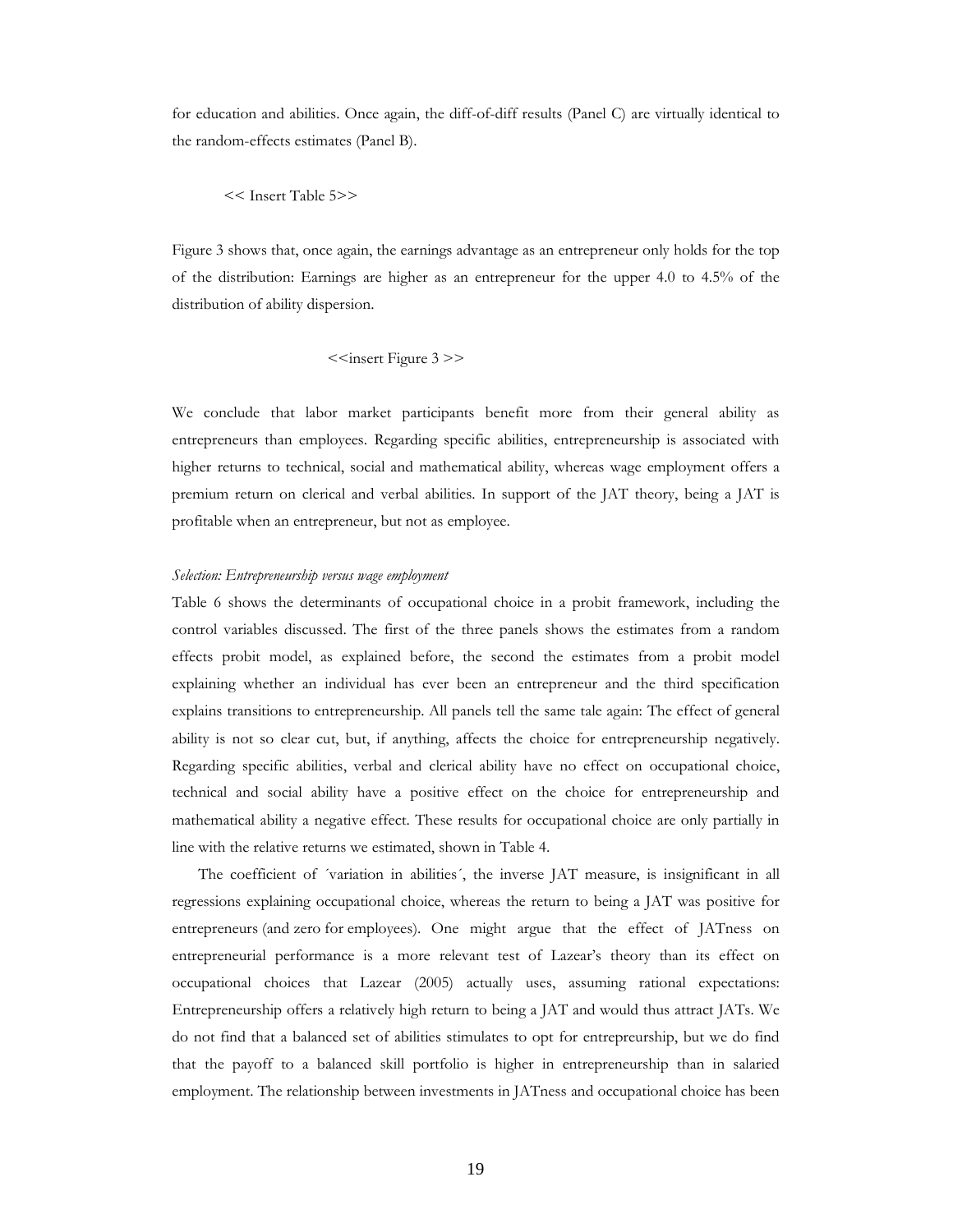studied empirically and was supported by Lazear himself (2005) and Wagner (2003), whereas mixed support was reported by Silva (2007) and no support by Astebro and Thompson (2007). The effect of the innate rather than acquired skill portfolio on entrepreneurial success has not yet been studied.

# <<insert Table 6>>

 If the choice for entrepreneurship would be dominated by earnings maximization, we would expect an alignment between the results in Table 6 and Tables 3-5. The abilities that increase the relative returns from entrepreneurship in terms of income as compared to wages (general ability, technical, social ability and being a JAT) should stimulate the inclination to become an entrepreneur, whereas higher levels of clerical and verbal abilities would stimulate the choice for wage employment. Moreover, one should observe relatively many Jack-of-all-Trades choosing to become entrepreneurs. These patterns of occupational choice are only partly borne out by the data. In fact, the only abilities that affect relative income from entrepreneurship and the choice for entrepreneurship in the same way are technical and social ability, which have a positive effect on both. Thus we observe a discrepancy between the drivers of occupational choice and the determinants of the premium income as an entrepreneur versus a wage employee. This observed discrepancy is consistent with the evidence collected in empirical studies of the choice for and performance in entrepreneurship versus wage-employment: The 'returns to entrepreneurship puzzle'. Despite longer working hours and more variable and often lower incomes on average for entrepreneurs, people not only choose to become and remain entrepreneurs but they also turn out more satisfied as such (Benz and Frey, 2008; Blanchflower and Oswald, 2008; Hamilton, 2000; Hyytinen et al., 2008; Parker, 2004; Van Praag and Versloot, 2007). We show that the puzzle remains when looking at a specific driver of the differential financial returns in entrepreneurship versus wage employment, i.e., abilities, instead of studying the differences in income levels themselves (that may be flawed with measurement issues, see Hyytinen et al., 2008). Recent empirical studies trying to solve this puzzle find that the choice for entrepreneurship is mainly governed by more autonomy and control over (the accruals from) one's own work as an entrepreneur compared to positions in wage employment (Benz and Frey, 2008; Hyytinen et al., 2008). In line with this, we conclude that the occupational choice between entrepreneurship and wage employment is not primarily driven by the maximization of expected income.

# *Robustness of the results*

The results lead to answers to the three core questions of the paper and they turned out quite robust to changes in the empirical definitions of the ability measures and the definition of the entrepreneur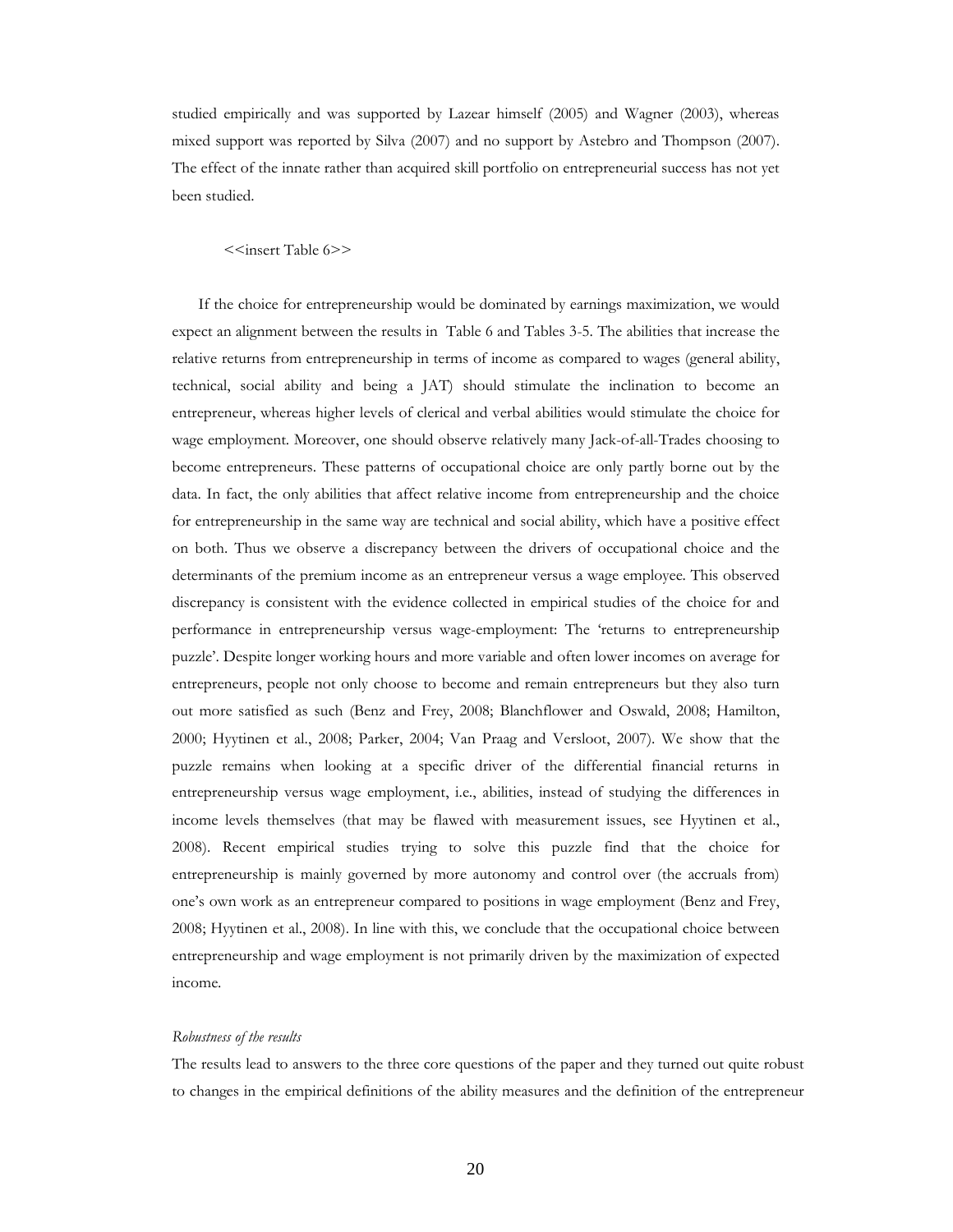in terms of the minimum number of hours devoted to this activitiy. Moreover, the results are largely unaffected by the various choices made on how we deal with the relation between education and ability as well as with selectivity. Moreover, the determinants of occupational choice turn out to be invariant to changes in the definition of the dependent variable (compare Panels A, B, C of Table 6). We performed three additional checks.

 First, the ASVAB tests have been executed in English. For individuals for whom English is not their first language, language problems may have affected their results, leading to a different relationship between measured ability and labor market outcomes. To analyze this issue, we replaced the entrepreneurship status dummy in the income equations with a ´foreign language´ dummy that is one for the 15% individuals in the sample who answered yes to ´Was a foreign language spoken at home during the respondent's childhood?' and zero otherwise. Thus, we measure the difference in the income effects of ability between native and non-native speakers of English.28 Note that we cannot run ´diff-of-diff´ analyses here because the foreign language variable does not vary over time. The results, that are available from the authors upon request, show that the effect of general ability, specific abilities and ability variation are no different for people raised with a foreign language, with one exception: Individuals who spoke a foreign language at home during their childhood benefit *more* from verbal ability than others in terms of their incomes. They earn a premium of 4.5% per standard deviation on this ability. When raised in a foreign language, a higher level of verbal ability probably makes more of a difference. Since the results are otherwise similar to what we found before, we conclude that non-native speakers have not influenced the results.

 As a second robustness check, we have included controls for industries (see Panel D of Table 2) into the income equations (available upon request). One might suspect that the (differences in) returns to (specific) abilities are related to differences in earnings across industries. This turned out not to be the case. While there are marked average income differences across industrues (some 50% difference between the highest and the lowest paying industry), signs, magnitudes and significance levels of the parameters of interest were unaffected by including industry dummies. The only parameter value whose magnitude changed was the entrepreneur dummy: the penalty to being an entrepreneur reduced from 8-10% to 4-7%. Entrepreneurs are apparently overrepresented in industries with lower average incomes. However, this does not impact their returns to ability.

 Third, we shouldn´t overlook that we have investigated the effect of abilities on the *levels* of income as entrepreneurs compared to employees. However, if the higher *level* of income as an entrepreneur due to higher levels of abilities is associated with higher income *risk*, the premium *benefit* of being an entrepreneur versus an employee for a risk averse individual with high ability levels could be lower than the premium *return* to ability in terms of income levels. We explore this issue briefly – we do certainly not aim at a complete risk-analysis -. We first briefly look at the income variation

÷,

<sup>&</sup>lt;sup>28</sup> Strictly speaking, the NLSY-variable that we use as a basis for the 'foreign language' dummy will (wrongly) assign individuals who are raised bilingually (speaking English and a foreign language at home) to the group of non-natives.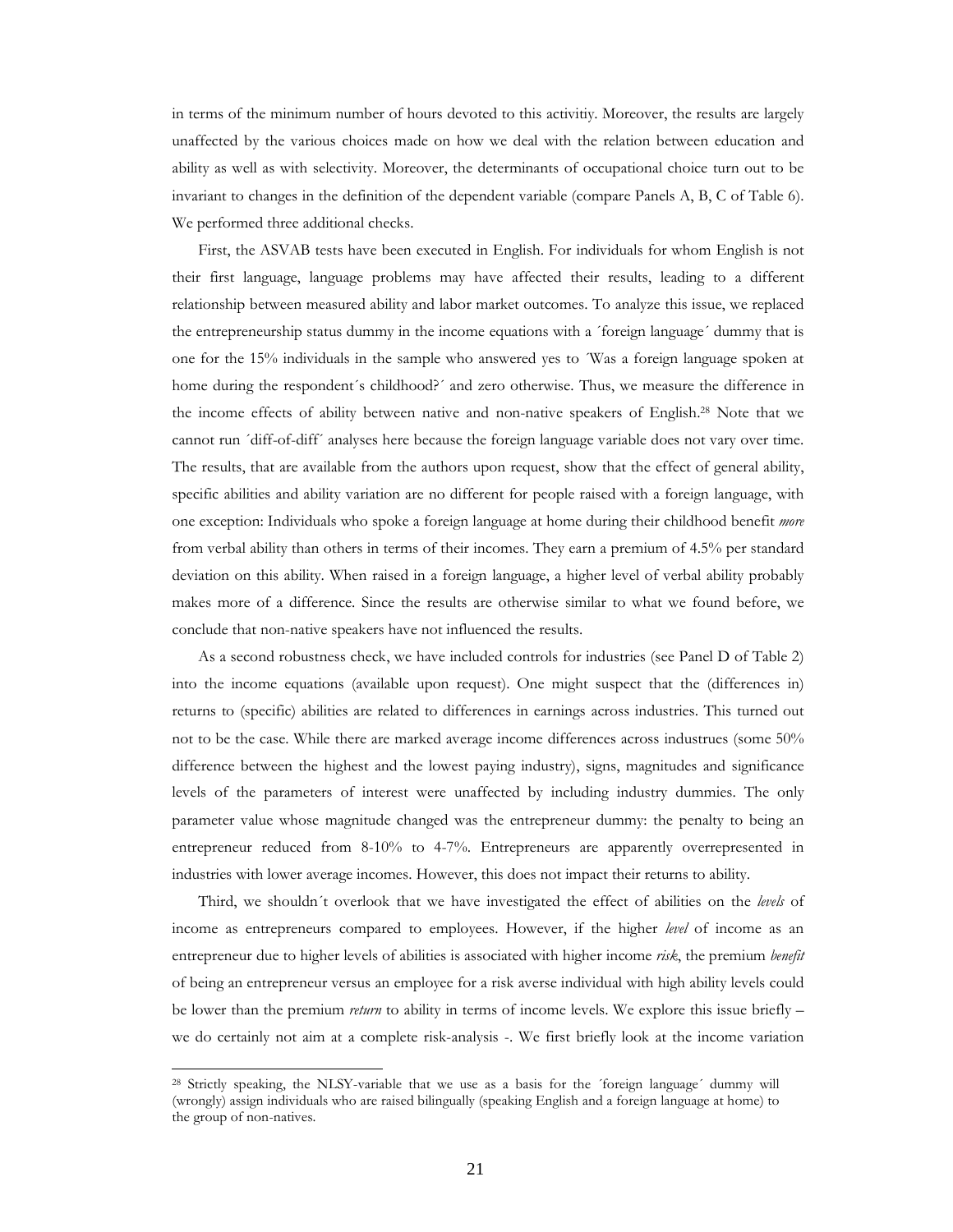measured by the cross-sectional income variance within the group of entrepreneurs vis-à-vis the group of wage earners, which is substantially higher in the first group (see Table 2), a common finding in other datasets too, even when controlling for observables (Elfenbeim et al., 2008; Astebro et al., 2008; Ohyama; 2008). We note that the larger intra-group spread for entrepreneurs cannot be caused by a larger variance in ability levels: Table 2 shows that the variance in abilities (general ability, specific abilities and ability dispersion) is not larger in the group of entrepreneurs than among employees.

 We next calculate the standard deviation of the incomes over the years per individual and split the sample into a group of people who have ever been entrepreneur and others. We compare the variation of individual incomes over time between these two groups. Under conditions, one could take the income variance over time as a measure of income risk. In line with the cross-sectional results, the variance is much higher for individuals who have ever been entrepreneur than for the others  $(0.6018 \text{ versus } 0.4964 \text{ and the difference is significant, } [t-value = 17.2]).$  However, the estimates of the determinants of this type of income variation –available from the authors upon request- show that none of the abilities affect income risk in general, and there are no significant differences between the two groups in the relationship between income risk and abilities.

 We conclude that the results on the (distinct) effects of abilities on incomes for entrepreneurs and employees are not affected by (i) non-natives for whom the relationship between test scores and income might be different (ii) industry differences. Moreover, some explorative evidence suggests that the effects of ability on income levels are not associated with similar effects of ability on income risk.

# **5. Conclusion**

On average, ten percent of the labor force in any developed country are entrepreneurs, i.e., business owners (either self-employed or owner-managers of incorporated businesses), see Parker, 2004. Moreover, successful entrepreneurship has a profound effect on economic growth, labor demand, and innovation (see the survey by Van Praag and Versloot, 2007). Therefore, knowledge about the determinants of entrepreneurs' performance is relevant.

We find markedly different returns to ability for entrepreneurs and employees.. The same individual has a 30% higher return to general ability when active as an entrepreneur than when working as an employee. Nevertheless, the results suggest that the expected earnings *levels* in entrepreneurship relative to wage employment are higher only for the upper echelon of the general ability distribution This is due to the fact that, for the average individual, the expected earnings levels in spells of entrepreneurship are lower than in wage employment,

We also find differential returns to measures of specific abilities for entrepreneurs versus wage employees. In particular, the science-oriented part of the set of abilities generates higher returns in spells of entrepreneurship. One standard deviation increase in technical ability pays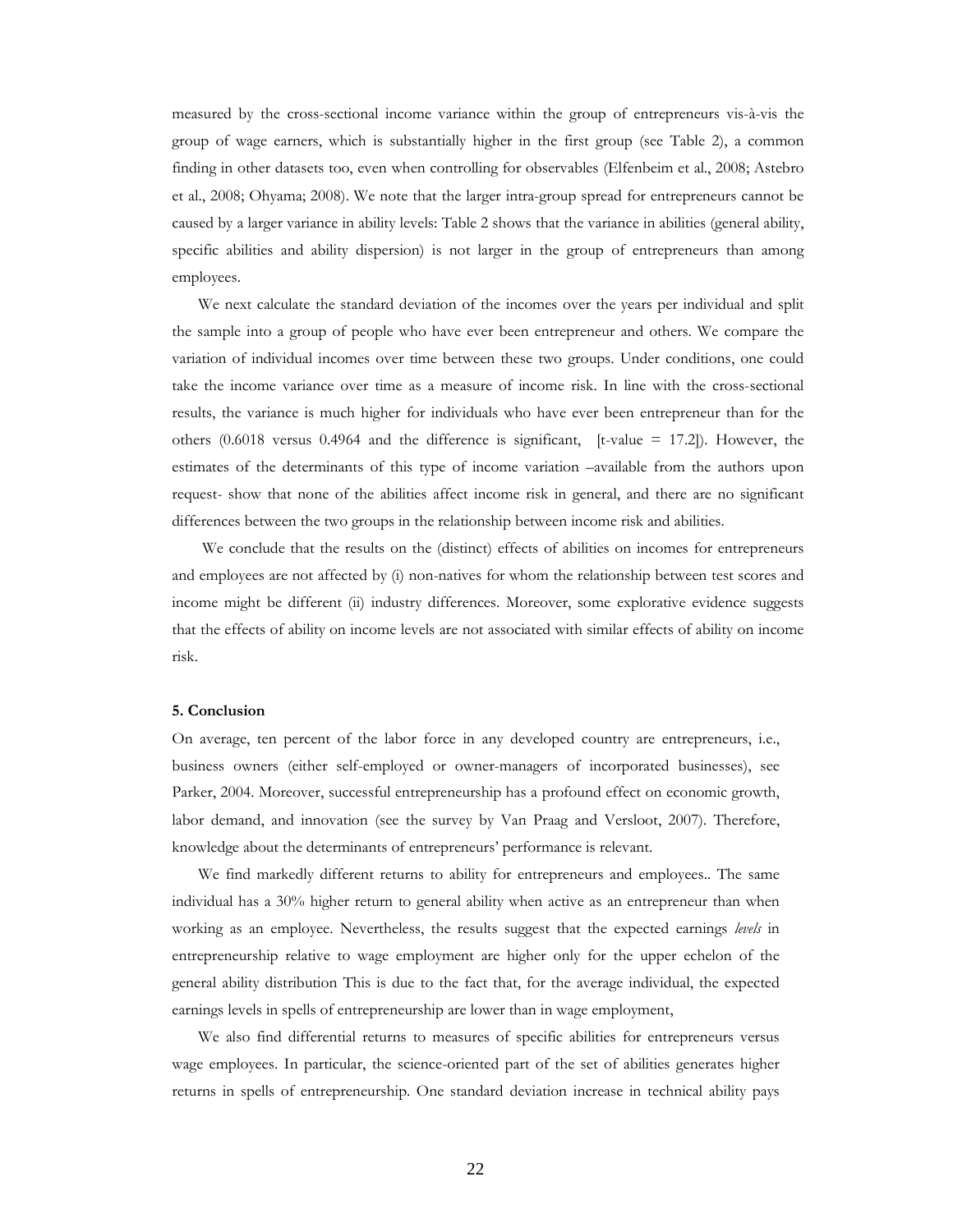12% more when active as an entrepreneur, whereas mathematical ability has a much smaller positive premium for entrepreneurs. In addition, social ability benefits entrepreneurial incomes more than wages. As in the case of general ability, expected earnings levels are higher in entrepreneurship than wage employment only for observations in the very righthand tail of the distribution of these specific abilities on which entrepreneurs earn a premium relative to wage employees. This is due to the lower expected income in entrepreneurship for the average individual. The other measured abilities, i.e., verbal ability and, in particular, clerical ability have better payoffs as an employee. Increasing one's measured level of clerical ability by one standard deviation increases the income premium in wage employment relative to entrepreneurship by 8 to 10%.

In support of Lazear's Jack-of-all-Trades theory, we find that a more balanced portfolio of individual ability levels boosts earnings as an entrepreneur. However, it leaves earnings as an employee unaffected.

The results are generally quite robust. For instance, all our conclusions are insensitive to including or excluding education in the regression equation or in the correction of ability scores. In this manner we are confident that our main conclusion is probably not affected by important empirical issues regarding the interrelationship between abilities and education. Furthermore, all our conclusions are obtained using various econometric specifications: The results obtained when estimating a random effects model are very similar to these obtained from a diff-of-diff specification where effects are identified based upon *changes* in incomes due to *changes* in occupational positions for various ability levels. This indicates that self-selection into occupations based on unobserved fixed individual characteristics is not driving the results. However, we cannot conclude that selectivity plays no part at all. We cannot exclude that some individuals (with particular ability sets) are better at identifying lucrative opportunities when they pass by and thus time their decisions to become entrepreneurs better. In that case the measured effect of abilities on income may not be completely causal.

Comparing these results to the (ability related) drivers of occupational choice, we conclude that there is a discrepancy between the drivers of occupational choice and the relative income from entrepreneurship versus wage employment. This conclusion is in line with the 'returns to entrepreneurship puzzle' (Hyytinen et al., 2008). Despite lower average and more risky incomes, people not only choose to become and remain entrepreneurs but they also turn out more satisfied as such (Benz and Frey, 2008; Blanchflower and Oswald, 2008; Hamilton, 2000; Hyytinen et al., 2008; Parker, 2004; Van Praag and Versloot, 2007). We show that the puzzle remains when looking at a specific driver of financial returns, i.e., abilities, instead of income levels themselves. Recent empirical studies trying to solve this puzzle find that the choice for entrepreneurship is mainly governed by more autonomy and control over (the accruals from)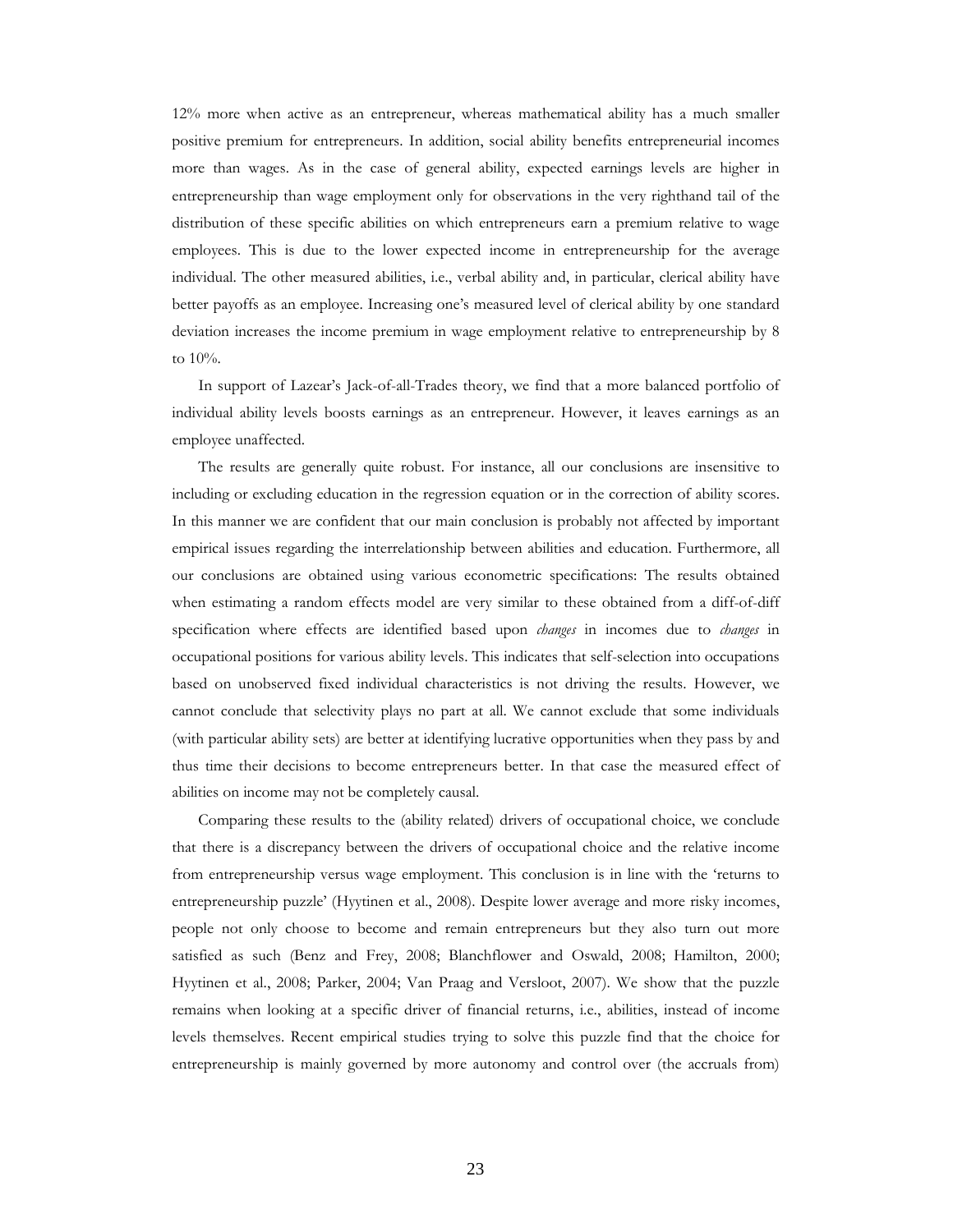one's own work as an entrepreneur compared to positions in wage employment (Benz and Frey, 2008; Hyytinen et al., 2008) and not so much by income maximization.

# **References**

- Angrist, J. and J. Pischke, 2000, *Mostly Harmless Econometrics*, Princeton Univ. Press, Princeton NJ.
- Astebro, T. and Thompson, P. (2007) Entrepreneurs: Jacks of All Trades or Hobos? *Working paper*
- Astebro, T., Chen, J. and Thompson, P. (2007) Stars and Misfits: A Theory of Occupational Choice", *Working paper*
- Baron, R. (2000) Psychological perspectives on entrepreneurship: Cognitive and social factors in entrepreneurs´ success *Current Directions in Psychological Science* 9(1): 15-18.
- Baron, R. and Markman, G. (2003) Beyond social capital: The role of entrepreneurs' social competence in their financial success *Journal of Business* Venturing 18(1): 41-60.
- Benz, M., and Frey, B. (2008) Being independent is a great thing: Subjective evaluations of self employment and hierarchy, *Economica* 75, 362-383.
- Blackburn M. and Neumark D. (1993) Omitted-ability bias and the increase in the return to schooling *Journal of Labor Economics* 11(3): 521–544.
- Binet, A. and Simon T. (1911) *A method of measuring the development of the intelligence of young children*, Lincon, II: Courier.
- Bishop, J. (1991a) Achievement, test scores, and relative wages, in M. Kosters, ed., *Workers and their wages: Changing Patterns in the United States* Washington, D.C.: Brookings Institution.
- Bishop, J. (1991b) The impact of academic competencies on wages, employment and job performance, Cornell University: CAHRS working paper series
- Blanchflower, D., and Oswald, A. (1998) What makes an entrepreneur? *Journal of Labor Economics* 16, 26.-60.
- Borghans, L., Ter Weel, B. and Weinberg, B. (2005), People people: Social capital and the labormarket outcomes of underrepresented groups *IZA Discussion Paper* 1494.
- Borghans, L. , Duckworth, A., Heckman J. and Ter Weel, B. (2008), The economics and psychology of personality traits *Journal of Human Resources* 43(3).
- Carrol, J. (1993) *Human cognitive abilities: A survey of factor-analytic studies* Cambridge University Press.
- Cawley, J., Heckman, J. and Vytlacil, E. (2001), Three observations on wages and measured cognitive ability, Labour Economics, 8(4), 419-442.
- De Wit, G. and Van Winden, F. (1989) An empirical analysis of self-employment in the Netherlands *Small Business Economics* 1(4): 263–272.

Deaton, A. (2000), *The Analysis of Houshold Surveys* Johns Hopkins University Press.

Dougherty, C. (2000) Numeracy, literacy, and earnings: Evidence from the National Longitudinal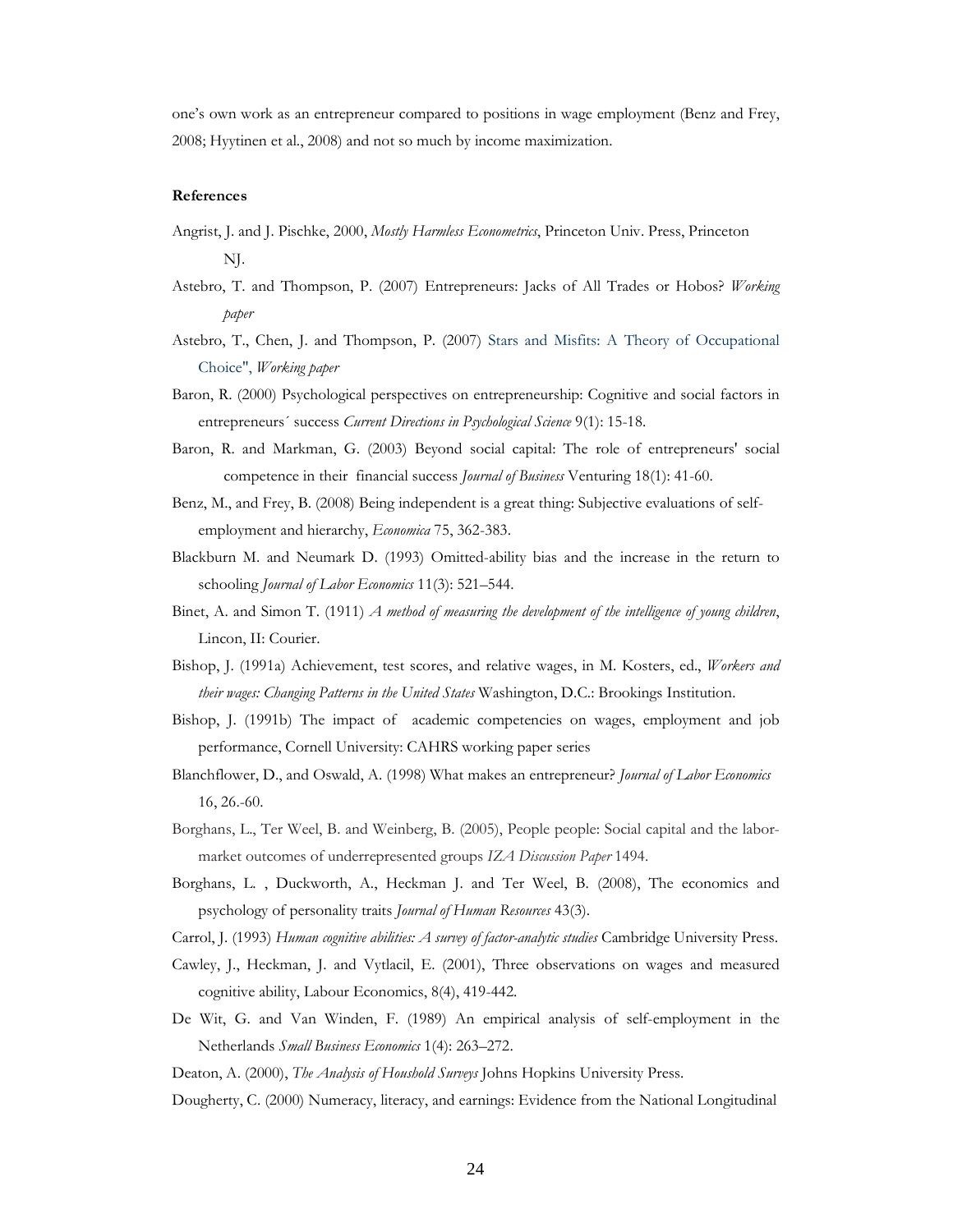Survey of Youth *working paper* Centre for Economic Performance: London .

- Elfenbein, D., Hamilton, B. and Zenger, T. (2008) The Entrepreneurial spawning of scientists and engineers: Stars, slugs, and the small firm effect, working paper.
- Fairlie, R. (2005) Self-employment, entrepreneurship, and the NLSY79, *Monthly Labor Review*  128(2): 40–47.
- Fairlie, R. and Robb, A. (2008) *Race and Entrepreneurial Success: Black-, Asian-, and White-Owned Businesses in the United States* The MIT Press, Cambridge Mass.
- Frey, M. and Detterman, D. (2003) Scholastic assesment or g? *Psychological Science* 15(6): 373 -378.
- Gottfredson, L. (2002). Where and why *g* matters: Not a mystery *Human Performance 15*(1/2): 25- 46.
- Hamilton, B. (2000), Does entrepreneurship pay? An empirical analysis of the returns to selfemployment'. *The Journal of Political Economy* 108(3): 604–631.
- Hansen, K., Heckman, J. and Muller, K. (2004), The effect of schooling and ability on achievement test scores, *Journal of Econometrics* 121: 39-98.
- Hartog (1980), Earnings and capability requirements *Review of Economics and Statistics* 60(2): 230- 240.
- Hartog, J. (2001) On human capital and individual capabilities, *Review of Income and Wealth* 47(4): 515-540.
- Hause, J. (1972) Earnings profile, ability and schooling, *Journal of Political Economy* 80(3): S108- S138.
- Heckman, J. and Rubinstein, Y. (2001) The Importance of Non-cognitive Skills: Lessons from the GED Testing Program *American Economic Review* 91(2), Papers and Proceedings: 145-149.
- Heckman, J., Stixrud J. and Urzua S. (2006), The effects of cognitive and non-cognitive abilities on labor market outcomes and social behavior, *Journal of Labor Economics*, 24 (3): 411-481.
- Hernstein, R. and Murray C. (1994), *The Bell Curve* New York: The Free Press.
- Hmieleski, K. and Ensley, M. (2004) An investigation of the linkage between entrepreneur intelligence and new venture performance *Working paper*, Rensselaer Polythechnic Institute.
- Horn, J., and Cattell, R. (1966), Refinement and test of the theory of fluid and crystallized general intelligences *Journal of Educational Psychology* 57, 253-270.
- Hyytinen, A., Ilmakunnas P. and Toivanen, O. (2008), The return to entrepreneurship puzzle, *Working Paper*, Helsinki School of Economics
- Lazear, E. (2005) Entrepreneurship, *Journal of Labor Economics* 23(4): 649-680.
- Levitt, S. and Dubner, S. (2006), *Freakonomics*: *A Rogue Economist Explores the Hidden Side of Everything*, New York: HarperCollins Publishers.
- Marshall, A. (1930), *Principles of Economics*, Macmillan and Co., London (first edition 1890).
- McIntosh, S. and Vignoles, A. (2001) Measuring and assessing the impact of basic skills on labour market outcomes *Oxford Economic Papers* 53(3): 453 -481.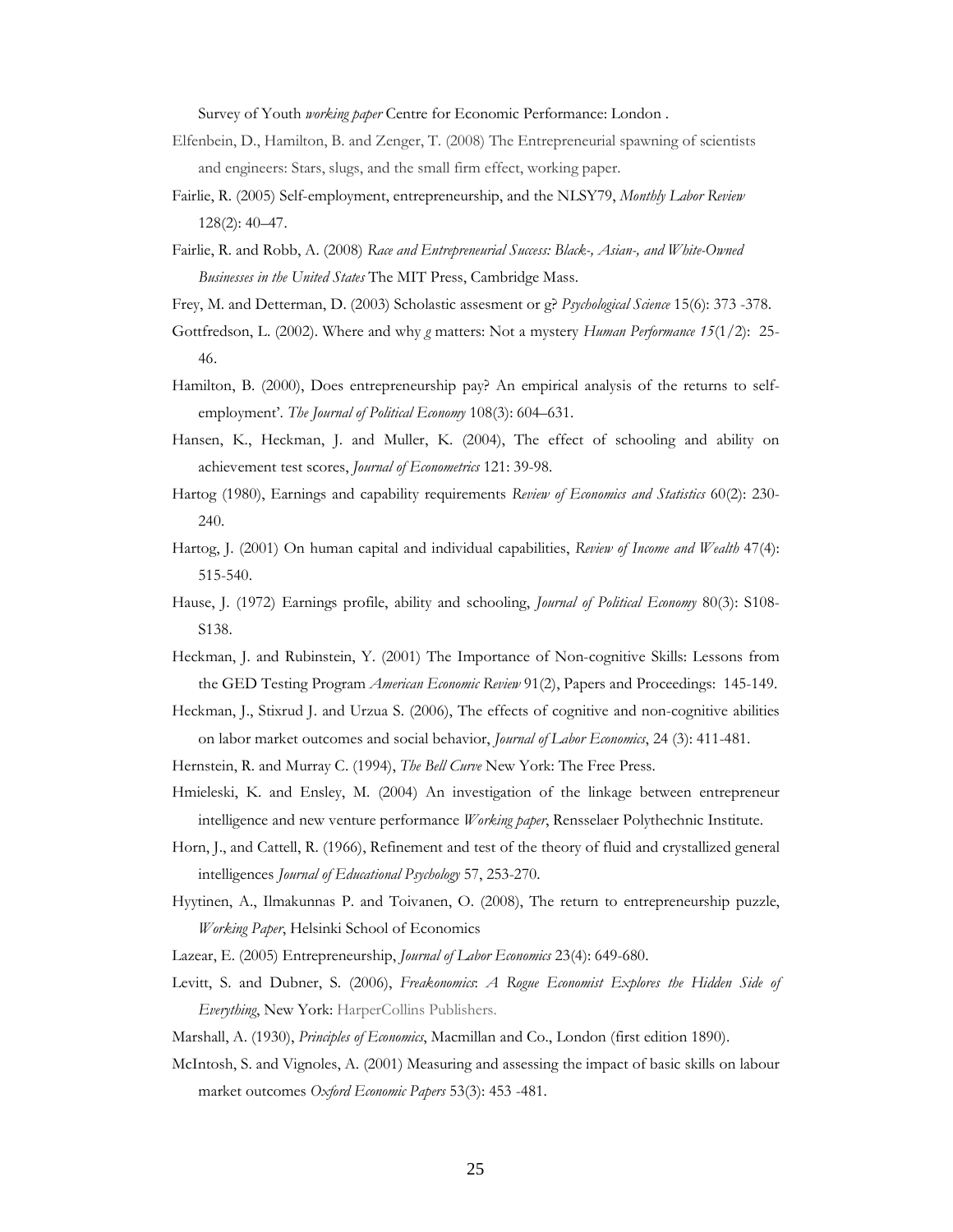- Mueller, G. and Plug, E. (2006) Estimating the effect of personality on male and female earnings *Industrial and Labor Relations Review* 60(1): 3-21.
- Murnane, R., Willett, J. and Levy, F. (1995) The growing importance of cognitive skills in wage determination *Review of Economics and Statistics* 77(2): 251-266.
- Murnane, R., Willett, J., Braatz, M. and Duhaldeborde, Y. (2001) Do different dimensions of male high school students' skills predict labor market success a decade later? Evidence from the NLSY *Economics of Education Review* 20(4): 311-320.
- Neisser, U., Boodoo, G., Bouchard, T., Boykin, A., Brody, N., Ceci, S., Halpern, D., Loehlin, J., Perloff, R., Sternberg, R. and Urbina, S. (1996) Intelligence: Knowns and Unknowns *American Psychologist* 51(2):77-101.
- Ohyama, A. (2007) Entrepreneurship and advanced technical knowledge, *Working Paper*
- Paglin, M. and Rufolo, A. (1990) Heterogeneous human capital, occupational choice, and malefemale earnings differences *Journal of Labor Economics* 8(1): 123 -144.
- Parker, S. (2004) *The Economics of Self-Employment and Entrepreneurship* Cambridge, UK: Cambridge University Press.
- Parker, S. (2009) Entrepreneurship or intrapreneurship? Forthcoming in *The Journal of Business Venturing*.
- Parker, S. and Van Praag, M. (2007) The entrepreneur`s mode of entry: Business takeover or new venture start?, *Working paper* University of Amsterdam.
- Roberts, R., Goff, G., Anjoul, F., Kyllonen, P, Pallier, G. and Stankov, L. (2000). The Armed Services Vocational Aptitude Battery (ASVAB): Little more than acculturated learning (Gc)!?, *Learning and Individual Differences* 12(1), 81-103.
- Ryan Krane, N. and Tirre, W. (2004), Ability assessment in career counseling, in: S.D. Brown and R.W. Lent, eds, *Career development and counseling*, Hoboken: John Wiley and Sons, 330- 352.
- Silva, O. (2007) The jack-of-all-trades entrepreneur: Innate talent or acquired skill? *Economics Letters* 97: 118-123.
- Spearman, C. (1904) General intelligence, objectively determined and measured *American Journal of Psychology* 15: 201-293.
- Taubman, P. and Wales. T. (1974) Higher education and earnings: College education as an investment and a screening device. *NBER General Series 101,* New York: McGraw-Hill.
- Thorndike, E. (1904) *An introduction to the theory of mental and social measurements* New York: Teachers College, Columbia University.
- Thurstone, L. and Thurstone, T. (1941), *Factorial Studies of Intelligence*, Vol. Psychometric Monographs No.2, Chicago: University of Chicago Press.
- Tobias, J, (2003) Are returns to schooling concentrated among the most able? A semiparametric analysis of the ability-aarnings relationship *Oxford Bulletin of Economics and Statistics* 65, 1-29.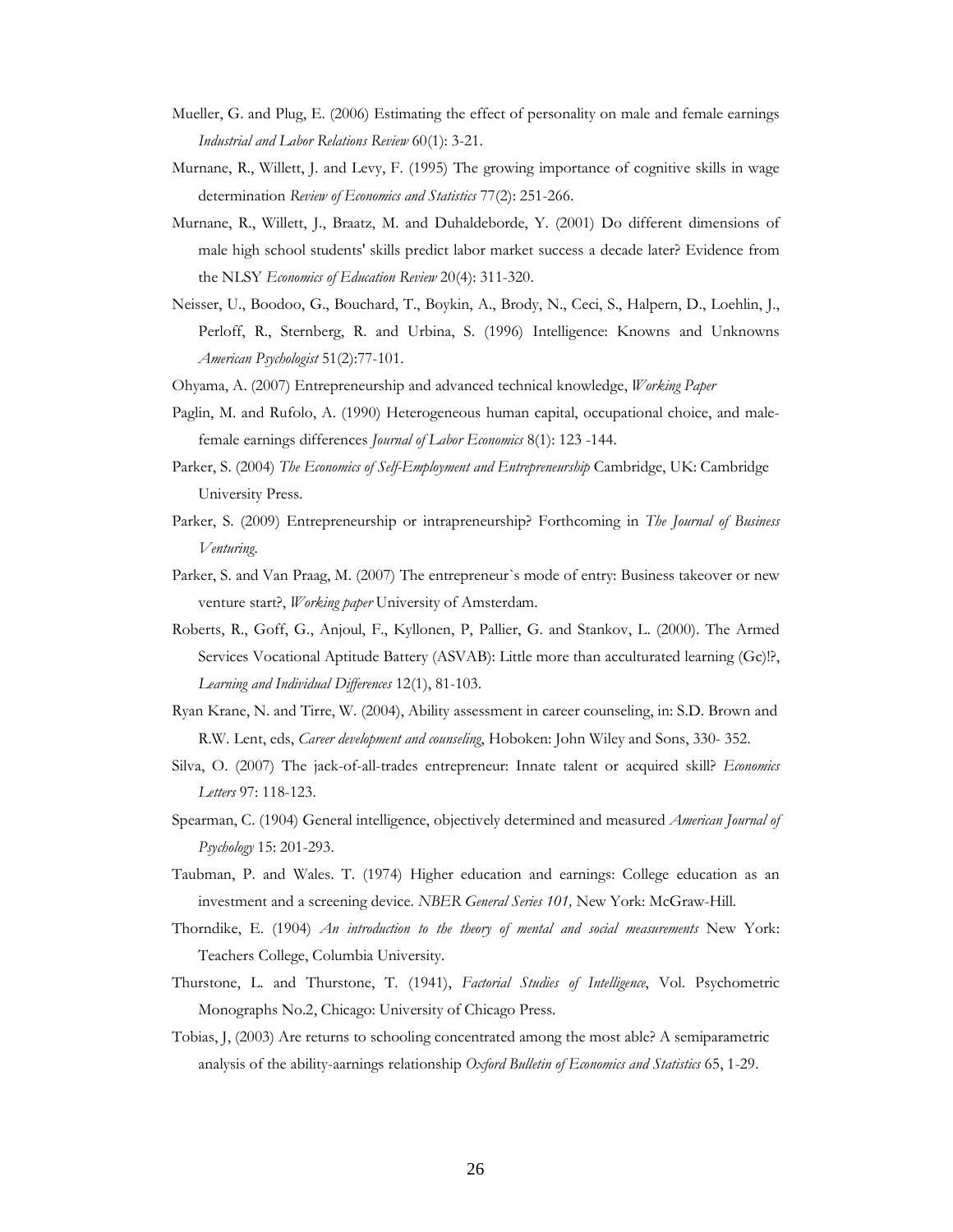- Van der Sluis, J. and Van Praag, M. (2004) Economic returns to education for entrepreneurs: The development of a neglected child in the family of economics of education? *Swedish Economic Policy Review* 11(2), 183-226.
- Van der Sluis, J. and Van Praag, M. (2007) Identifying the difference in returns to education for entrepreneurs and employees: Identification by means of changes in compulsory schooling laws, *Working Paper* University of Amsterdam.
- Van der Sluis, J., Van Praag M. and Vijverberg, W. (2008) Education and entrepreneurship selection and performance: A review of the empirical literature *Journal of Economic Surveys* 22(5), 795-841.
- Van der Sluis, J., Van Praag M. and Van Witteloostuijn A. (2005) Why are the returns to education higher for entrepreneurs than for employees? *Working Paper* University of Amsterdam.
- Van Praag, M. and Cramer J. (2001) The roots of entrepreneurship and labour demand: Individual ability and low risk aversion *Economica* 269: 45-62.
- Van Praag, M. and Versloot, P. (2007) What is the value of entrepreneurship? A review of recent research. *Small Business Economics* 29(4): 351-382.
- Wagner, J. (2003) Testing Lazear's jack-of-all-trades view of entrepreneurship with German micro data *Applied Economics Letters* 10(11): 687-689.
- Willis, R. and Rosen, S. (1979) Education and self-selection *Journal of Political Economy* 87(5): S7- S36.
- Wong, C. and Law, K. (2002), The effect of leader and follower emotional intelligence on performance and attitude: An exploratory study *Leadership Quarterly* 13(3): 243-274.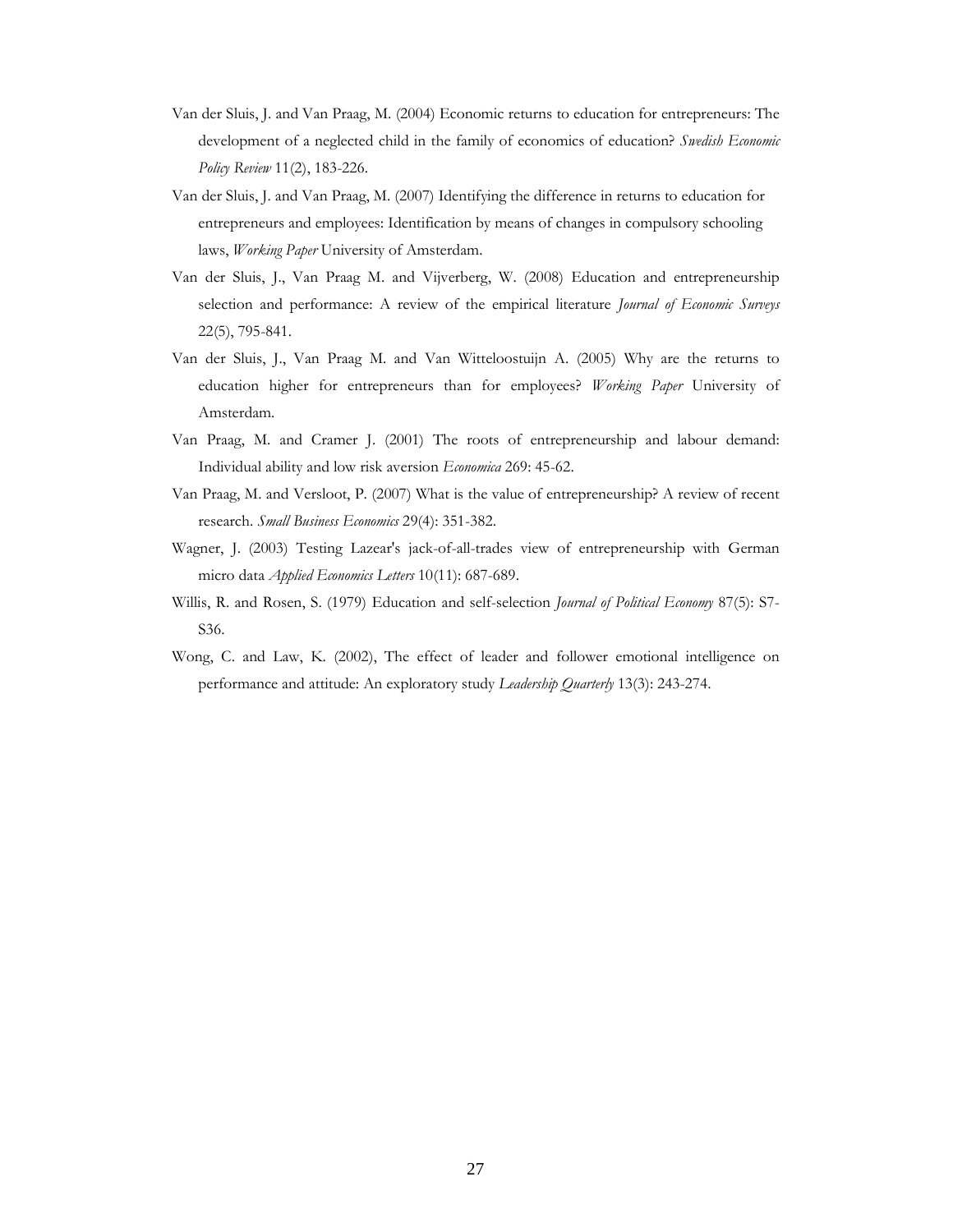| Panel A Ability measures without controls for education level at the time of the test (1980) |       |          |       |       |       |          |       |       |
|----------------------------------------------------------------------------------------------|-------|----------|-------|-------|-------|----------|-------|-------|
| <b>Correlation coefficients</b>                                                              |       | 2.       | 3.    | 4.    | 5.    | 6.       | 7.    | 8.    |
| 1. General ability                                                                           | 1.000 |          |       |       |       |          |       |       |
| 2. Verbal ability                                                                            | 0.856 | 1.000    |       |       |       |          |       |       |
| 3. Math ability                                                                              | 0.861 | 0.664    | 1.000 |       |       |          |       |       |
| 4. Technical ability                                                                         | 0.748 | 0.554    | 0.607 | 1.000 |       |          |       |       |
| 5. Clerical ability                                                                          | 0.683 | 0.559    | 0.523 | 0.336 | 1.000 |          |       |       |
| 6. Social ability                                                                            | 0.154 | 0.086    | 0.064 | 0.052 | 0.057 | 1.000    |       |       |
| 7. Spread in abilities                                                                       | 0.022 | 0.021    | 0.004 | 0.021 | 0.028 | 0.002    | 1.000 |       |
| 8. Education                                                                                 | 0.582 | 0.487    | 0.616 | 0.349 | 0.382 | 0.085    | 0.000 | 1.000 |
| Panel B Ability measures with controls for education level at the time of the test (1980)    |       |          |       |       |       |          |       |       |
| <b>Correlation coefficients</b>                                                              | 1.    | 2.       | 3.    | 4.    | 5.    | 6.       | 7.    | 8.    |
| 1. General ability                                                                           | .000  |          |       |       |       |          |       |       |
| 2. Verbal ability                                                                            | 0.839 | 1.000    |       |       |       |          |       |       |
| 3. Math ability                                                                              | 0.857 | 0.643    | 1.000 |       |       |          |       |       |
| 4. Technical ability                                                                         | 0.702 | 0.494    | 0.557 | 1.000 |       |          |       |       |
| 5. Clerical ability                                                                          | 0.633 | 0.506    | 0.487 | 0.235 | 1.000 |          |       |       |
| <b>6.</b> Social ability                                                                     | 0.151 | 0.081    | 0.056 | 0.053 | 0.047 | 1.000    |       |       |
| 7. Spread in abilities                                                                       | 0.016 | $-0.001$ | 0.016 | 0.011 | 0.035 | $-0.041$ | 1.000 |       |
| 8. Education                                                                                 | 0.420 | 0.331    | 0.470 | 0.267 | 0.212 | 0.084    | 0.005 | 1.000 |

Table 1: Correlations between the used measures for general ability, specific abilities, spread in abilities and education

The correlation levels have been calculated while using one year of observations.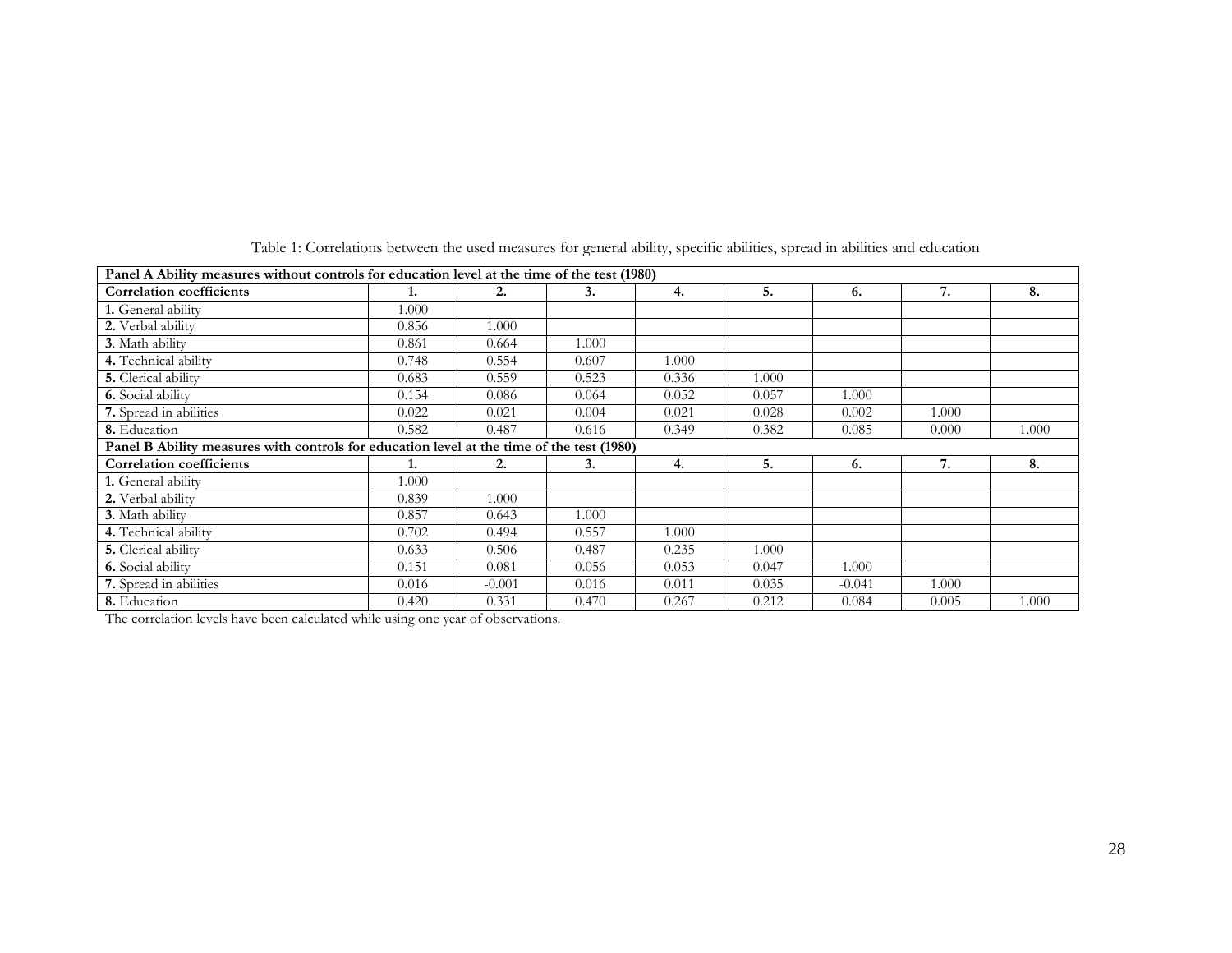|                                              | Ability measures without education controls |                    |         |                     | Ability measures with education controls |                    |          |                     |  |
|----------------------------------------------|---------------------------------------------|--------------------|---------|---------------------|------------------------------------------|--------------------|----------|---------------------|--|
|                                              |                                             | Entr=1 $(n=3,052)$ |         | Entr=0 $(n=46,713)$ |                                          | Entr=1 $(n=3,026)$ |          | Entr=0 $(n=46,272)$ |  |
| Panel A: Ability measures                    | Mean                                        | <b>Std Dev</b>     | Mean    | <b>Std Dev</b>      | Mean                                     | <b>Std Dev</b>     | Mean     | <b>Std Dev</b>      |  |
| 1. General ability                           | .0665                                       | .9595              | $-0043$ | 1.0024              | .0385                                    | .9447              | $-.0025$ | 1.0034              |  |
| 2. Verbal ability                            | $-.0024$                                    | .9994              | .0002   | 1.0001              | $-.0241$                                 | .9983              | .0016    | 1.0001              |  |
| 3. Math ability                              | $-.0268$                                    | .9902              | .0018   | 1.0006              | $-.0533$                                 | .9546              | .0035    | 1.0028              |  |
| 4. Technical ability                         | .2241                                       | .9914              | $-0146$ | .9988               | .2025                                    | .9789              | $-.0132$ | .9999               |  |
| 5. Clerical ability                          | $-.0358$                                    | .9429              | .0023   | 1.0036              | $-.0519$                                 | .9420              | .0034    | 1.0036              |  |
| <b>6.</b> Social ability                     | .1174                                       | .9991              | $-0077$ | .9996               | .1192                                    | 1.0006             | $-.0078$ | .9995               |  |
| 7. Spread in abilities                       | $-.0049$                                    | .8007              | .0003   | 1.01166             | $-.0226$                                 | 1.0405             | .0015    | .9973               |  |
| Panel B: Income measures                     |                                             |                    |         |                     |                                          |                    |          |                     |  |
| 1. Hourly income                             | 14.6580                                     | 29.7422            | 10.4819 | 15.6709             |                                          | 9.61               |          | 8.07                |  |
| 2. Log(hourly income)                        | 2.1651                                      | 1.0135             | 2.1092  | .6458               |                                          | 2.2628             |          | 2.0882              |  |
| Panel C: Control variables                   |                                             |                    |         |                     |                                          |                    |          |                     |  |
| 1. Education (in years)                      | 13.1261                                     | 2.4355             | 13.0714 | 2.3369              |                                          |                    |          |                     |  |
| 2. Education father (in years)               | 12.3249                                     | 3.2070             | 11.8252 | 3.3421              |                                          |                    |          |                     |  |
| 3. Education mother (in years)               | 12.1226                                     | 2.2579             | 11.7020 | 2.4358              |                                          |                    |          |                     |  |
| 4. Male (dummy)                              | .6342                                       |                    | .5090   |                     |                                          |                    |          |                     |  |
| 5. Married (dummy)                           | .6395                                       |                    | .5144   |                     |                                          |                    |          |                     |  |
| 6. Live in the South of the US (dummy)       | .2637                                       |                    | .3143   |                     |                                          |                    |          |                     |  |
| 7. Live outside big city (SMSA) (dummy)      | .2217                                       |                    | .2318   |                     |                                          |                    |          |                     |  |
| 8. Limited health condition (dummy)          | .0324                                       |                    | .0238   |                     |                                          |                    |          |                     |  |
| 9. Hispanic (dummy)                          | .0278                                       |                    | .0434   |                     |                                          |                    |          |                     |  |
| 10. Black (dummy)                            | .0377                                       |                    | .0937   |                     |                                          |                    |          |                     |  |
| Panel D: Industry dummies                    |                                             |                    |         |                     |                                          |                    |          |                     |  |
| Construction                                 | .1996                                       |                    | .0640   |                     |                                          |                    |          |                     |  |
| Manufacturing                                | .0535                                       |                    | .2086   |                     |                                          |                    |          |                     |  |
| Transportation, communic. & public utility   | .0367                                       |                    | .0615   |                     |                                          |                    |          |                     |  |
| Wholesale and retail trade                   | .1312                                       |                    | .2126   |                     |                                          |                    |          |                     |  |
| Finance, insurance and real estate           | .0264                                       |                    | .0684   |                     |                                          |                    |          |                     |  |
| Business and repair services                 | .1570                                       |                    | .0659   |                     |                                          |                    |          |                     |  |
| Personal entertainment & recreation services | .2178                                       |                    | .0438   |                     |                                          |                    |          |                     |  |
| Professional and related services            | .0962                                       |                    | .1919   |                     |                                          |                    |          |                     |  |
| Other                                        | .0816                                       |                    | .0833   |                     |                                          |                    |          |                     |  |

Table 2: Descriptive statistics of the key and control variables by occupational status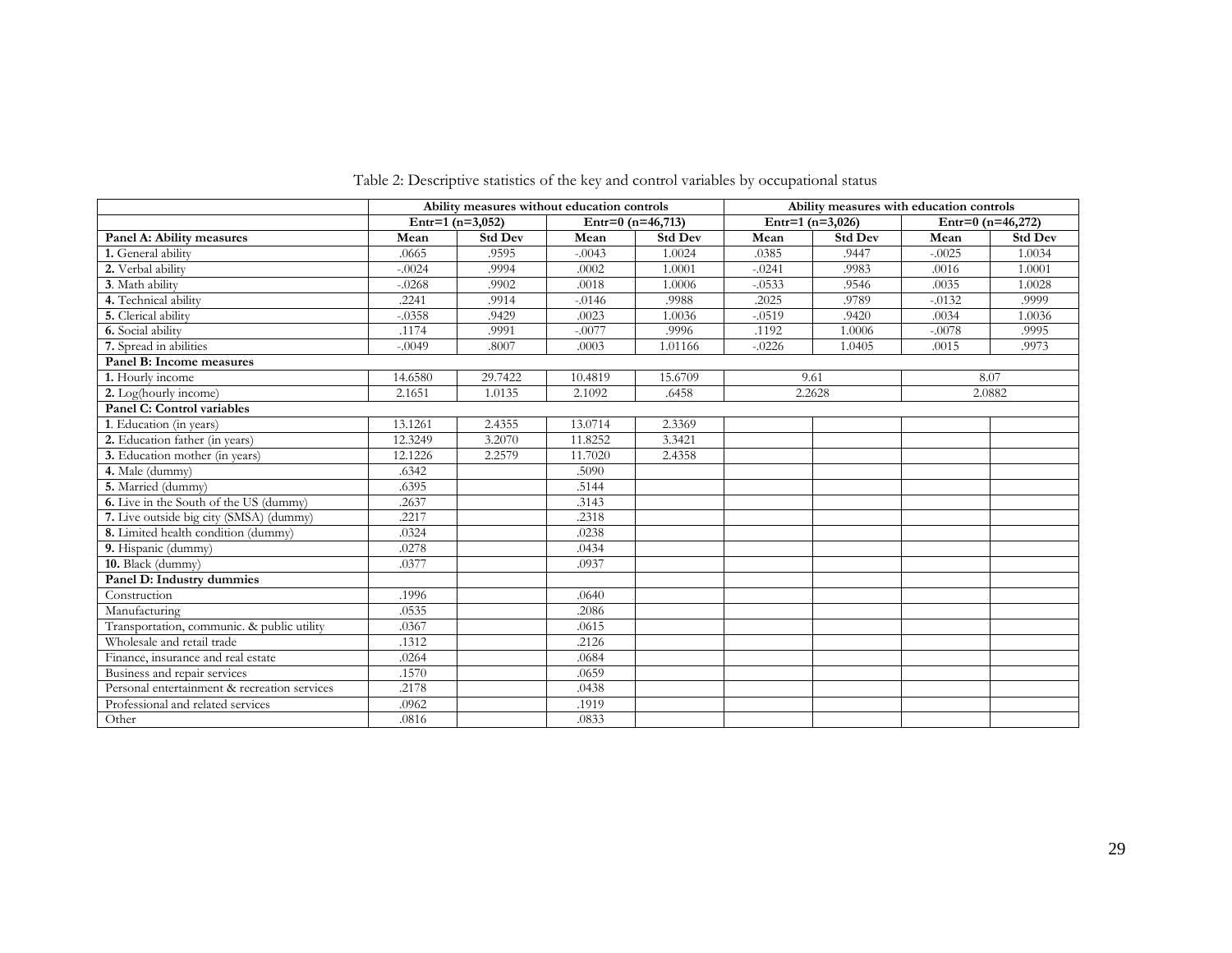| Panel A Base line model (GLS-Random Effects)                 |               |               |               |               |
|--------------------------------------------------------------|---------------|---------------|---------------|---------------|
|                                                              | T.            | II.           | III.          | IV.           |
| <b>General Ability</b>                                       | 0.1935        | 0.1572        | 0.1314        | 0.1095        |
|                                                              | $(.0068)$ *** | $(.0069)$ *** | $(.0074)$ *** | $(.0069)$ *** |
| Entrepreneur dummy                                           | $-.0894$      | $-.0904$      | $-.0879$      | $-.0884$      |
|                                                              | $(.0093)$ *** | $(.0094)$ *** | $(.0093)$ *** | $(.0094)$ *** |
| Education                                                    |               |               | .0439         | .0523         |
|                                                              |               |               | $(.0023)$ *** | $(.0022)$ *** |
| Ability regr include education controls                      | No            | Yes           | No            | Yes           |
| Income regr includes education controls                      | No            | No            | Yes           | Yes           |
| R-sq overall                                                 | .4362         | .4212         | .4489         | .4458         |
| # Observations                                               | 49,764        | 49,297        | 49,764        | 49,297        |
| # Individuals                                                | 4,472         | 4,423         | 4,472         | 4,423         |
| Panel B Distinguishing entrepreneurs (GLS-Random Effects)    |               |               |               |               |
| <b>General Ability</b>                                       | 0.1911        | 0.1546        | 0.1300        | 0.1076        |
|                                                              | $(.0068)$ *** | $(.0070)$ *** | $(.0074)$ *** | $(.0069)$ *** |
| General Ability*Entrepreneur                                 | 0.0359        | 0.0416        | 0.0236        | 0.0330        |
|                                                              | $(.0100)$ *** | $(.0101)$ *** | $(.0120)$ **  | $(.0106)$ *** |
| Entrepreneur dummy                                           | $-.0936$      | $-.0943$      | $-.0919$      | $-.0931$      |
|                                                              | $(.0094)$ *** | $(.0095)$ *** | $(.0094)$ *** | $(.0094)$ *** |
| Education                                                    |               |               | .0433         | .0517         |
|                                                              |               |               | $(.0024)$ *** | $(.0022)$ *** |
| Education*Entrepreneur                                       |               |               | .0076         | .0089         |
|                                                              |               |               | $(.0046)*$    | $(.0040)$ **  |
| Ability regr include education controls                      | No            | Yes           | No            | Yes           |
| Income regr includes education controls                      | No            | No            | Yes           | Yes           |
| R-sq overall                                                 | .4360         | .4211         | .4487         | .4457         |
| # Observations                                               | 49,764        | 49,297        | 49,764        | 49,297        |
| # Individuals                                                | 4.472         | 4.423         | 4,472         | 4,423         |
| Panel C Distinguishing entrepreneurial spells (Diff-of-Diff) |               |               |               |               |
| General Ability*Entrepreneur                                 | 0.0432        | 0.0458        | 0.0282        | 0.0347        |
|                                                              | $(.0104)$ *** | $(.0105)$ *** | $(.0125)$ **  | $(.0110)$ *** |
| Entrepreneur dummy                                           | $-.0831$      | $-.0826$      | $-.0823$      | $-.0827$      |
|                                                              | $(.0098)$ *** | $(.0098)$ *** | $(.0098)$ *** | $(.0098)$ *** |
| Education*Entrepreneur                                       |               |               | .0096         | .0116         |
|                                                              |               |               | $(.0047)$ **  | $(.0042)$ *** |
| Ability regr include education controls                      | No            | Yes           | No            | Yes           |
| Income regr includes education controls                      | No            | No            | Yes           | Yes           |
| R-sq overall                                                 | .3027         | .3027         | .3512         | .3516         |
| # Observations                                               |               |               |               |               |
|                                                              | 49,764        | 49,297        | 49,764        | 49,297        |

Table 3: The effect of general ability on income

Significance levels: \* 10%; \*\* 5%; \*\*\* 1%. All regressions include the control variables discussed in Section 3, see also

Table 2, Panels A-C. Standard errors are adjusted for intragroup correlations where necessary.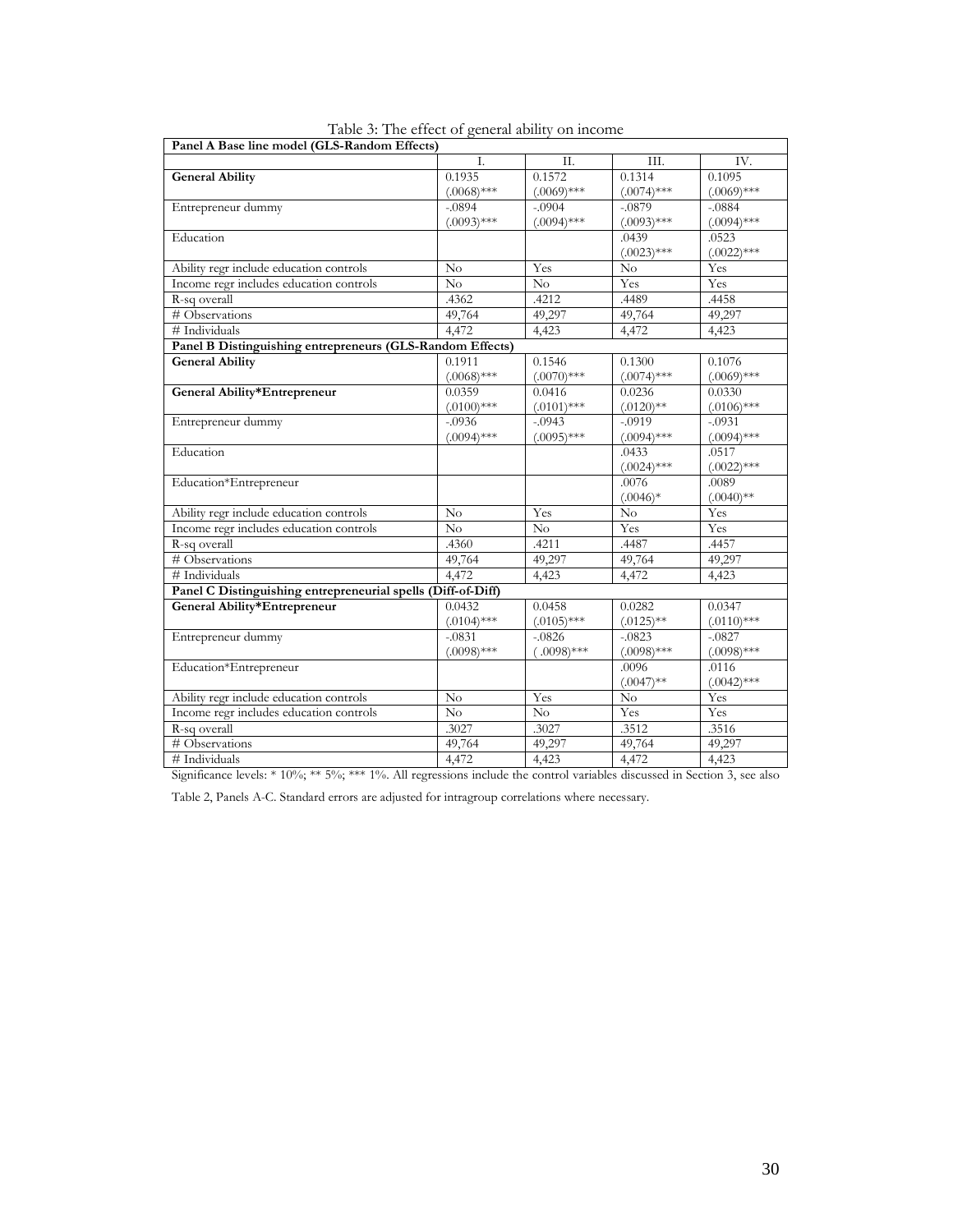| Table 4: The effect of specific abilities on income |  |  |  |  |
|-----------------------------------------------------|--|--|--|--|
|                                                     |  |  |  |  |
|                                                     |  |  |  |  |

| Ability regr include education controls                      | $\rm No$                  | Yes                       | No                        | Yes                      |
|--------------------------------------------------------------|---------------------------|---------------------------|---------------------------|--------------------------|
| Income regr includes education controls                      | No                        | No                        | Yes                       | Yes                      |
| # Observations                                               | 49,764                    | 49,297                    | 49,764                    | 49,297                   |
| # Individuals                                                | 4,472                     | 4,423                     | 4,472                     | 4,423                    |
| Panel A Base line model (GLS-Random Effects)                 |                           |                           |                           |                          |
| Verbal ability                                               | 0.0310                    | 0.0135                    | 0.0175                    | 0.0094                   |
|                                                              | $(.0083)$ ***             | $(.0080)*$                | $(.0081)$ **              | (.0076)                  |
| Math ability                                                 | 0.1170                    | 0.1098                    | 0.0688                    | 0.0611                   |
|                                                              | $(.0079)$ ***             | $(.0078)$ ***             | $(.0081)$ ***             | $(.0077)$ ***            |
| <b>Technical ability</b>                                     | 0.0081                    | 0.0129                    | 0.0126                    | 0.0146                   |
|                                                              | (.0080)                   | (.0079)                   | (.0078)                   | $(.0075)*$               |
| <b>Clerical</b> ability                                      | 0.0525                    | 0.0391                    | 0.0451                    | 0.0402                   |
|                                                              | $(.0070)$ ***             | $(.0070)$ ***             | $(.0068)$ ***             | $(.0066)$ ***            |
| Social ability                                               | 0.0181                    | 0.0179                    | 0.0168                    | 0.0161                   |
|                                                              | $(.0053)$ ***             | $(.0054)$ ***             | $(.0051)$ ***             | $(.0052)$ ***            |
| Entrepreneur dummy                                           | $-.0881$<br>$(.0094)$ *** | $-.0893$<br>$(.0094)$ *** | $-.0874$<br>$(.0093)$ *** | $-0881$<br>$(.0094)$ *** |
| Education                                                    |                           |                           | .0435                     | .0514                    |
|                                                              |                           |                           | $(.0024)$ ***             | $(.0023)$ ***            |
| R-sq overall                                                 | .4364                     | .4231                     | .4486                     | .4459                    |
| Panel B Distinguishing entrepreneurs (GLS-Random Effects)    |                           |                           |                           |                          |
| Verbal ability                                               | 0.0335                    | 0.0154                    | 0.0203                    | 0.0114                   |
|                                                              | $(.0083)$ ***             | $(.0081)*$                | $(.0081)$ **              | (.0077)                  |
| Math ability                                                 | 0.1150                    | 0.1081                    | 0.0683                    | 0.0602                   |
|                                                              | $(.0079)$ ***             | $(.0078)$ ***             | $(.0081)$ ***             | $(.0078)$ ***            |
| Technical ability                                            | $-0.0001$                 | 0.0057                    | 0.0043                    | 0.0072                   |
|                                                              | (.0080)                   | (.0080)                   | (.0078)                   | (.0076)                  |
| Clerical ability                                             | 0.0586                    | 0.0442                    | 0.0514                    | 0.0452                   |
|                                                              | $(.0070)$ ***             | $(.0070)$ ***             | $(.0068)$ ***             | $(.0067)$ ***            |
| Social ability                                               | 0.0163                    | 0.0162                    | 0.0150                    | 0.0144                   |
|                                                              | $(.0053)$ ***             | $(.0055)$ ***             | $(.0052)$ ***             | $(.0052)$ ***            |
| Entrepreneur dummy                                           | $-1181$                   | $-1163$                   | $-1209$                   | $-1168$                  |
|                                                              | $(.0097)$ ***             | $(.0098)$ ***             | $(.0097)$ ***             | $(.0098)$ ***            |
| Verbal ability*Entrepreneur                                  | $-0.0341$                 | $-0.0260$                 | $-0.0375$                 | $-0.0250$                |
|                                                              | $(.0137)$ **              | $(.0131)$ **              | $(.0137)$ ***             | $(.0131)*$               |
| Math ability*Entrepreneur                                    | 0.0389                    | 0.0332                    | 0.0100                    | 0.0203                   |
| Technical ability*Entrepreneur                               | $(.0138)$ ***<br>0.1147   | $(.0136)$ ***<br>0.1056   | (.0155)<br>0.1205         | (.0145)<br>0.1072        |
|                                                              | $(.0119)$ ***             | $(.0116)$ ***             | $(.0119)$ ***             | $(.0116)$ ***            |
| Clerical ability*Entrepreneur                                | $-0.1051$                 | $-0.0850$                 | $-0.1081$                 | $-0.0840$                |
|                                                              | $(.0125)$ ***             | $(.0119)$ ***             | $(.0124)$ ***             | $(.0119)$ ***            |
| Social ability*Entrepreneur                                  | 0.0318                    | 0.0278                    | 0.0311                    | 0.0270                   |
|                                                              | $(.0092)$ ***             | $(.0093)$ ***             | $(.0092)$ ***             | $(.0092)$ ***            |
| Education                                                    |                           |                           | .0425                     | .0509                    |
|                                                              |                           |                           | $(.0024)$ ***             | $(.0023)$ ***            |
| Education*Entrepreneur                                       |                           |                           | .0177                     | 0083                     |
|                                                              |                           |                           | $(.0049)$ ***             | $(.0042)$ **             |
| R-sq overall                                                 | .4379                     | .4244                     | .4501                     | .4471                    |
| Panel C Distinguishing entrepreneurial spells (Diff-of-Diff) |                           |                           |                           |                          |
| Verbal ability*Entrepreneur                                  | $-0.0414$                 | $-0.0333$                 | $-0.0468$                 | $-0.0342$                |
|                                                              | $(.0143)$ ***             | $(.0137)$ **              | $(.0144)$ ***             | $(.0137)$ **             |
| Math ability*Entrepreneur                                    | 0.0474                    | 0.0388                    | 0.0188                    | 0.0257                   |
| Technical ability*Entrepreneur                               | $(.0143)$ ***<br>0.1232   | $(.0142)$ ***<br>0.1137   | (.0162)<br>0.1290         | $(.0151)^*$<br>0.1156    |
|                                                              | $(.0124)$ ***             | $(.0121)$ ***             | $(.0125)$ ***             | $(.0121)$ ***            |
| Clerical ability*Entrepreneur                                | $-0.1036$                 | -0.0841                   | $-0.1067$                 | $-0.0832$                |
|                                                              | $(.0130)$ ***             | $(.0124)$ ***             | $(.0130)$ ***             | $(.0124)$ ***            |
| Social ability*Entrepreneur                                  | 0.0287                    | 0.0254                    | 0.0279                    | 0.0243                   |
|                                                              | $(.0096)$ ***             | $(.0096)$ ***             | $(.0096)$ ***             | $(.0096)$ **             |
| Entrepreneur                                                 | $-1095$                   | -.1065                    | -.1121                    | $-1077$                  |
|                                                              | $(.0101)$ ***             | $(.0101)$ ***             | $(.0101)$ ***             | $(.0101)$ ***            |
| Education*Entrepreneur                                       |                           |                           | .0194                     | .0106                    |
|                                                              |                           |                           | $(.0051)$ ***             | $(.0044)$ **             |
| R-sq overall                                                 | .3059                     | .3058                     | .3550                     | .3552                    |

Significance levels: \* 10%; \*\* 5%; \*\*\* 1%. All regressions include the control variables discussed in Section 3, see also Table 2, Panels A-C. Standard errors are adjusted for intragroup correlations where necessary.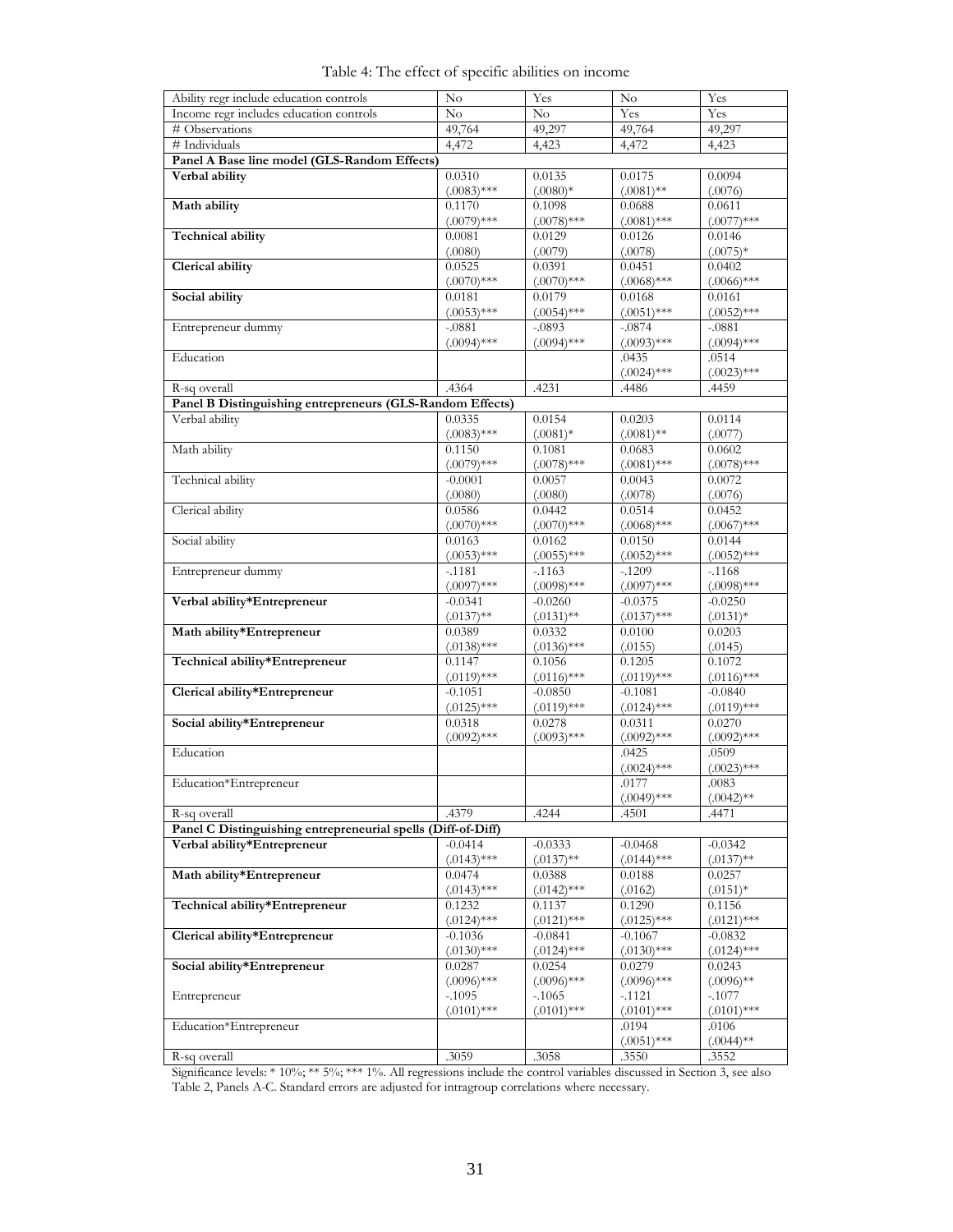|  |  |  |  | Table 5: The effect of individual variation in abilities on income |
|--|--|--|--|--------------------------------------------------------------------|

| Ability regr include education controls                      | $\rm No$      | Yes           | No            | Yes           | No            | Yes           | No            | Yes           |
|--------------------------------------------------------------|---------------|---------------|---------------|---------------|---------------|---------------|---------------|---------------|
| Income regr includes education controls                      | $\rm No$      | No            | Yes           | Yes           | $\rm No$      | No            | Yes           | Yes           |
| Income regr controls for general ability                     | Yes           | Yes           | Yes           | Yes           | No            | No            | No            | No            |
| Income regr controls for specific abilities                  | $\rm No$      | $\rm No$      | No            | $\rm No$      | Yes           | Yes           | Yes           | Yes           |
| # Observations                                               | 49,764        | 49,297        | 49,764        | 49,297        | 49,764        | 49,297        | 49,764        | 49,297        |
| $#$ Individuals                                              | 4,472         | 4,423         | 4,472         | 4,423         | 4,472         | 4,423         | 4,472         | 4,423         |
| Panel A Base line model (GLS-Random Effects)                 |               |               |               |               |               |               |               |               |
| Variation in Abilities Measure                               | 0.0014        | $-0.0009$     | 0.0015        | 0.0011        | 0.0021        | 0.0001        | 0.0019        | 0.0014        |
|                                                              | (.0048)       | (.0056)       | (.0046)       | (.0053)       | (.0048)       | (.0056)       | (.0046)       | (.0053)       |
| Entrepreneur dummy                                           | $-.0894$      | $-.0904$      | $-.0879$      | $-.0884$      | $-.0881$      | $-.0893$      | $-.0874$      | $-.0881$      |
|                                                              | $(.0093)$ *** | $(.0094)$ *** | $(.0093)$ *** | $(.0094)$ *** | $(.0094)$ *** | $(.0094)$ *** | $(.0093)$ *** | $(.0094)$ *** |
| R-sq overall                                                 | .4362         | .4212         | .4489         | .4459         | .4364         | .4231         | .4486         | .4459         |
| Panel B Distinguishing entrepreneurs (GLS-Random Effects)    |               |               |               |               |               |               |               |               |
| <b>Variation in Abilities Measure</b>                        | 0.0025        | 0.0006        | 0.0026        | .00247        | 0.0030        | 0.0012        | 0.0028        | 0.0024        |
|                                                              | (.0048)       | (.0056)       | (.0046)       | (.0053)       | (.0048)       | (.0056)       | (.0046)       | (.0053)       |
| Entrepreneur dummy                                           | $-.0939$      | $-.0950$      | $-.0922$      | $-.0937$      | $-.1180$      | $-.1174$      | $-.1207$      | $-1178$       |
|                                                              | $(.0094)$ *** | $(.0095)$ *** | $(.0094)$ *** | $(.0094)$ *** | $(.0097)$ *** | $(.0098)$ *** | $(.0097)$ *** | $(.0098)$ *** |
| Variation in Abilities*Entrepreneur                          | $-0.0296$     | $-0.0252$     | $-0.0287$     | $-0.0239$     | $-0.0227$     | $-0.0286$     | $-0.0213$     | $-0.0274$     |
|                                                              | $(.0086)$ *** | $(.0088)$ *** | $(.0086)$ *** | $(.0088)$ *** | $(.0086)$ *** | $(.0088)$ *** | $(.0086)$ **  | $(.0088)$ *** |
| R-sq overall                                                 | .4361         | .4212         | .4488         | .4458         | .4380         | .4245         | .4502         | .4473         |
| Panel C Distinguishing entrepreneurial spells (Diff-of-Diff) |               |               |               |               |               |               |               |               |
| Variation in Abilities*Entrepreneur                          | $-0.0297$     | $-0.0221$     | $-0.0291$     | $-0.0208$     | $-0.0226$     | $-0.0259$     | $-0.0213$     | $-0.0246$     |
|                                                              | $(.0086)$ *** | $(.0089)$ **  | $(.0086)$ *** | $(.0089)$ **  | $(.0086)$ *** | $(.0090)$ *** | $(.0086)$ **  | $(.0090)$ *** |
| Entrepreneur dummy                                           | $-.0835$      | $-.0833$      | $-.0827$      | $-.0834$      | $-1094$       | $-.1075$      | $-1120$       | $-1086$       |
|                                                              | $(.0097)$ *** | $(.0098)$ *** | $(.0098)$ *** | $(.0098)$ *** | $(.0101)$ *** | $(.0101)$ *** | $(.0101)$ *** | $(.0102)$ *** |
| R-sq overall                                                 | .3028         | .3028         | .3513         | .3517         | .3060         | .3060         | .3550         | .3553         |

Significance levels: \* 10%; \*\* 5%; \*\*\* 1%. All regressions include the control variables discussed in Section 3, see also Table 2, Panels A-C..

Standard errors are adjusted for intragroup correlations where necessary.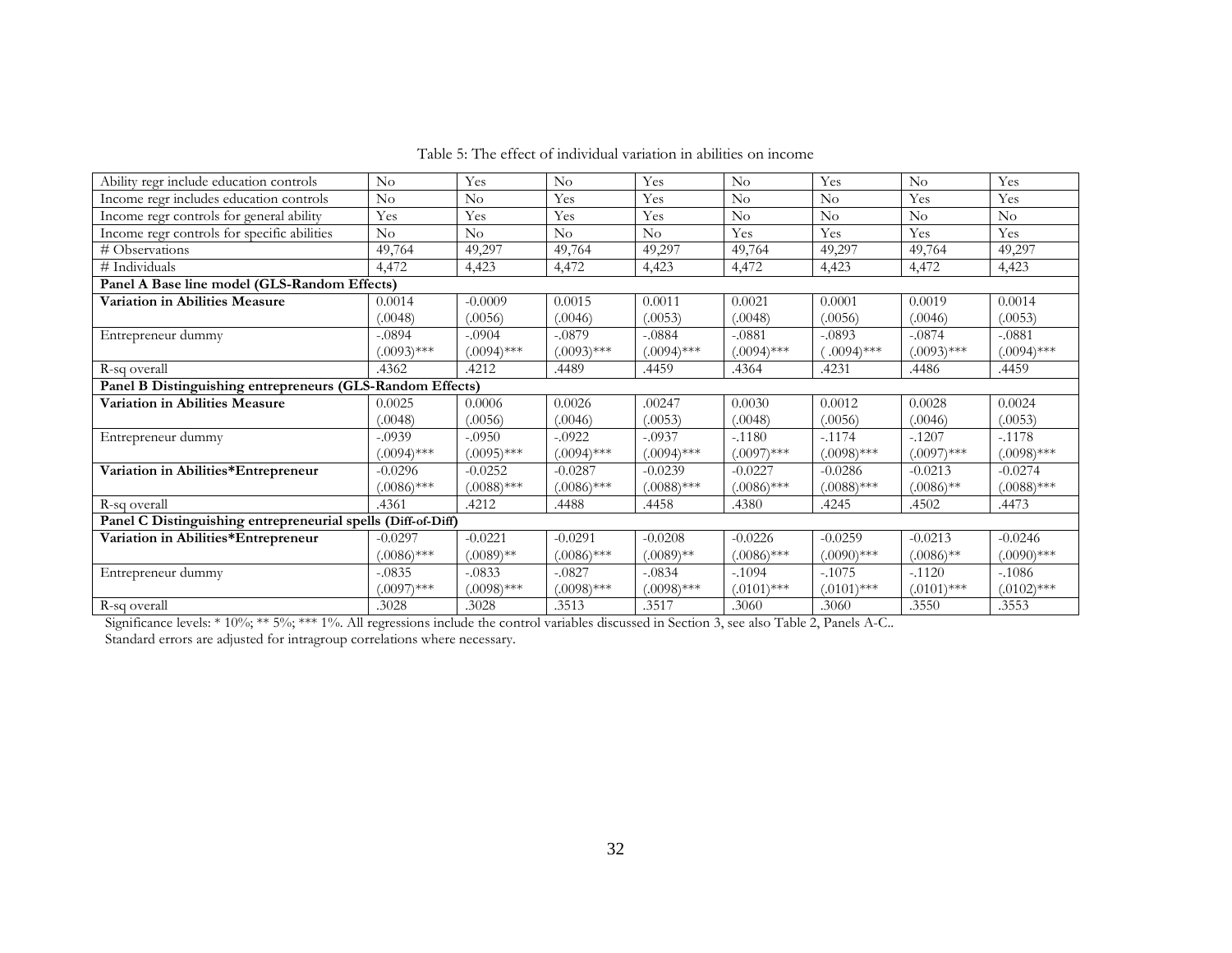| Ability regr incl.                                                                                           | $\rm No$      | Yes          | No        | Yes       | $\rm No$      | Yes           | $\rm No$      | Yes           |
|--------------------------------------------------------------------------------------------------------------|---------------|--------------|-----------|-----------|---------------|---------------|---------------|---------------|
| education controls                                                                                           |               |              |           |           |               |               |               |               |
| Income regr incl.                                                                                            | No            | No           | Yes       | Yes       | No            | No            | Yes           | Yes           |
| education controls                                                                                           |               |              |           |           |               |               |               |               |
| Panel A Random Effects Probit model (GEE Population Averaged Model)#                                         |               |              |           |           |               |               |               |               |
| General ability                                                                                              | $-0.0622$     | $-0.0491$    | $-.0278$  | $-0.0251$ |               |               |               |               |
|                                                                                                              | $(.0231)$ *** | $(.0231)$ ** | (.0264)   | (.0244)   |               |               |               |               |
| Verbal ability                                                                                               |               |              |           |           | $-0.0084$     | 0.0036        | $-0.0058$     | 0.0043        |
|                                                                                                              |               |              |           |           | (.0282)       | (.0269)       | (.0284)       | (.0269)       |
| Math ability                                                                                                 |               |              |           |           | $-0.164$      | $-0.1592$     | $-0.1517$     | $-0.1426$     |
|                                                                                                              |               |              |           |           | $(.0267)$ *** | $(.0259)$ *** | $(.0285)***$  | $(.0271)$ *** |
| Technical ability                                                                                            |               |              |           |           | 0.1313        | 0.1156        | 0.1301        | 0.1151        |
|                                                                                                              |               |              |           |           | $(.0272)$ *** | $(.0264)$ *** | $(.0273)$ *** | $(.0264)$ *** |
| Clerical ability                                                                                             |               |              |           |           | $-0.0037$     | 0.0057        | $-0.0028$     | 0.0046        |
|                                                                                                              |               |              |           |           | (.0240)       | (.0234)       | (.0241)       | (.0234)       |
| Social ability                                                                                               |               |              |           |           | 0.0518        | 0.0527        | 0.0536        | 0.0539        |
|                                                                                                              |               |              |           |           | $(.0181)$ *** | $(.0182)$ *** | $(.0182)$ *** | $(.0183)$ *** |
| Variation<br>in                                                                                              | 0.0034        | $-0.0125$    | 0.0031    | $-0.0132$ | 0.0033        | $-0.0121$     | 0.0033        | $-0.0125$     |
| abilities                                                                                                    | (.0159)       | (.0178)      | (.0161)   | (.0179)   | (.0156)       | (.0175)       | (.0157)       | (.0176)       |
| Wald Chi-square                                                                                              | 627.9         | 623.0        | 639.6     | 638.7     | 678.7         | 671.5         | 681.0         | 678.7         |
| # Observations                                                                                               | 50,215        | 49,627       | 50,094    | 49,627    | 50,215        | 49,627        | 50,094        | 49,627        |
| # Individuals                                                                                                | 4,508         | 4,452        | 4,501     | 4,452     | 4,508         | 4,452         | 4,501         | 4,452         |
| Panel B Probit, dependent variable = ever been entrepreneur in sample period##, derivative effects estimated |               |              |           |           |               |               |               |               |
| General ability                                                                                              | $-0.0144$     | $-0.0117$    | 0.0079    | 0.0009    |               |               |               |               |
|                                                                                                              | $(.0084)*$    | (.0079)      | (.0095)   | (.0083)   |               |               |               |               |
| Verbal ability                                                                                               |               |              |           |           | $-0.0055$     | 0.0018        | $-0.0020$     | 0.0011        |
|                                                                                                              |               |              |           |           | (.0112)       | (.0106)       | (.0112)       | (.0105)       |
| Math ability                                                                                                 |               |              |           |           | $-0.0562$     | $-0.0518$     | $-0.0388$     | $-0.0376$     |
|                                                                                                              |               |              |           |           | $(.0110)$ *** | $(.0105)$ *** | $(.0118)***$  | $(.0110)$ *** |
| Technical ability                                                                                            |               |              |           |           | 0.0463        | 0.0352        | 0.0427        | 0.0352        |
|                                                                                                              |               |              |           |           | $(.0110)$ *** | $(.0104)$ *** | $(.0110)$ *** | $(.0104)$ *** |
| Clerical ability                                                                                             |               |              |           |           | 0.0038        | 0.0105        | 0.0049        | 0.0091        |
|                                                                                                              |               |              |           |           | (.0094)       | (.0091)       | (.0095)       | (.0091)       |
| Social ability                                                                                               |               |              |           |           | 0.0198        | 0.0198        | 0.0209        | 0.0210        |
|                                                                                                              |               |              |           |           | $(.0075)$ *** | $(.0075)$ *** | $(.0075)$ *** | $(.0075)$ *** |
| Variation<br>in                                                                                              | 0.0024        | $-0129$      | 0.0018    | $-0138$   | 0.0014        | $-0.0123$     | 0.0013        | $-0.0130$     |
| abilities                                                                                                    | (.0064)       | (.0090)      | (.0063)   | (.0094)   | (.0065)       | (.0090)       | (.0064)       | (.0093)       |
| Wald Chi-square                                                                                              | 32.0          | 34.9         | 52.8      | 55.3      | 71.9          | 68.4          | 81.0          | 81.8          |
| # Observations                                                                                               | 3,333         | 3,294        | 3,326     | 3,294     | 3,333         | 3,294         | 3,326         | 3,294         |
| Panel C RE Probit model (GEE Population Averaged Model), dependent= transition to entrepreneurship###        |               |              |           |           |               |               |               |               |
| General ability                                                                                              | $-0527$       | $-.0280$     | $-.0309$  | $-.0092$  |               |               |               |               |
|                                                                                                              | $(.0190)$ *** | (.0197)      | (.0216)   | (.0207)   |               |               |               |               |
| Verbal ability                                                                                               |               |              |           |           | $-.0017$      | .0175         | .0016         | .0178         |
|                                                                                                              |               |              |           |           | (.0239)       | (.0233)       | (.0241)       | (.0232)       |
| Math ability                                                                                                 |               |              |           |           | $-1138$       | $-1079$       | $-1067$       | $-.0940$      |
|                                                                                                              |               |              |           |           | $(.0233)***$  | $(.0225)$ *** | $(.0253)$ *** | $(.0237)$ *** |
| Technical ability                                                                                            |               |              |           |           | .0706         | .0594         | .0678         | .0590         |
|                                                                                                              |               |              |           |           | $(.0234)$ *** | $(.0223)$ **  | $(.0235)***$  | $(.0223)$ *** |
| Clerical ability                                                                                             |               |              |           |           | $-.0110$      | .0082         | $-.0104$      | .0076         |
|                                                                                                              |               |              |           |           | (.0207)       | (.0198)       | (.0208)       | (.0161)       |
| Social ability                                                                                               |               |              |           |           | .0417         | .0419         | .0431         | 0424          |
|                                                                                                              |               |              |           |           | $(.0160)$ *** | $(.0161)$ *** | $(.0160)$ *** | $(.0161)$ *** |
| Variation<br>$\operatorname{in}$                                                                             | $-0122$       | $-.0247$     | $-0.0126$ | $-.0260$  | $-.0119$      | $-0228$       | $-0120$       | $-0236$       |
| abilities                                                                                                    | (.0125)       | (.0158)      | (.0125)   | (.0159)   | (.0123)       | (.0155)       | (.0123)       | (.0156)       |
| Wald Chi-square                                                                                              | 152.5         | 148.4        | 157.8     | 156.9     | 183.7         | 177.4         | 184.9         | 181.0         |
| # Observations                                                                                               | 48,670        | 48,087       | 48,549    | 48,087    | 48,670        | 48,087        | 48,549        | 48,087        |

Table 6: The effect of abilities on entrepreneurship selection

Significance levels: \* 10%; \*\* 5%; \*\*\* 1%. All regressions include the control variables discussed in Section 3, Table 2, Panels A-C. The estimates in Panel B have been obtained when omitting regressors that vary over time.

#The dependent variable in Panel A is 1 for each individual/year observation in entrepreneurship and zero in wage employment. ##The dependent variable in Panel B is 1 for individuals with at least one spell in entrepreneurship and zero for individuals who have never been entrepreneurs (and at least one year wage employee). ###The dependent variable in Panel C is 1 for a transition to entrepreneurship, i.e., for person-year observations who are entrepreneurs in year *t* but not in *t-1* and zero for person-year combinations who are employees in year t. Individual-year observations of entrepreneurs in year *t* and *t-1* have been excluded. Including them leaves the results unchanged.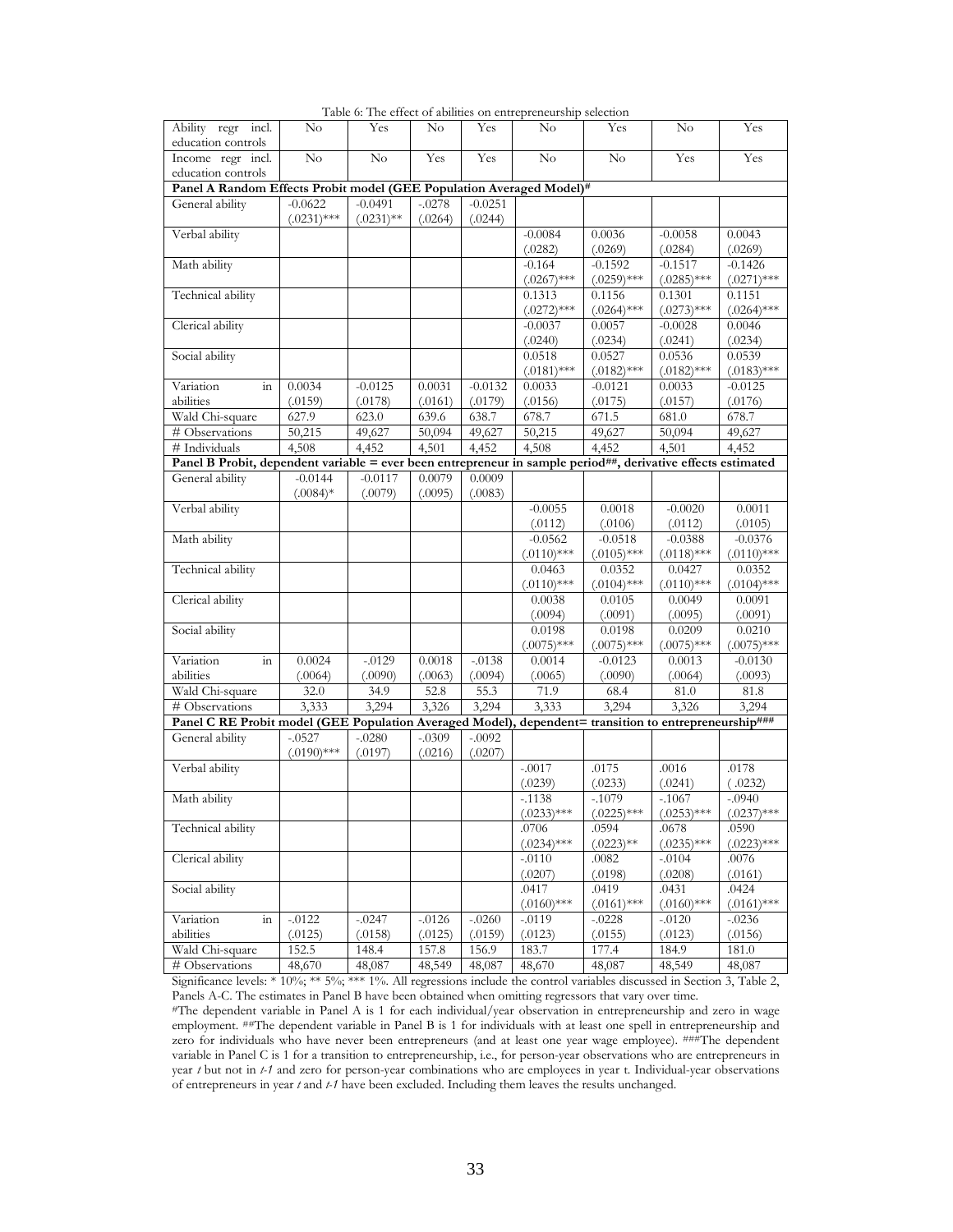

Figure 1: Surplus income in entrepreneurial spells given general ability levels

The graph is based on the estimates of Panel C (fixed effects) of Table 3. When calculating the lines based on Columns III and IV, where education is included as a control variable, the individual's education level varies with the level of general ability corresponding with the correlation between general ability and education. To be precise, whenever general ability is increased by x standard deviations, education is increased by x times corr(general ability, education) times sd(education).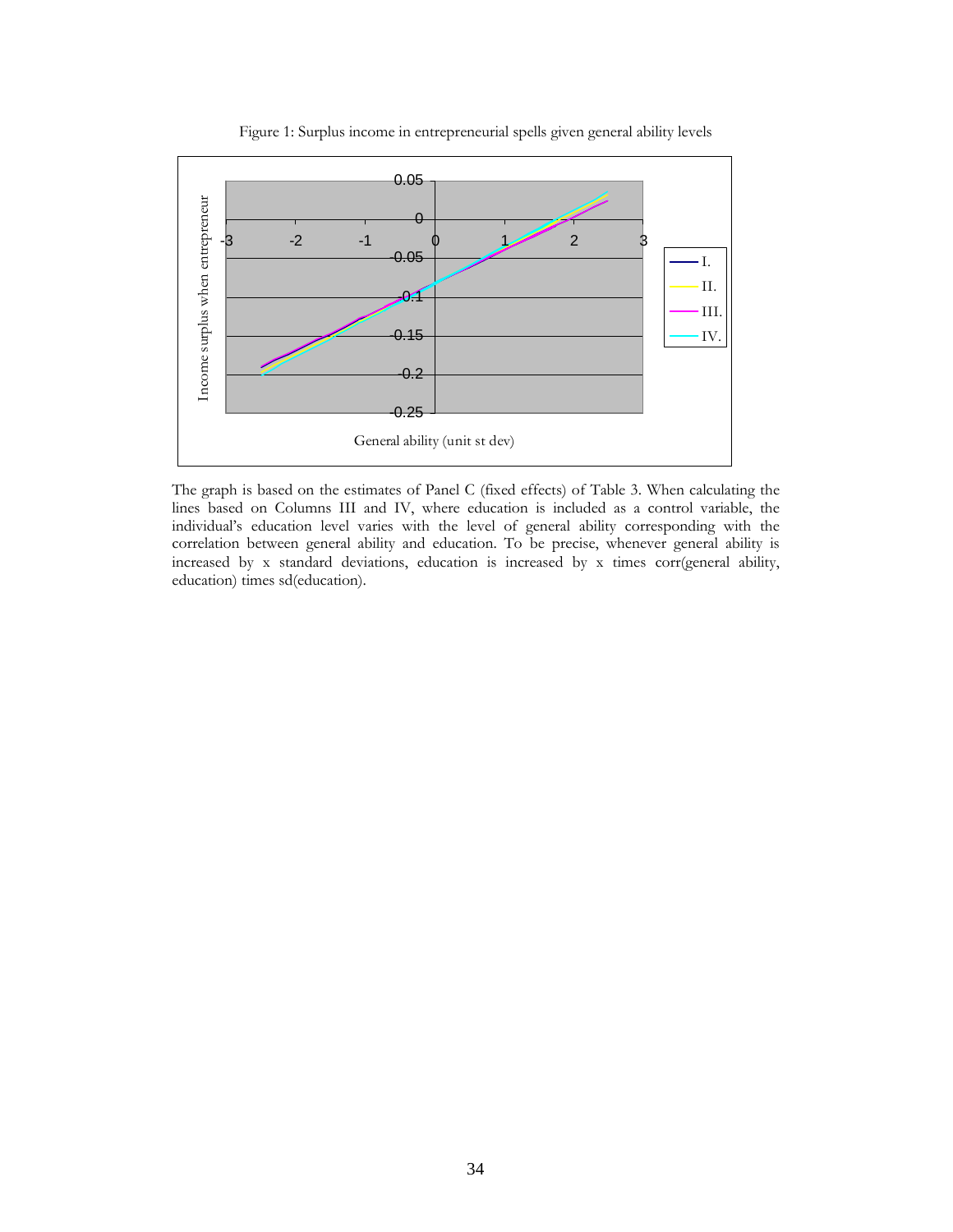

Figure 2: Surplus income in entrepreneurial spells given specific ability levels

The graphs are based on the estimates of Panel C (fixed effects) of Table 4; lines correspond to columns. Along any line, levels of other specific abilities and education co-vary according to correlations. The effect of a change in a specific ability is not calculated at fixed values for the other abilities, but they vary according to the correlation with the depicted ability. Whenever the depicted ability is increased by x standard deviations, the other specific ability measures and education are increased by x times corr(depicted ability, other ability). The same holds for education.